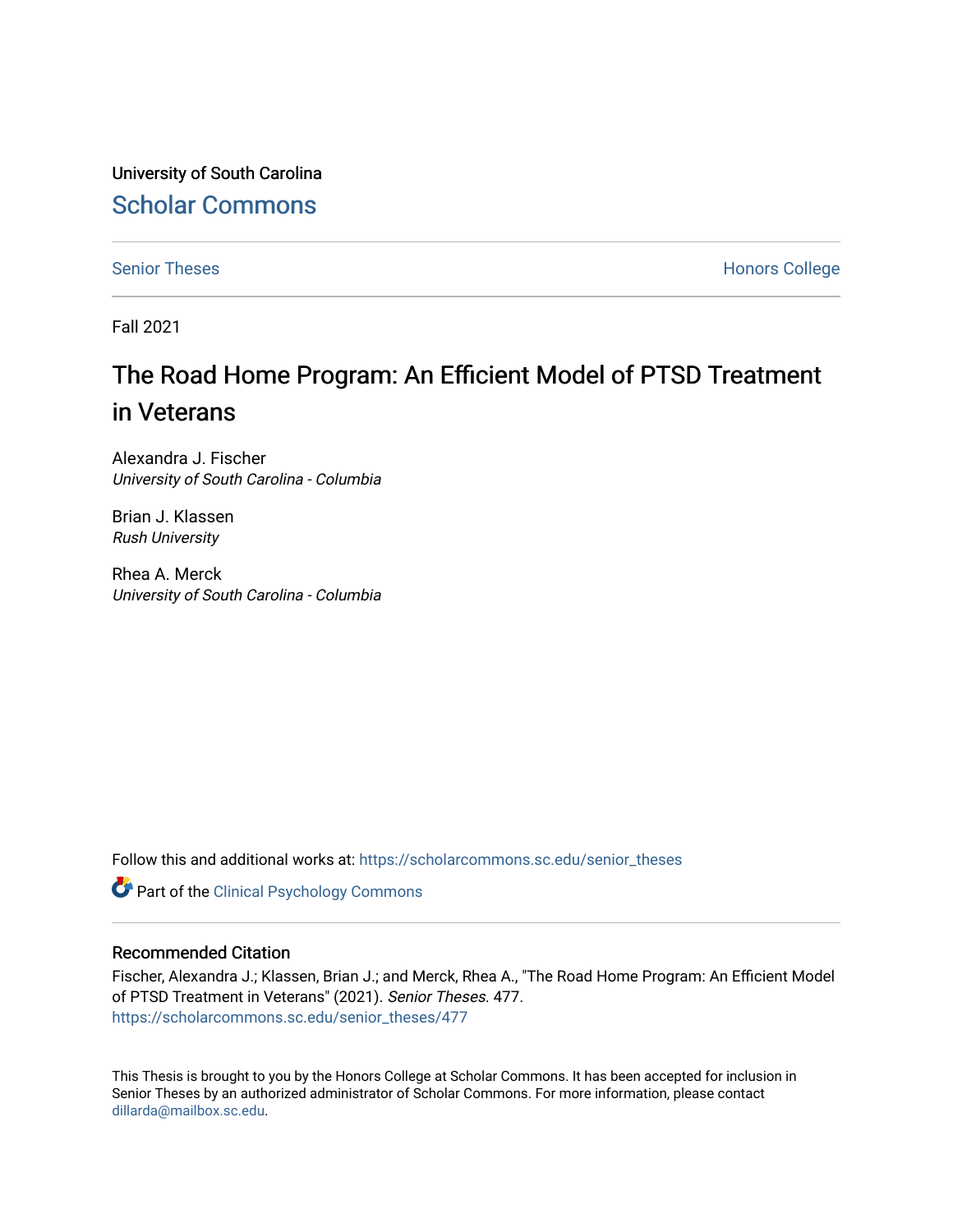# THE ROAD HOME PROGRAM: AN EFFICIENT MODEL OF PTSD TREATMENT IN

# VETERANS

By

Alexandra Fischer

Submitted in Partial Fulfillment of the Requirements for Graduation with Honors from the South Carolina Honors College

December 2021

Approved:

Rhea Sherck, Phi

Rhea A. Merck, PhD Director of Thesis

Brian J. Klassen, PhD Second Reader

aty

Steve Lynn, Dean For South Carolina Honors College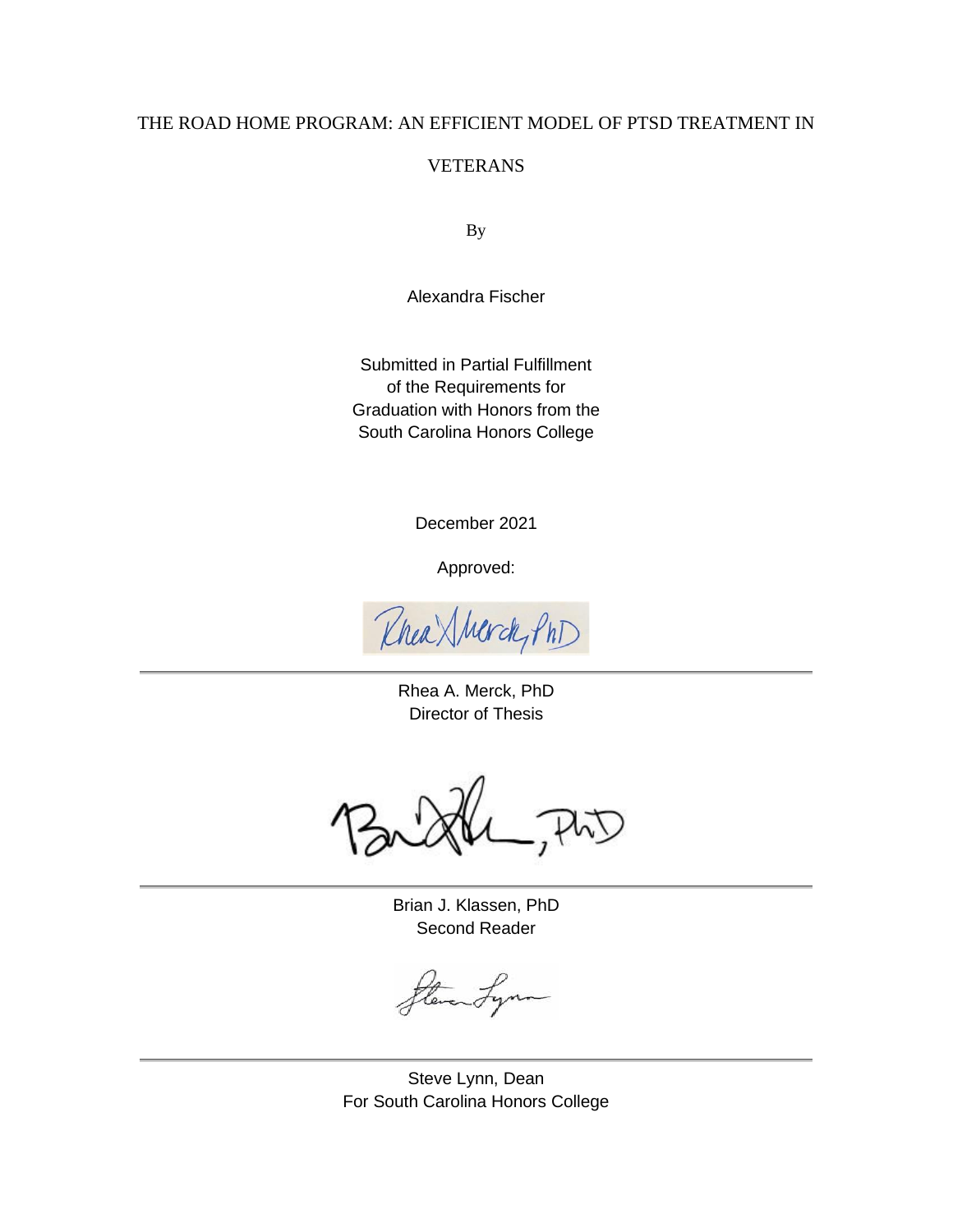#### **Summary**

This thesis details my experiences at Rush University's Road Home Program during the summer of 2021. The Road Home Program is an intensive treatment program for veterans suffering from PTSD. It is unique from conventional PTSD treatments in that it provides the equivalent of six months of treatment in just two weeks. The Road Home Program approaches PTSD in a comprehensive way by implementing a variety of therapies and supplemental treatments to veterans. These therapies include Cognitive Processing Therapy (CPT), Mindfulness Based Resiliency Training (MBRT), Dialectical Behavioral Therapy (DBT), and Art Therapy. The supplemental treatments include cognitive seminars, acupuncture, and individual consultations with clinicians.

During the summer of 2021 I watched the drastic change that occurred in veterans as they journeyed through the Road Home Program. At the end of two weeks, veterans experienced less intense PTSD symptoms as well as symptoms of comorbidities such as anxiety, depression, and suicidal ideation. Some of these veterans no longer met the diagnostic criteria for PTSD upon treatment completion. In addition, there has been research, done by the Road Home Program, that supports that these effects are retained up to a year after treatment (Held et al., 2020). I was inspired by the Road Home Program and how drastically it changed veterans' lives in such a short amount of time. Moreover, my goal in writing this thesis is to share with others the hope and potential that exists for veterans at The Road Home Program. I argue that greater consideration and research be allocated towards intensive treatment programs such as the Road Home Program. Most veterans who attend the Road Home Program attest that it saved their lives and as such, this program merits greater consideration from the PTSD treating community in America.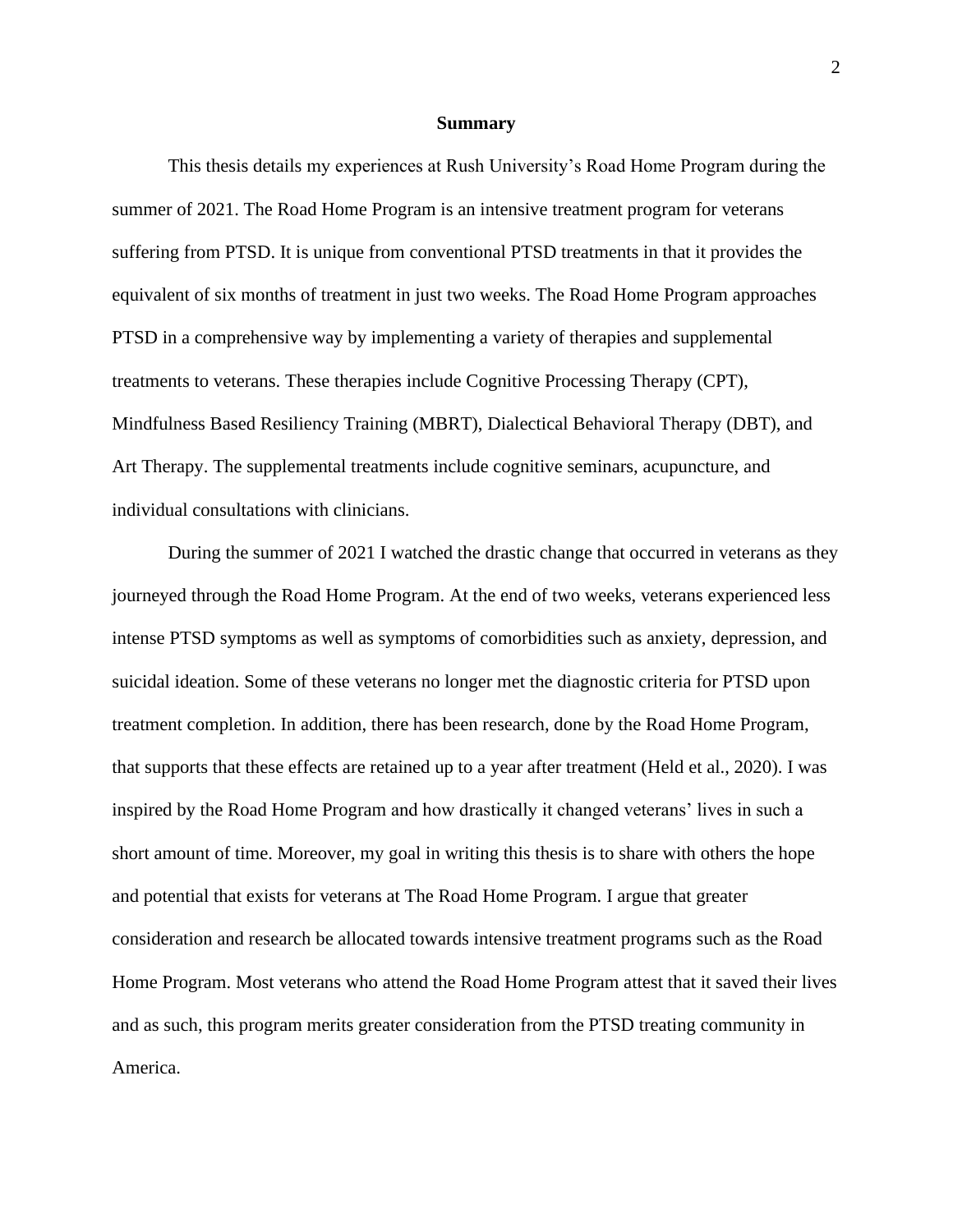# **Table of Contents**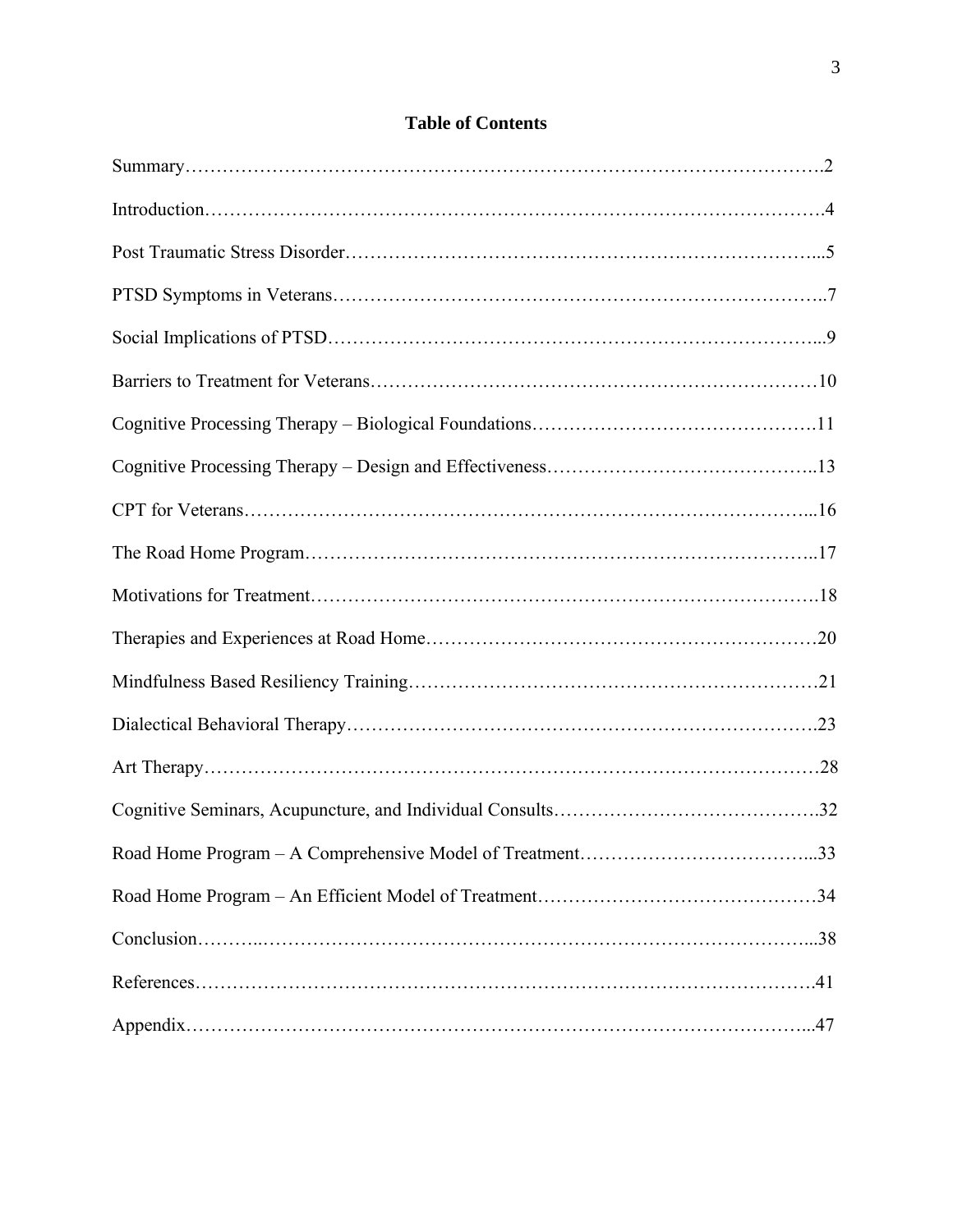#### **Introduction**

A visit to the United States Veterans Affairs (VA) website reveals a red button at the top right corner of the screen (U.S. Dept. of Veterans Affairs, n.d.). It says, "Talk to the Veterans Crisis Line now". This bright red button is a public acknowledgement of the increased need for psychological assistance among U.S. veterans. One of the most common mental dysfunctions among veterans is Post Traumatic Stress Disorder (PTSD) (U.S. Dept. of Veterans Affairs, 2018).

During the summer of 2021, I was fortunate enough to intern at the Road Home Program at Rush University Medical Center in Chicago. This program is an intensive two week treatment given to veterans suffering from combat PTSD or military sexual trauma (MST) PTSD (The Road Home Program, n.d.). The experiences I had at the Road Home Program motivated me to write this thesis about the life-changing treatment offered there. My thesis will detail what PTSD is and what it looks like from both a biological and a sociological perspective, as well as highlight the difficulties specific to veterans in pursuing PTSD treatment. Additionally, I will discuss the most effective form of PTSD treatment therapy offered through the Road Home Program, Cognitive Processing Therapy (CPT). I will also identify what makes the Road Home Program unique from other widely accepted forms of treatment. It is my goal to have this thesis disseminated among psychologists and clinicians who may consider the Road Home Program's treatment model as an effective alternative to more common PTSD treatments for veterans.

In this thesis, real life examples are used from veterans who I met with at the Road Home Program. For some readers, the content discussed may be disturbing and potentially triggering, especially if one has PTSD. It is important to note that the stories and ideas reflected in this paper have been altered to preserve and maintain the confidentiality of each individual who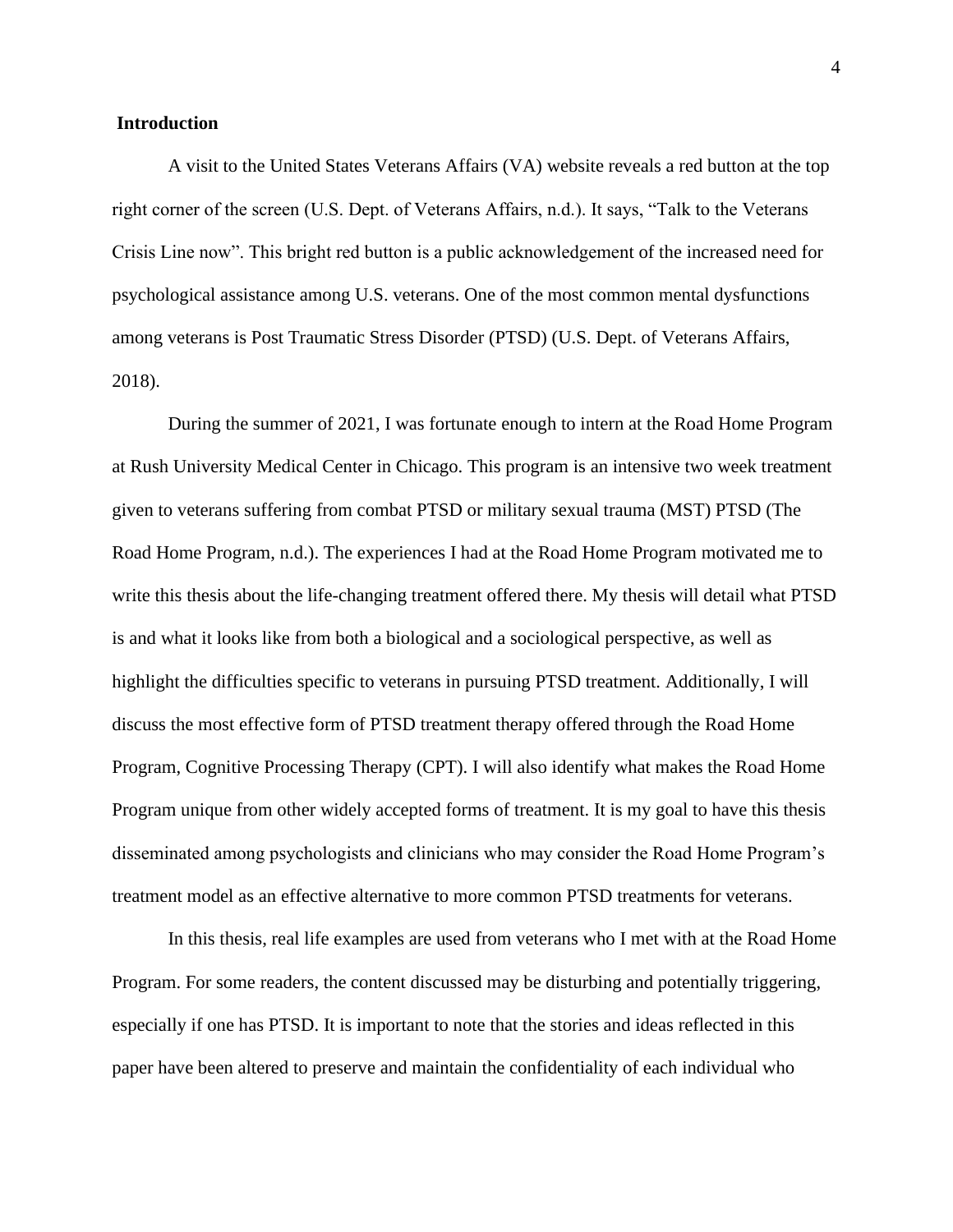participated in the Road Home Program. No identifiable information is included in this paper. Further, any comments made by veterans have been de-identified so that they may not be traced back to any one specific participant. As expected with this subject matter, maintaining the integrity and privacy of these individuals is of utmost importance while still being able to convey, in a general manner, the tremendously real suffering that comes with PTSD and the extraordinary results currently being achieved following treatment at the Road Home Program.

#### **Post Traumatic Stress Disorder**

The Veterans Affairs' website provides insightful information regarding the prevalence of PTSD in America. Every year, approximately 4.5% of the general population in the United States is diagnosed with PTSD. The number of veterans diagnosed with PTSD every year is far greater than the number of civilians diagnosed with PTSD every year. It is estimated that approximately 11 to 20% of veterans who served in Operations Iraqi Freedom (OIF) or Operations Enduring Freedom (OEF) are diagnosed with PTSD in a given year. In addition, approximately 12% of veterans who served in the Gulf War (Desert Storm) are diagnosed with PTSD in a given year. Further, it is estimated that approximately 30% of veterans who served during the Vietnam War were diagnosed with PTSD. It is likely that these percentages underestimate the prevalence of PTSD in veterans given that many never seek a diagnosis or treatment. Despite this, there is still a clear disparity between PTSD prevalence in the general population and PTSD prevalence in the veteran population. In the three war eras mentioned above, the prevalence rate of PTSD among veterans may be anywhere from approximately 3 to 6 times greater than that of the general population in a given year.

It is no coincidence that The National Center for PTSD is the VA (Veterans Affairs) (U.S. Dept. of Veterans Affairs, 2018). According to the Diagnostic and Statistical Manual of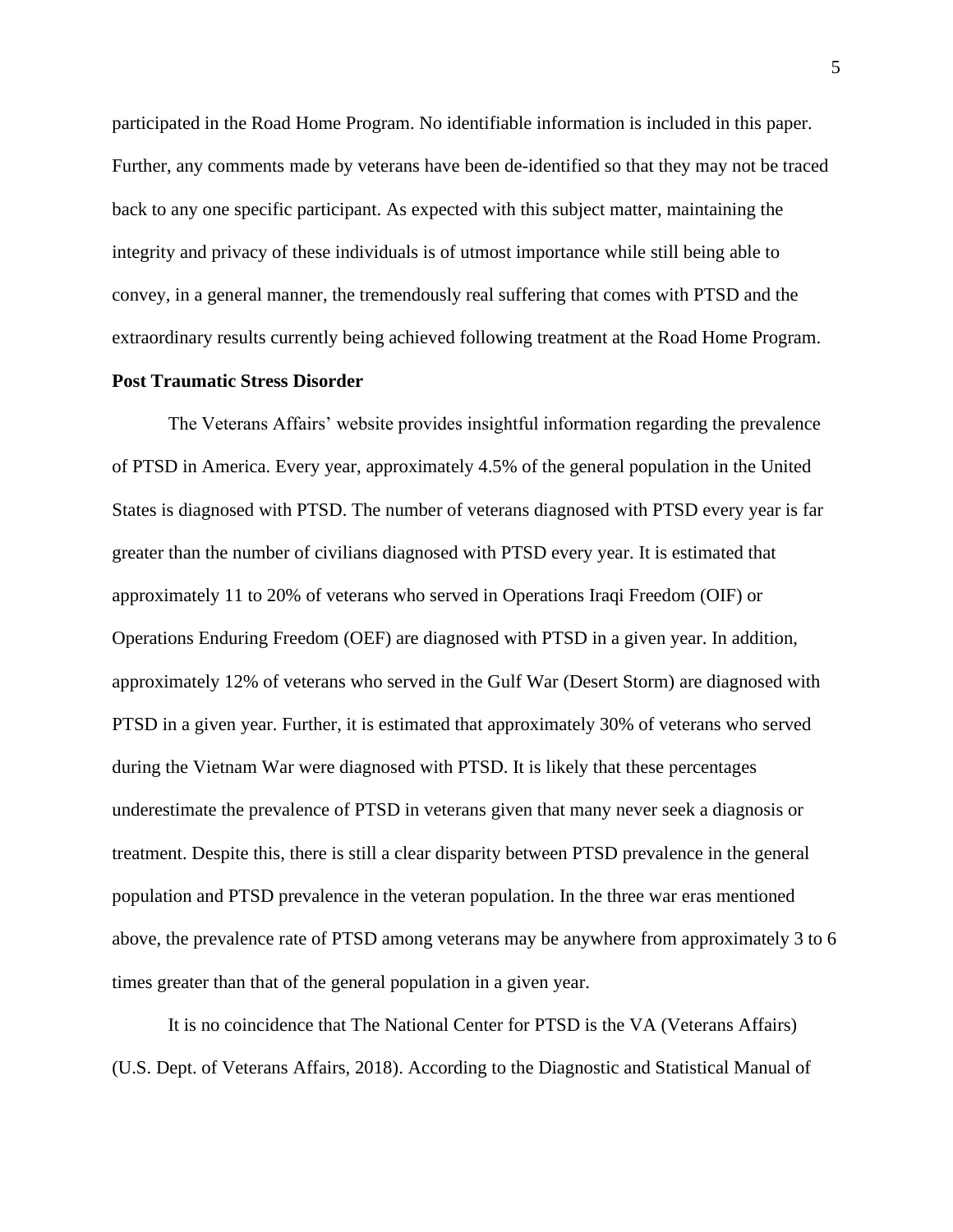Mental Disorders, Fifth Edition (DSM-5)(American Psychiatric Association [APA], 2013), there are three main groups of individuals who experience the highest incidence of PTSD. These three groups are: (i) military members that have experienced combative trauma, (ii) individuals that have experienced sexual trauma, and (iii) individuals that have experienced either ethnically or politically motivated internment or genocide. Naturally, veterans have a high potential for being part of any of these high incidence groups, making them some of the most at-risk individuals for PTSD. Therefore, it is only fitting that the National Center for PTSD, the VA, be directly accessible to veterans. While there are current treatments and programs available to veterans through the VA, there is still much work to be done. To best understand how to treat PTSD, one must first look to the DSM-5 for a clinical definition and description of common symptoms.

According to the DSM-5, PTSD can result from a traumatic event that occurs to an individual or to someone whom that individual deeply cares about. The DSM-5 outlines some common traumatic events that may lead to PTSD such as:

...exposure to war as a combatant or civilian, threatened or actual physical assault (e.g., physical attack, robbery, mugging, childhood physical abuse), threatened or actual sexual violence (e.g., forced sexual penetration, alcohol/drug-facilitated sexual penetration, abusive sexual contact, noncontact sexual abuse, sexual trafficking), being kidnapped, being taken hostage, terrorist attack, torture, incarceration as a prisoner of war, natural or human-made disasters, and severe motor vehicle accidents. (p.274)

During a traumatic event, the body elicits the fight, flight, or freeze response which triggers physiological and psychological responses so that your body may address the present threat (stress response mechanism) (Wiltsey Stirman FAST Lab, 2019). This can include elevated levels of epinephrine (adrenaline) throughout the brain, feelings of intense fear or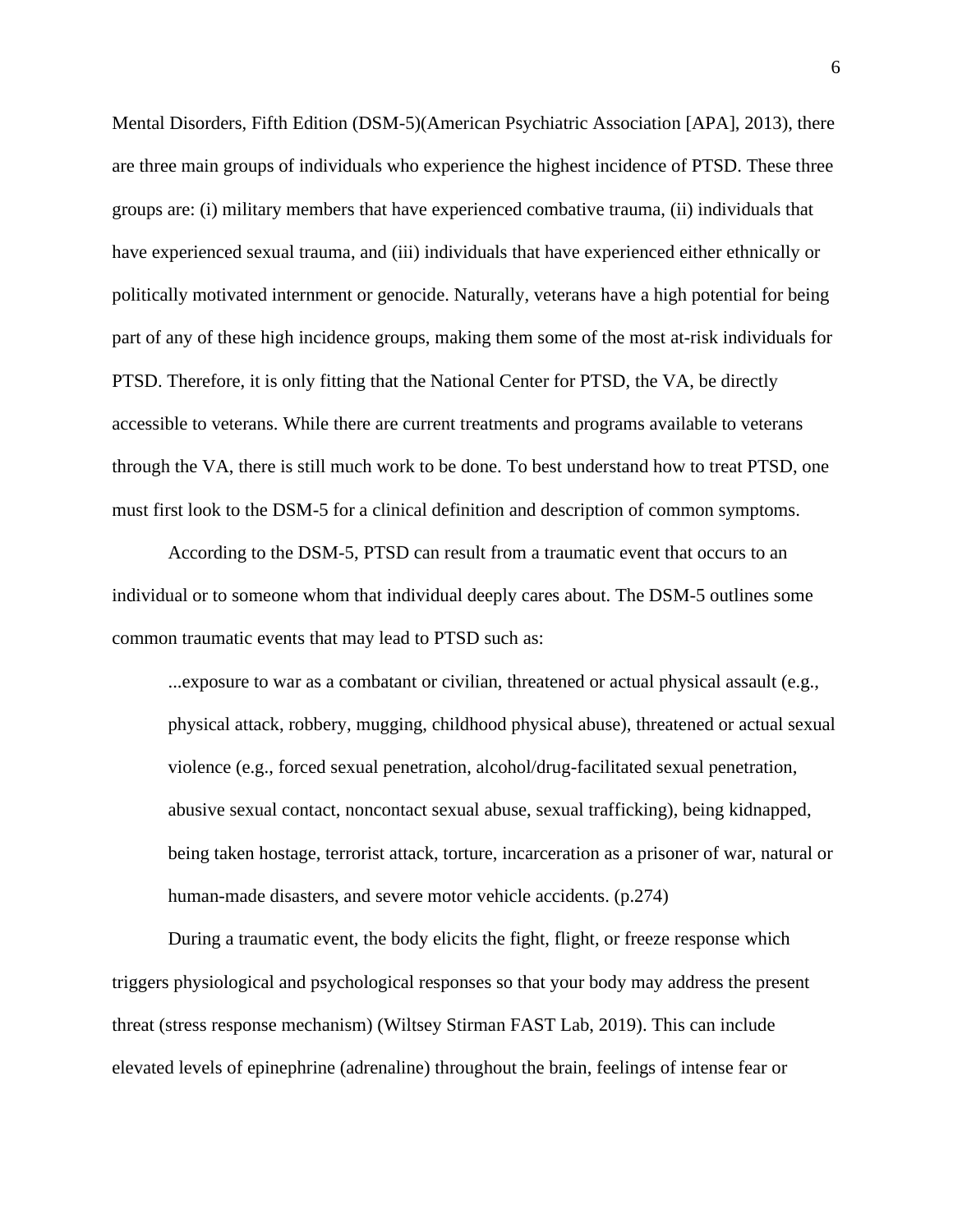anxiety, profuse sweating, shortness of breath, racing heartbeat, or in some cases an inability to react or escape the immediate danger (freeze response). For individuals with PTSD, this stress response mechanism is rendered dysfunctional by their trauma. It is often elicited by stimuli that are not threatening but that remind individuals of their traumatic event. Further, the bulk of PTSD symptoms result from a broken stress response mechanism.

The most common symptoms of PTSD include flashbacks and recurring nightmares about the traumatic event (APA, 2013). Flashbacks occur when an individual thinks they are reliving their traumatic experience again. This often results from someone or something that triggers their distressing memories of that event. They often lose consciousness of where they are and they may be lost in this episode anywhere from approximately a few minutes to a few days. Recurring nightmares about their trauma are also common, making it difficult for veterans to maintain good sleep habits. Moreover, veterans with PTSD often avoid sleep and anything that puts them at risk for a flashback or other distressing memories. Sights, smells, sounds, people, places, and things that an individual associates with their trauma are called triggers because they "trigger" (elicit) the stress response mechanism, causing them to physically and psychologically respond as if they were in danger (Wiltsey Stirman FAST Lab, 2019).

#### **PTSD Symptoms in Veterans**

At the Road Home Program one veteran described how he experienced a flashback after accidentally knocking over a box of old war items. He said that as the box fell, he caught a smell of the contents inside and was instantly taken back to his traumatic event. Everything smelled, tasted, and looked just as it did when he had experienced it a decade earlier. He perceived that he was in the middle of the battlefield frantically searching for his friend who he lost that day 10 years prior. He searched and searched believing he had a chance at saving him. Approximately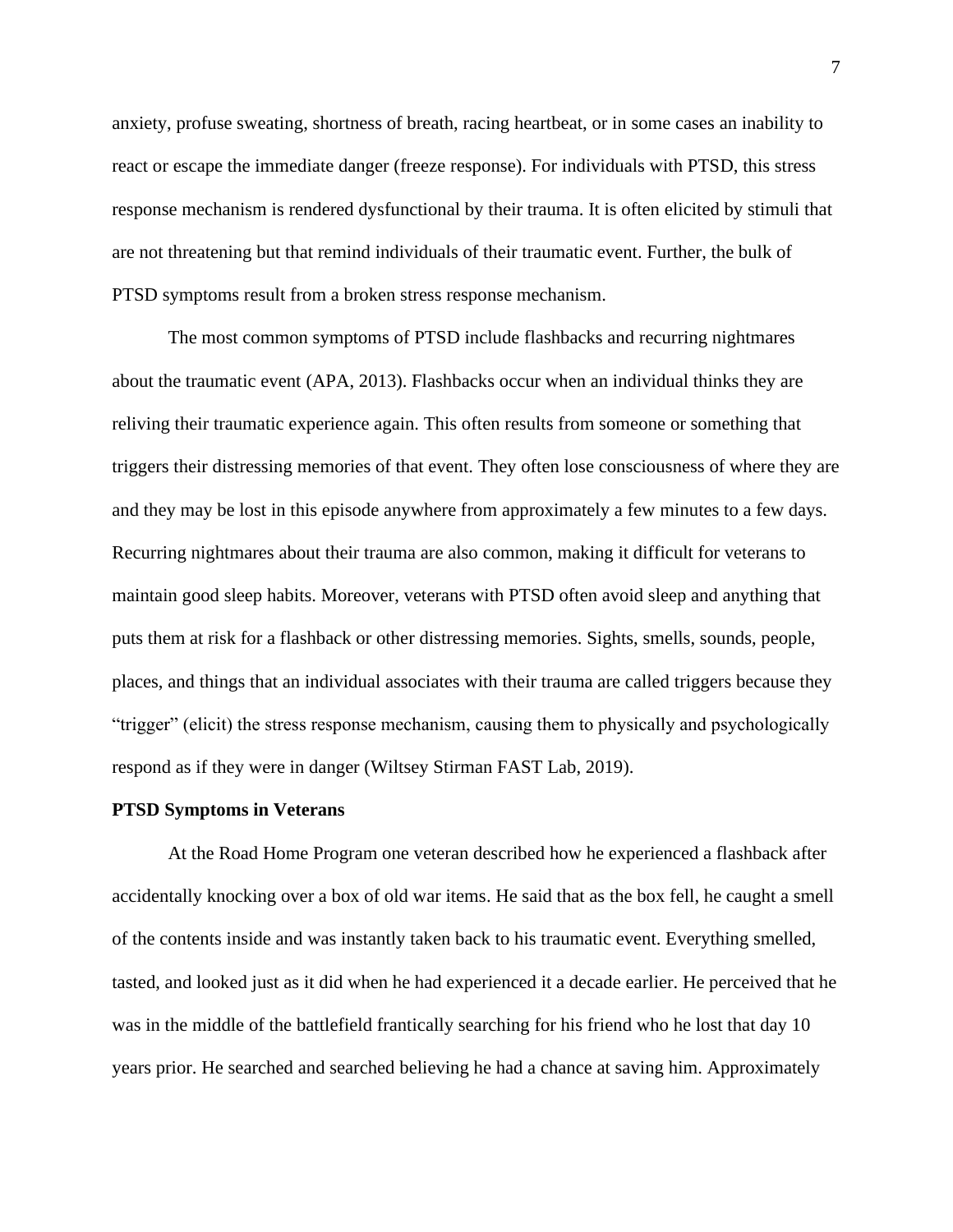15 minutes later, he realized what he had just experienced was a memory and not real life. It was distressing and heartbreaking to say the least. Moreover, he left the box and its contents scattered across the ground. As he feared experiencing that moment over again if he smelled or touched the contents of the box.

Another veteran described how he would often lie in bed awake, afraid to close his eyes and attempt to sleep. He said every time he did close his eyes, the memories of his triggering event would all come flooding back to him. He could see his friend and the attack being made on him. Even worse, every time he replayed the scenario in his mind, he could never manage to save his friend. As a result, he felt immense guilt and shame over his friend's death and erroneously took on all of the responsibility for this tragedy by himself, despite the fact that there was nothing he could have done to save him. His friend was gone forever, and he believed that he would always feel responsible for the death of one of his brothers.

Another veteran described a trip to Disney where he became distressed by the large crowds present at the theme park. His traumatic event took place in a crowd making the busy theme park a trigger for him. As people accidentally bumped into him while moving through the park, he screamed and yelled, embarrassing himself and his wife and kids. He knew they were uncomfortable, yet, he could not reconcile what he had experienced years ago in the marines with what was happening in that moment.. He had been trained to watch all the sets of eyes and hands around him during his time in the service. Given the large number of people in the park, this was an impossible task for him to do. This specific aspect of being at the theme park was familiar to what he experienced during his traumatic event, which took place in a crowd. The last time he felt like this, unprecedented chaos erupted leading to many injuries and deaths. Further, he perceived the crowds at Disney to be threatening, making the trip distressing for not only him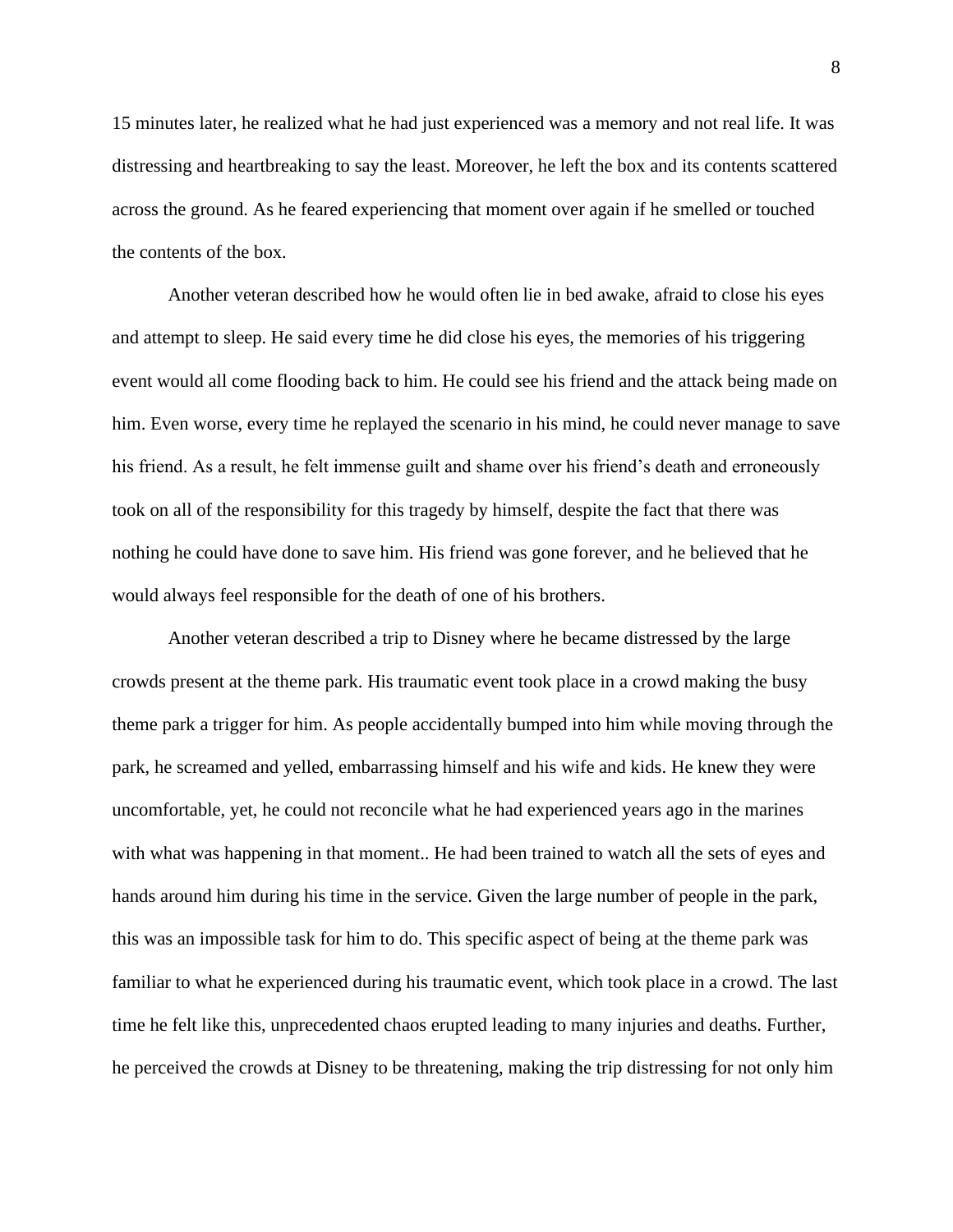but for those close to him as well.

#### **Social Implications of PTSD**

Distressing experiences from triggers can make it difficult for veterans to go to work, interact appropriately with others, and to be functional in society (Anxiety and Depression Association of America, n.d.). For a veteran, something as regular as an ambulance siren can change the trajectory of a conversation. One moment they are fine and then after hearing the siren they are angry, defensive, and irritable. Their stress response has been elicited, but the people around them don't know that. Those around the individual may become uncomfortable or start to have negative feelings towards this individual given their unprecedented mood swing. It is quite common for individuals with PTSD to struggle with emotional regulation and maintaining healthy relationships (Anxiety and Depression Association of America, n.d.). From an outsider's perspective, one may interpret individuals with PTSD as impatient and easily agitated or angered individuals (APA, 2013). They have an unregulated stress response which is easily set off by non-threatening stimuli, making them more susceptible to lashing out and inappropriately responding to everyday challenges (Wiltsey Stirman FAST Lab, 2019).

It is common for individuals with PTSD to isolate themselves from anyone or anything that reminds them of their trauma (Wiltsey Stirman FAST Lab, 2019). This is the key difference between individuals that have PTSD and individuals that experience traumatic events and never end up having PTSD. Avoidance works in the short term as it prevents the individual from having the intense and uncomfortable physiological and psychological responses elicited by triggers. However, in the long term, this becomes even more debilitating to the individual on their recovery journey. As they isolate themselves from others, they tend to develop negative beliefs and ideals about themselves, their families, and the world in general that are harmful to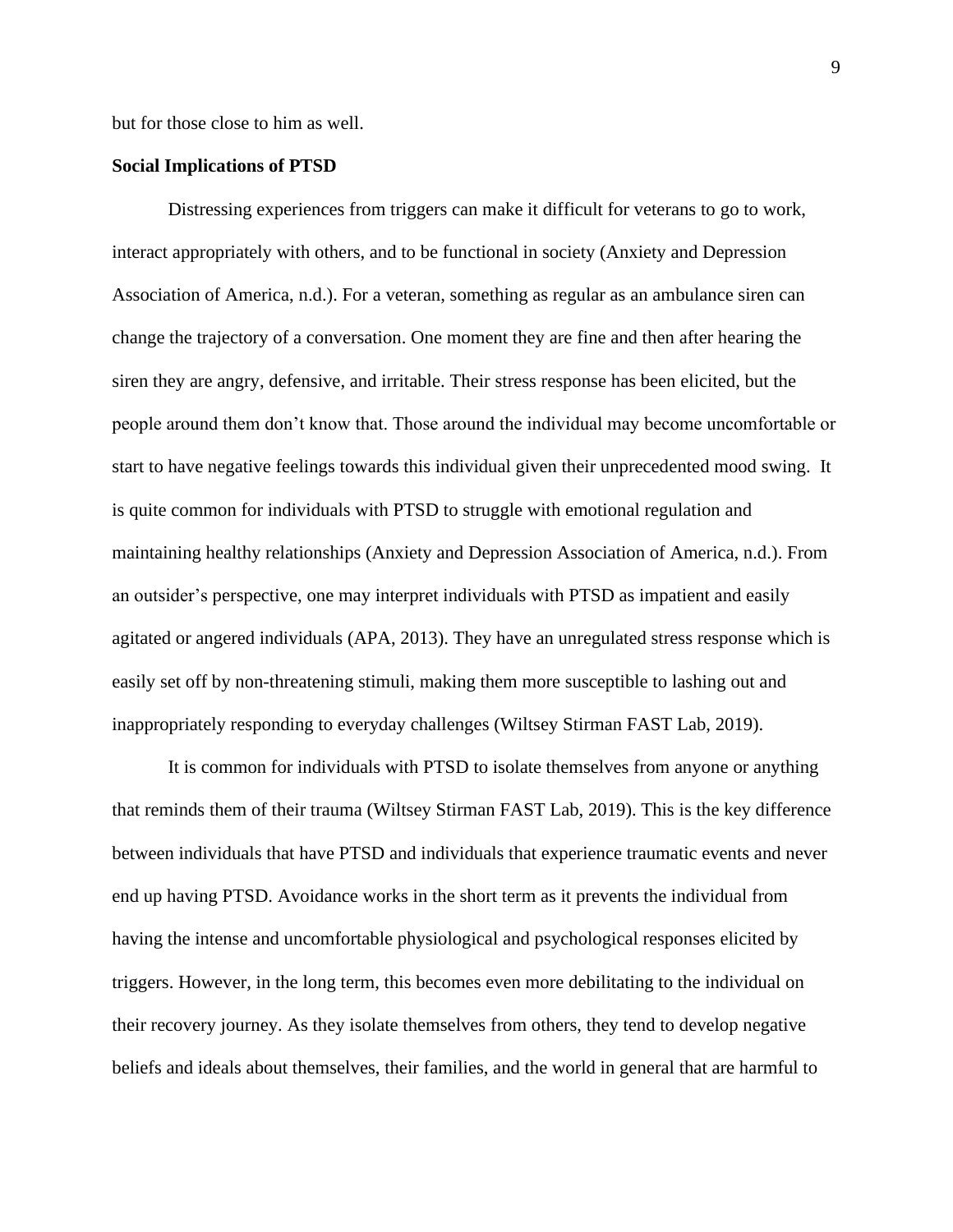their well-being. They can even develop other disorders such as anxiety, depression, or suicidal ideation (Reisman, 2016). While it is clear they need help, only half of veterans with PTSD seek treatment (Hart, 2015).

#### **Barriers to Treatment for Veterans**

According to veterans at the Road Home Program, in military culture, there is a large presence of stigma around receiving mental health treatment. While in the service, receiving any sort of mental health care while on base is viewed as weak and one is likely to be labeled as crazy for doing so. Further, very few individuals actually seek out mental health treatment while serving. A veteran at the Road Home Program stated that he never wanted to be ostracized as some of the other men were when they pursued mental health treatment. Further, he suppressed the distressing emotions he felt while in the service and did not pursue treatment for years after coming home. He, like many other veterans, did not want to be labeled (Stecker et al., 2013). In addition, he thought his symptoms would eventually go away in time.

When veterans return home, they have various places where they can pursue treatment. The VA offers free mental health services, however, many of the veterans I met stated they would never seek treatment there. There is a common distrust of the VA given prior negative experiences while in the service (Stecker et al., 2013). Treatments for PTSD are available outside of the VA, however, these can be extremely expensive for veterans given that many struggle financially (Elbogen et al., 2012). Financial struggles are another significant barrier to treatment. This can be due to many different reasons, a 2012 study conducted by the U.S. Department of Human and Health Services (HHS) stated, veterans suffering from PTSD, depressive disorder, or a traumatic brain injury may experience greater financial struggles than the average person. This is due in part to their disorder making it more difficult for them to hold a job. They also estimate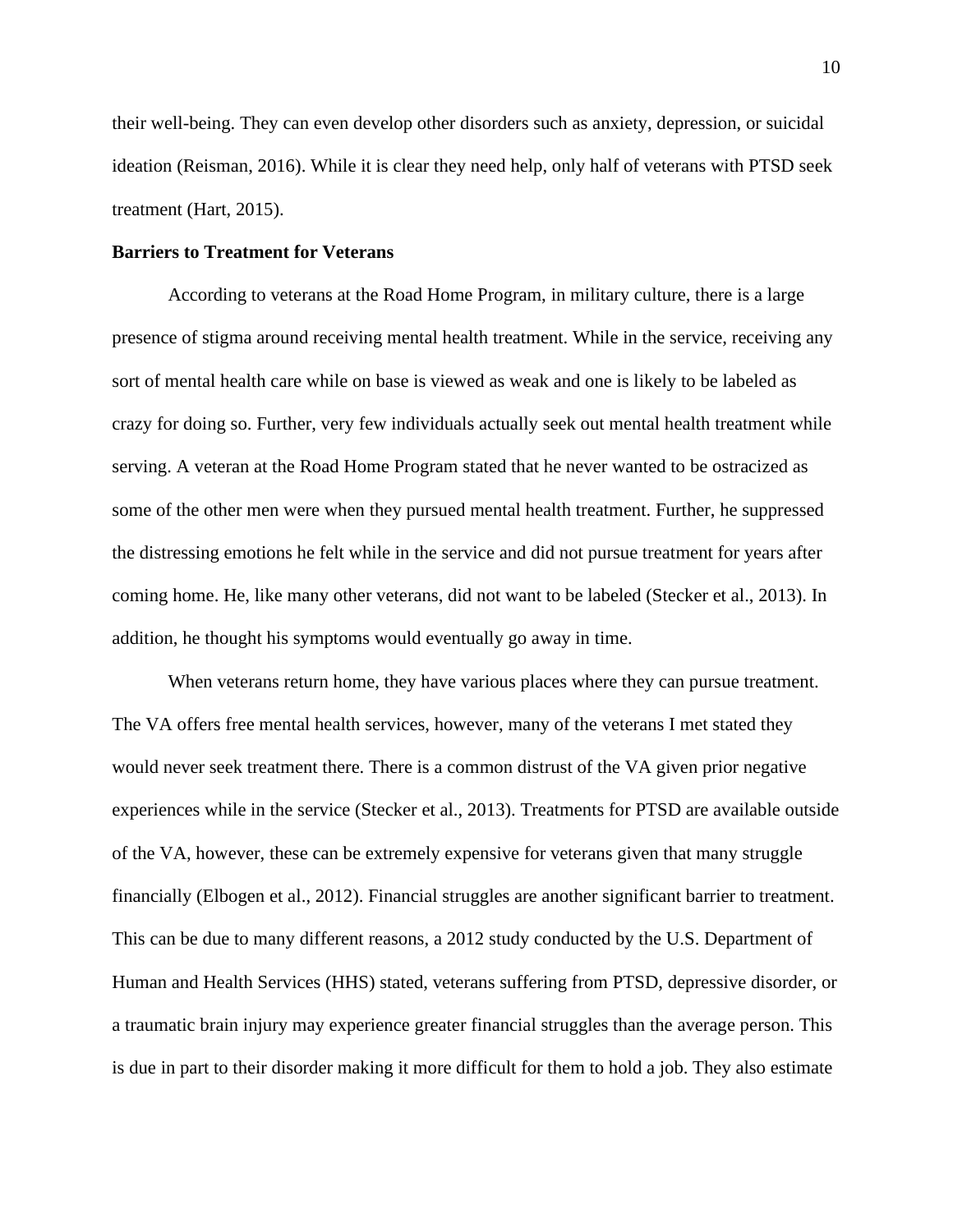that up to 41% of the homeless population in America is veterans. Finding a provider that the veteran will trust and be able to afford are huge barriers to treatment (Stecker et al., 2013; Elbogen et al., 2012).

Even with trustworthy and affordable therapists, veterans often dropout of treatment programs before they have been completed (Held et al., 2019). This may be due to many different reasons. For one, they may have difficulty attending therapy in the midst of other familial and work obligations. This is especially apparent in younger veterans who are starting families or raising children. In addition, most improvements seen with therapy take anywhere from months to years to achieve. Given the slow progression of treatment, individuals are likely to drop out early on. It is distressing for veterans to go to therapy and to have to face their traumas head on. They are used to avoiding thoughts and feelings associated with them. Further, if positive results are not achieved and maintained in a timely fashion, it is likely that many veterans will drop out as they feel like they are continuing to suffer with no improvement in return. Avoidance can be one of the largest deterrents to treatment completion.

#### **Cognitive Processing Therapy -- Biological Foundations**

The Road Home Program's treatment model is heavily based in a form of Cognitive Behavioral Therapy (CBT) called, Cognitive Processing Therapy (CPT) (Zalta et al., 2018). Patricia A. Resick, a former University of South Carolina Gamecock professor, developed CPT after witnessing the unique distress experienced by female rape victims (Resick, Monson, & Chard, 2017). She noted that their symptoms, although similar, were not characteristic of generalized anxiety disorder or depressive disorder. The women she worked with did not feel fear after their trauma, rather, they experienced feelings of betrayal and patterns of avoidance.

It was not until 1980, that the DSM-III listed PTSD as its own specific anxiety disorder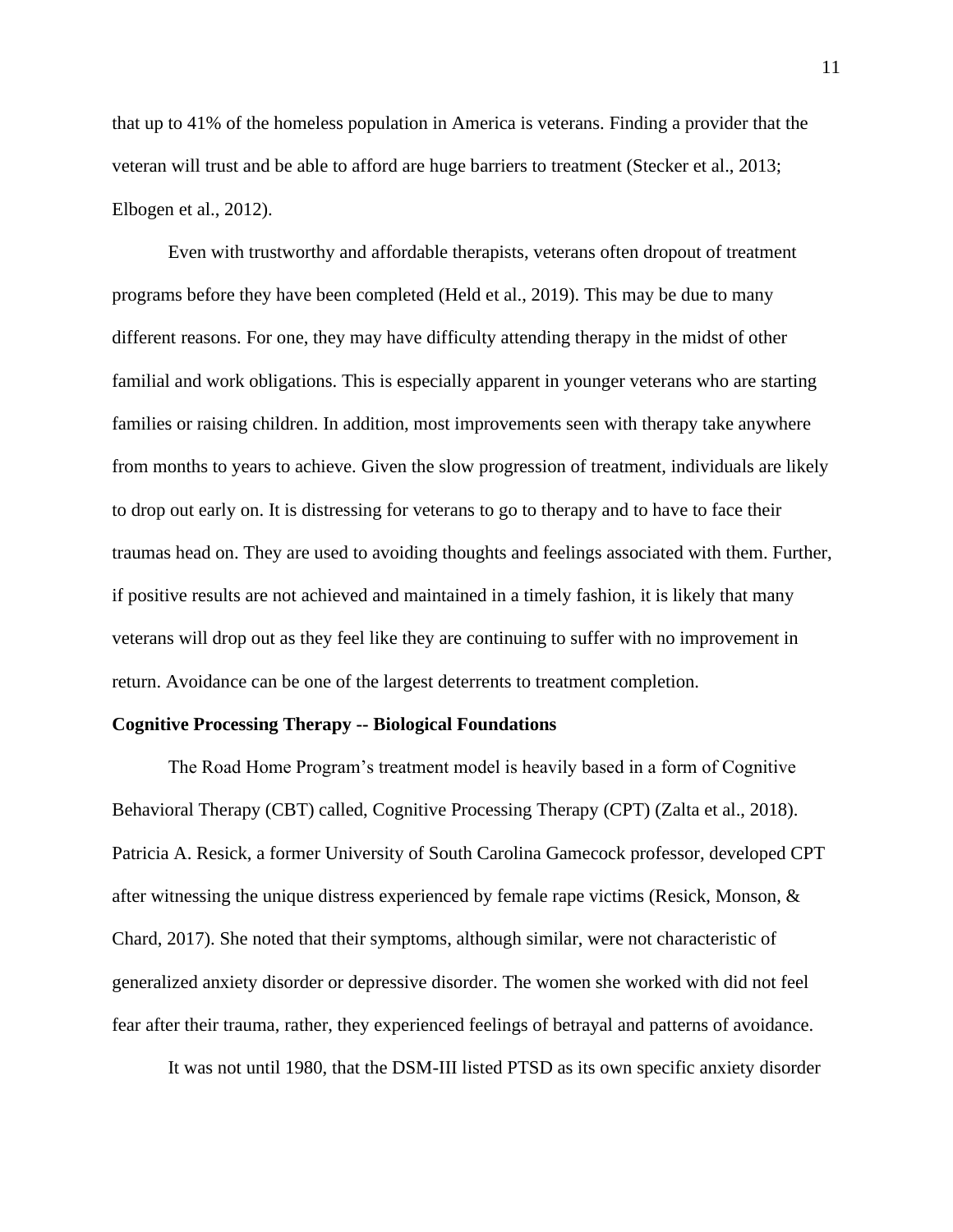(Resick, Monson, & Chard, 2017). Given that the cognitive effects of PTSD are very different from those of anxiety disorders, a new model of treatment was needed. Resick, Monson, and Chard developed CPT with avoidance tendencies in mind. This therapy required individuals to face their traumas head on by returning to old thoughts and emotions associated with them. This was in stark contrast to more common anxiety treatments which required individuals to focus on thoughts and feelings in the present. Returning to buried thoughts and emotions posed a daunting task for individuals with PTSD, given their tendency to avoid thoughts and feelings associated with their triggering event. To understand why CPT works so well for individuals with PTSD, one must first understand the biological underpinnings of the fight or flight mechanism. The prefrontal cortex and the amygdala are involved in the fight or flight response of the brain. The amygdala regulates emotions such as fear and aggression. The prefrontal cortex functions in decision-making and cognition. These two brain areas share a reciprocal relationship during the fight or flight response. When there is a perceived threat, the amygdala emits messages of fear to the rest of the brain. As a result, the prefrontal cortex and its functioning are dampened. This effectively lowers one's ability to think logically and make decisions. This is why many people panic when in danger and often do not make the best choices in a distressing situation. When the threat is gone, the amygdala stops firing, the feelings of fear evade, and the prefrontal cortex is activated again. Decision-making and logical thinking is now occurring again while fearful emotions are no longer existent.

For individuals with PTSD, this reciprocal relationship is damaged (Resick, Monson, & Chard, 2017). That is, the amygdala is more easily stimulated than is the prefrontal cortex. It has been found that individuals with PTSD have a more active amygdala and smaller sized prefrontal cortexes than the general population. Therefore, it requires more effort to stimulate the prefrontal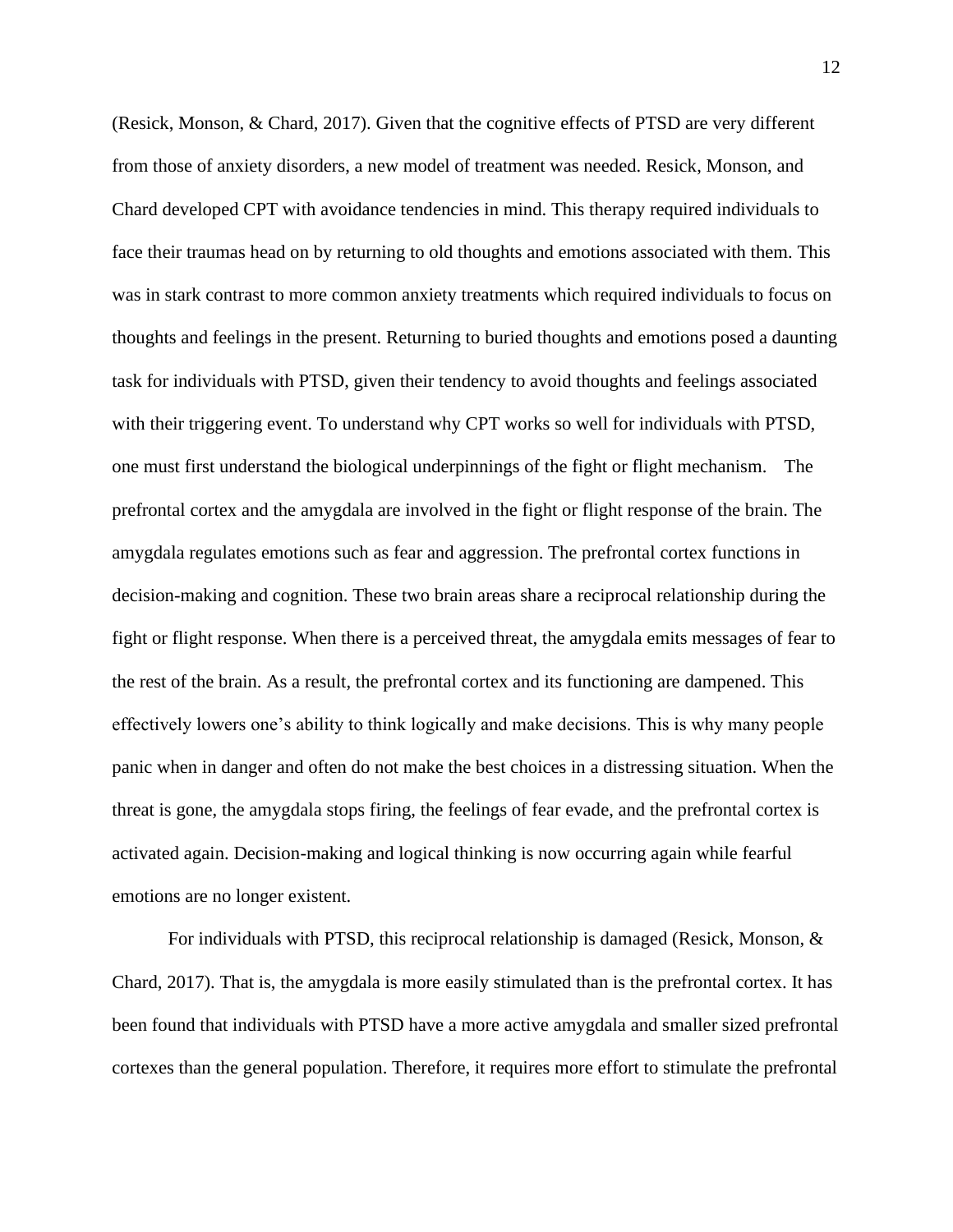cortex of an individual with PTSD than it does for the average individual. Likewise, it is difficult to dampen the messages of the amygdala given this characteristic. This is the biological explanation for why it is difficult for individuals with PTSD to regulate their emotions and distressing feelings. These brain regions in the fight or flight mechanism therefore, must be targeted and trained in order to repair the reciprocal relationship.

#### **Cognitive Processing Therapy - Design and Effectiveness**

Cognitive Processing Therapy takes a unique approach to treatment in order to help repair the broken fight or flight mechanism in the brain (Resick, Monson, & Chard, 2017). Research done by Hariri and colleagues in the 2000s found that exercises involving the verbal or written use of language to describe emotional faces or dangerous objects stimulated the prefrontal cortex (Hariri, Bookheimer, & Mazziotta, 2000; Hariri et al., 2003). Resick, Monson, and Chard extrapolated on this finding, when she created CPT (Resick, Monson, & Chard, 2017). She did this by incorporating written accounts of trauma into therapy, effectively stimulating the prefrontal cortex. This helped individuals to logically work through their trauma and to not get bogged down in strong emotions. This is in stark contrast to other common therapies such as prolonged exposure therapy (PE), which involves subjecting individuals to sounds and visual stimuli that excite the amygdala. This method prevents the stimulation of the prefrontal cortex, making it more distressing for individuals with PTSD to work through trauma.

While both CPT and PE are efficient at improving PTSD symptoms, CPT yields significantly less feelings of guilt, hopelessness, and suicidal ideation among patients (Resick et al., 2002; Gallagher & Resick, 2012; Gradus et al., 2013). In fact, the significant loss of these feelings and the lessening of PTSD symptoms as a whole was found to still exist at both five and ten years after treatment completion (Resick, et al., 2012). CPT is likely more successful at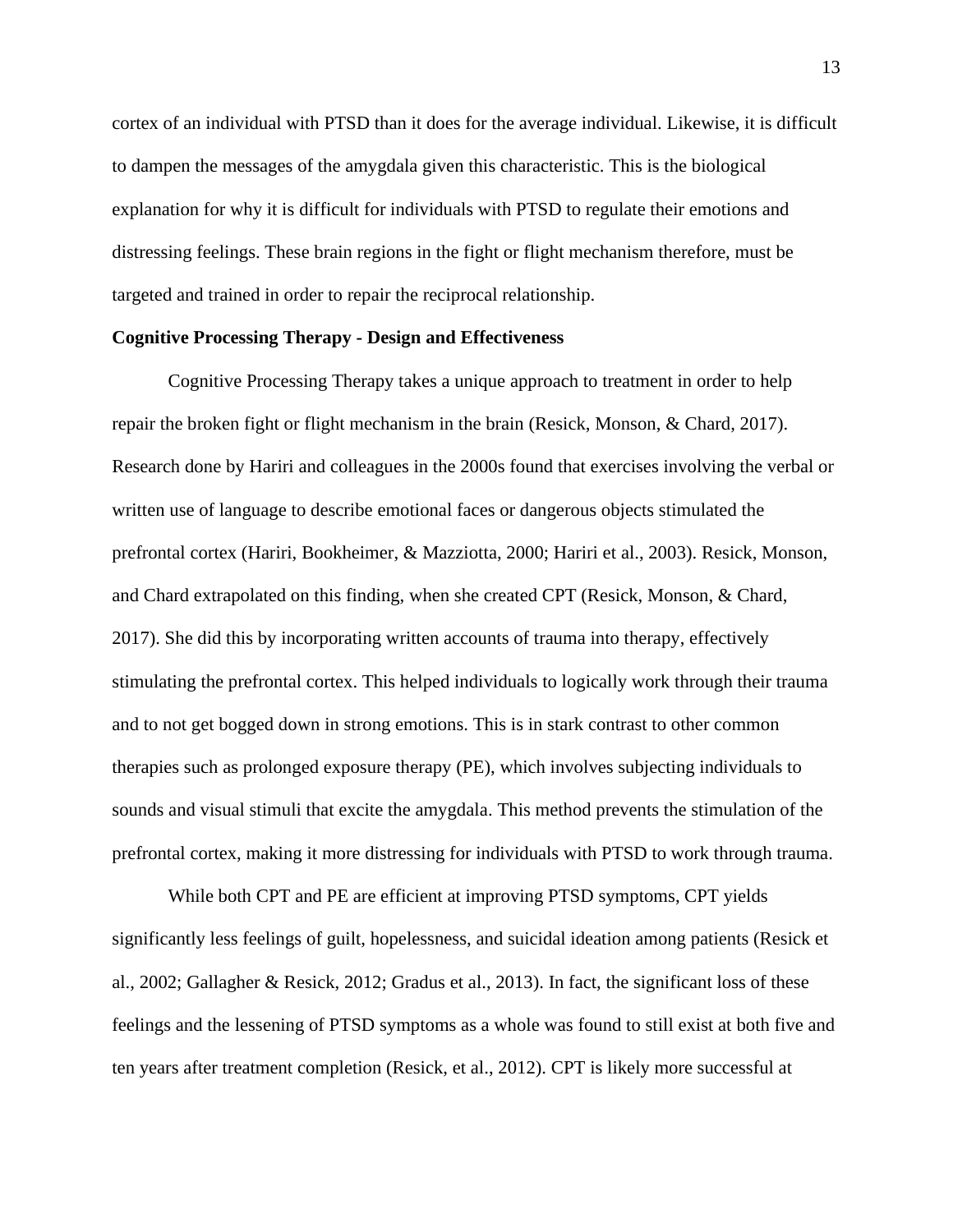reducing negative feelings than PE because the prefrontal cortex, and likewise, rational thinking are stimulated during activities involving language (writing/speaking about the trauma) (Resick, Monson, & Chard, 2017). When the prefrontal cortex is stimulated, the amygdala is dampened. Thus, the individual has a better chance of logically working through their trauma under these conditions, as they are less likely to experience uncontrollable emotions while engaging in activities having to do with language (stimulating the prefrontal cortex). The end goal of the writing exercises is, in part, to practice activating the prefrontal cortex, making avoidance less characteristic to normal functioning.

CPT with writing has been found to yield the largest effect sizes in two meta-analyses completed in 2013 and 2015 (Hageen et al., 2015; Watts et al., 2013). The 2013 analysis found CPT to have the largest effect size when compared with other common treatments for PTSD such as exposure therapy and eye movement desensitization and reprocessing (Watts et al., 2013). CPT also had an effect size approximately two times greater than that of the most effective medication, paroxetine. The results from the 2013 analysis indicated that veterans had lower effect sizes than did non-veterans in every form of therapy and medication studied. The results of the 2015 meta-analysis indicated that CPT had the greatest overall effect size in veteran populations when compared to exposure therapy, stress management training (SMT) and eye movement desensitization and reprocessing (EMDR), three other common therapies for PTSD (Hageen et al., 2015). It also found that the combination of individual and group therapies yielded the greatest effect sizes in veterans, when compared with just individual therapy and just group therapy approaches to PTSD treatment.

Resick relied heavily on McCann and Pearlman's *Constructivist Self-Development Theory* while developing CPT (Resick, Monson, & Chard, 2017). The theory supports that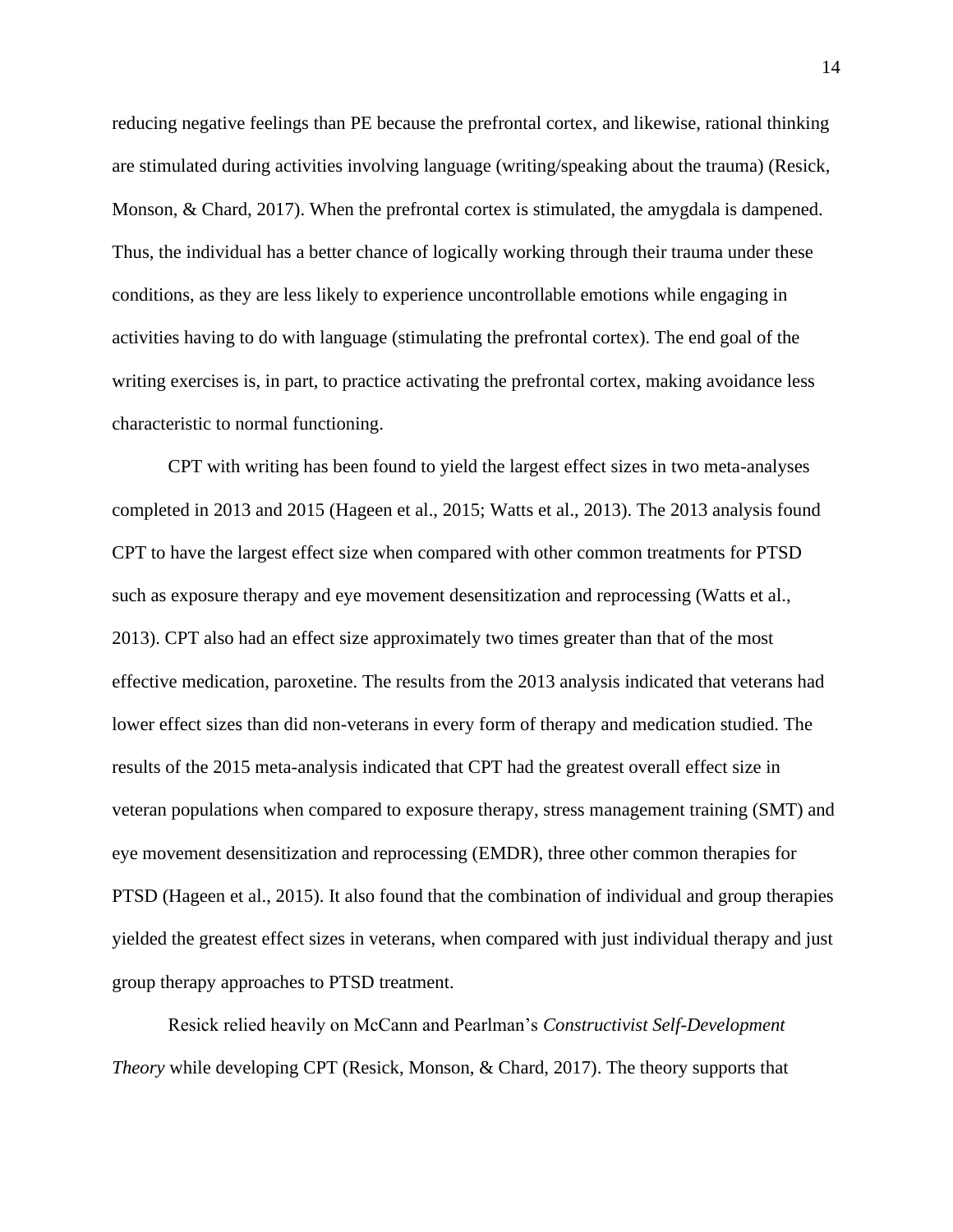humans actively create their own personal realities. That is, what they experience is interpreted to fit their own individual perspectives and beliefs rather than objective reality. CPT is designed to improve one's cognitive flexibility, that is, one's ability to see their event from a more objective perspective. Many veterans with PTSD will blame themselves for events that they never could have prevented and that they had little to no control over. For example, a veteran may blame himself for not preventing an ambush. He may experience thoughts like, "It is my fault the ambush killed 20 of my brothers. I should have stopped it, I should have known we would be attacked." Resick calls this kind of thought a stuck point because it prevents an individual from moving forward in treatment.

Stuck points are not based in fact. In the example above, the stuck point is clearly erroneous given that an ambush by definition is a surprise attack, and therefore, there is no way the individual could be held responsible for it happening (Resick, Monson, & Chard, 2017). Yet, the individual firmly believes it because this is the reality he or she has perceived on their own. In CPT, the therapist points out to the individual the flaws in their stuck point. In this example, they would make clear to the individual that objectively speaking, there is nothing anyone can do to prevent an ambush. It is not something that can be predicted given its surprising nature. Working through stuck points allows for the individual to cultivate a healthier way of thinking that is based in logic rather than subjective truth or emotion. This exercise is the bulk of CPT.

While in practice this process can become more complicated, one does not need to be a licensed psychologist to effectively deliver CPT (Bass et al., 2013). A study conducted in the Congo provides great evidence for the potential good that can be achieved through the deliverance of CPT by less educated groups. Among the women who received CPT from therapists only holding a high school diploma, only 9% of these participants still had PTSD after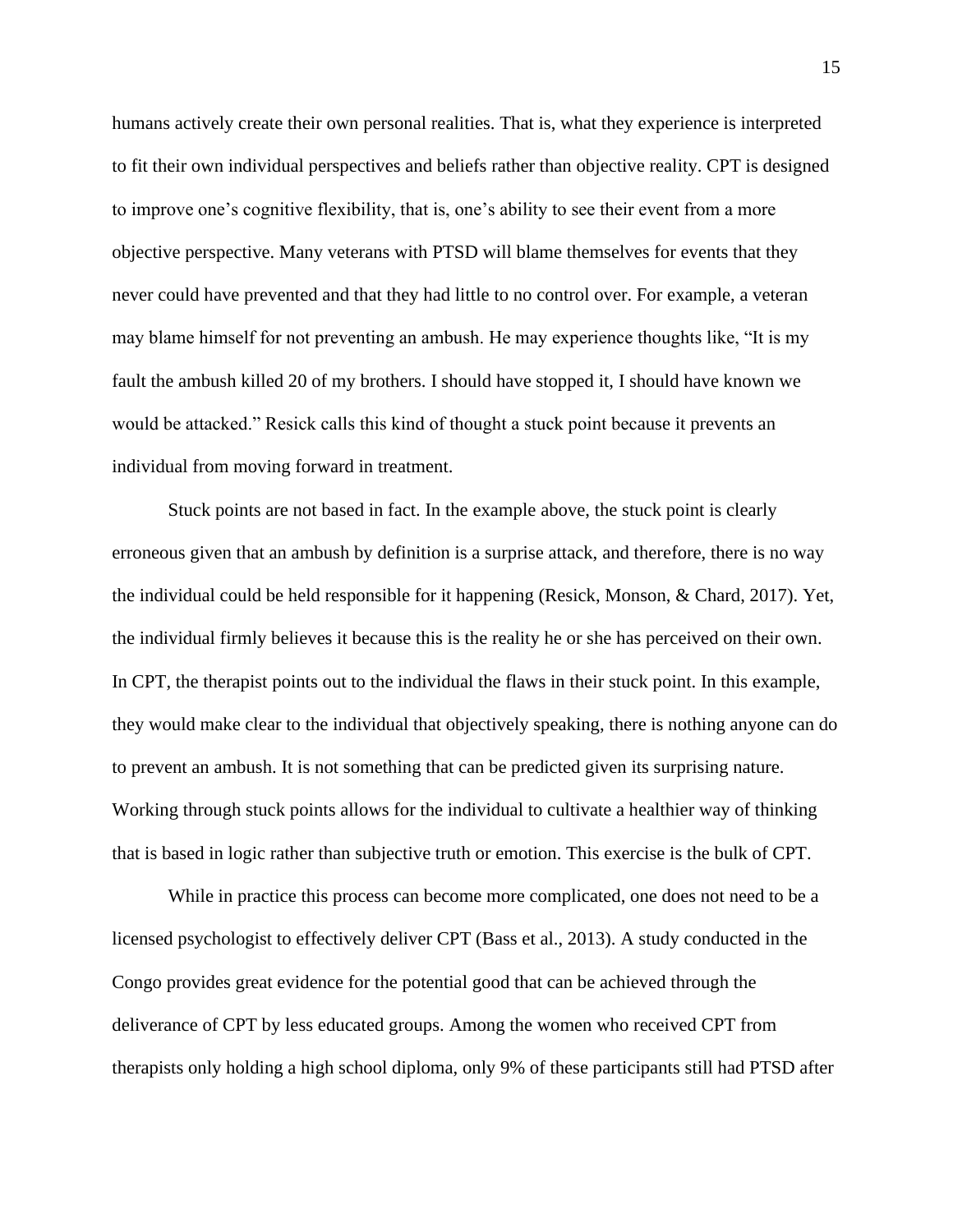a 6 month follow up. This is significantly different from the 42% of individuals who still had PTSD after having been given supportive therapy by individuals only holding a high school diploma. These results are promising given that these women came from communities experiencing high daily rates of crime and violence, increasing their risk for trauma. If it can be successfully delivered by high school graduates in the Congo, it should be able to be delivered just about anywhere.

## **CPT for Veterans**

The first study of CPT in veterans with PTSD was conducted in 2006 (Monson et al., 2006). When compared to prolonged exposure (PE), veterans receiving CPT with writing exhibited greater success in treatment. This was seen in improvements not only in the PTSD symptoms but also in other comorbidities they had been suffering from (i.e. anxiety and depression). At the one month treatment follow-up, 40% of veterans who received CPT with writing were found to have no further symptoms of their PTSD. This study highlights that this is an effective method of therapy not only for civilians with PTSD but also for veterans.

In 2011 CPT was studied among male veterans in both a telemedicine and face to face format (Morland et al., 2011). No significant differences were found between these two conditions. Both resulted in significant reductions in PTSD symptoms that were maintained at follow-up. This suggests that veterans receiving CPT via telemedicine should experience outcomes comparable to veterans receiving CPT in person. Another study, conducted by the same group compared CPT outcomes for female veterans and female civilians (Morland et al., 2015). While both telemedicine and face to face therapy were effective, civilian women had better outcomes than did the veteran women. This suggests that veterans may require a different approach to CPT than do civilians in order to achieve similar outcomes.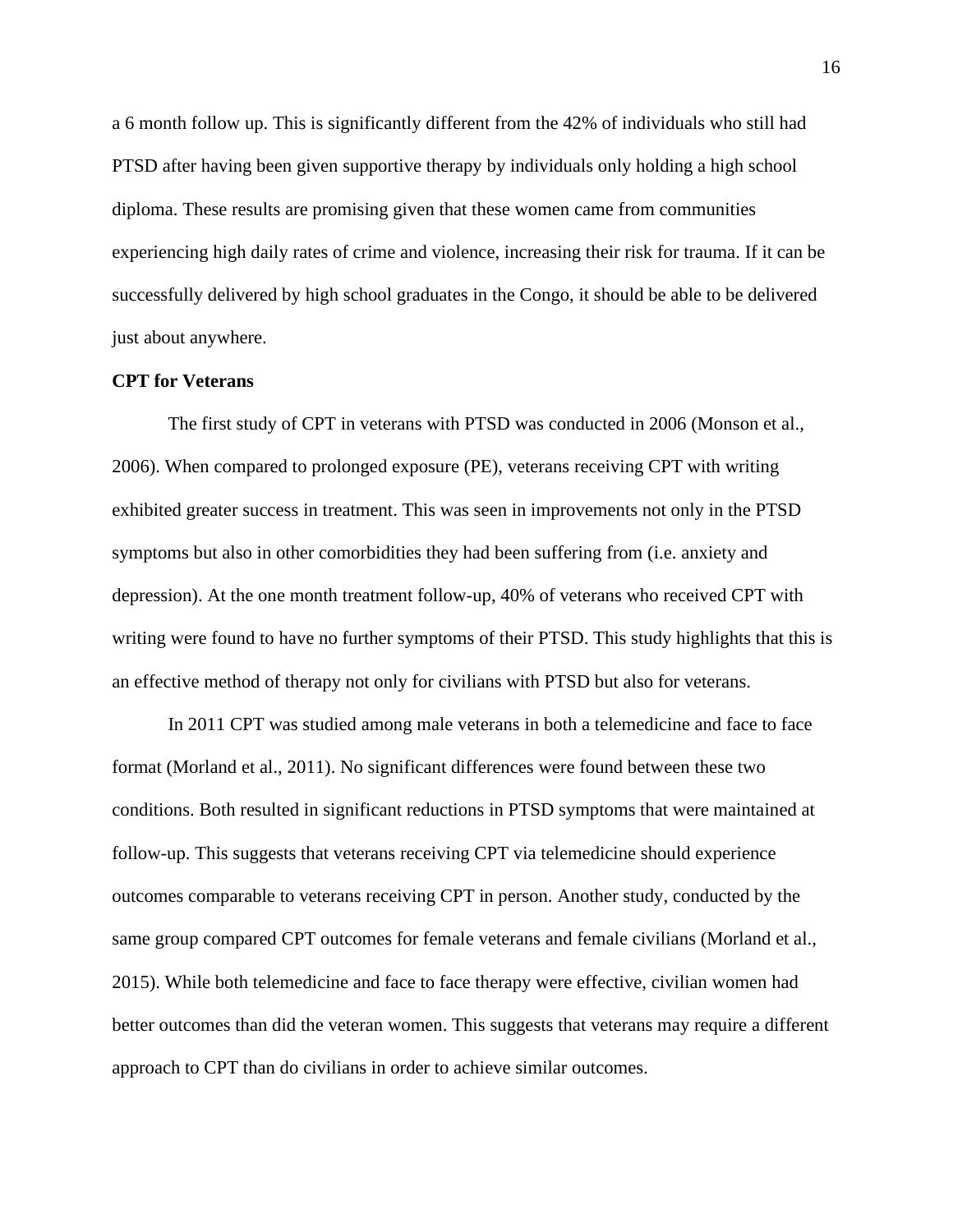Another telemedicine study was conducted on Iraq and Afghanistan war veterans (Maieritsch et al., 2016). The treatment was found to be just as effective as in person therapy, however, the dropout rate was found to be higher amongst these individuals. This group was much younger than those tested previously in 2011 and 2015, further, it is hypothesized that these individuals were more likely to drop out given they may need to allocate more time to relationships, jobs, and children, than do older individuals. The study suggested that further research be done on commitment and completion of treatment.

#### **The Road Home Program**

The Road Home Program is a two week, intensive treatment program for veterans with PTSD (The Road Home Program, n.d.). They serve veterans suffering from military sexual trauma (MST) PTSD as well as veterans suffering from combat PTSD. This program is unique from many others given that it provides the equivalent of six months worth of treatment in just two weeks. Veterans are at the treatment center from Monday through Friday, 7am to 5:30pm. They are provided housing in the Illinois Medical District. All expenses such as housing, meals, travel, and treatment, are paid for by the Road Home Program. They are funded by generous donors such as The Wounded Warrior Project, Robert R. McCormick Foundation, The Chicago Bears, Welcome Back Veterans, and Bank of America to name a few. They are also one of four Warrior Care Network treatment centers for PTSD. As such, veterans from all over the country have come to the Road Home Program for PTSD treatment.

At the Road Home Program, veterans receive both individual and group therapy along with psychoeducational services and Mindfulness meditation practices (Zalta et al., 2018). The bulk of treatment is given in twice daily, individualized sessions of CPT with writing. The writing assignments are completed as homework outside of the actual treatment session. These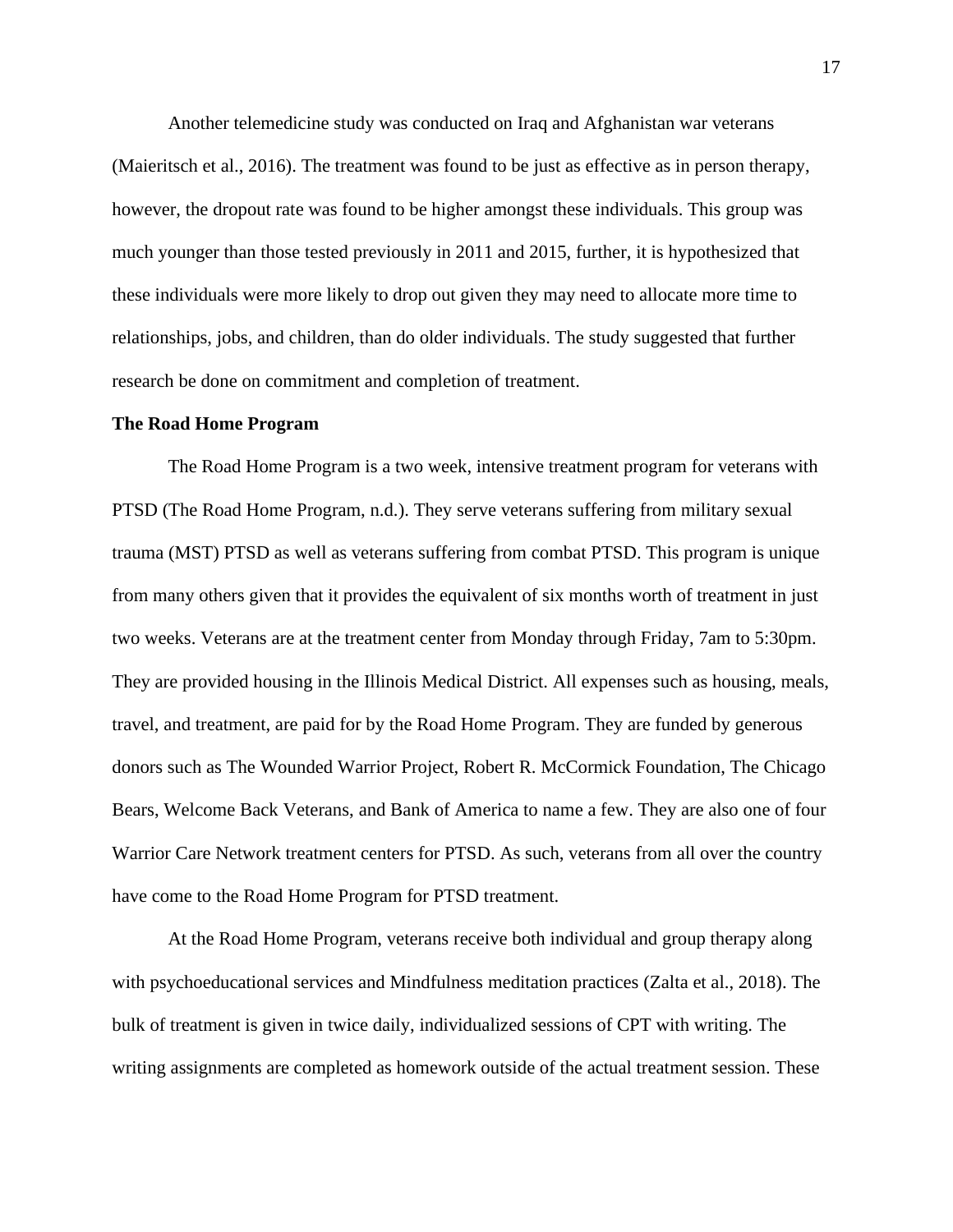involve written accounts of trauma as well as stuck point worksheets. Further, treatment takes place both during and after the program everyday. Many veterans who have been to the Road Home Program will tell you that while it was one of the most intense experiences of their life, they would do it again to be where they are today.

During the summer of 2021, I had the privilege and the honor of interning at the Road Home Program. I witnessed vulnerability and brokenness like I had never seen before. It was not until this experience that I really understood just how discarded veterans feel when they leave the service. Many arrived at the Road Home Program, feeling isolated, avoided, fearful, depressed, irritable, suicidal, left for dead, and undeserving of the help and care they so desperately needed. By as early as day three of treatment, many had started to find light that they never believed would exist for them again.

Although this thesis is incomparable to what was actually seen and heard at the Road Home Program, my hope is that I may inspire others with the stories and experiences described here. It is my desire that the Road Home Program's model of treatment be more heavily funded and expanded throughout the United States. For now, I hope that this thesis will spark an interest in further research on intensive treatment programs. I hope to convey that they are a very promising avenue of treatment for veterans with PTSD (Zalta et al., 2018).

#### **Motivations for Treatment**

The first day of treatment was nothing short of intense and intimidating. Each veteran was asked three questions. First, had they attended any sort of treatment program prior to attending the Road Home Program. Second, what is their biggest reason(s) or motivator for coming to the Road Home Program. Third, what would they most like to change about themselves. The veterans gave similar answers to each of these three questions.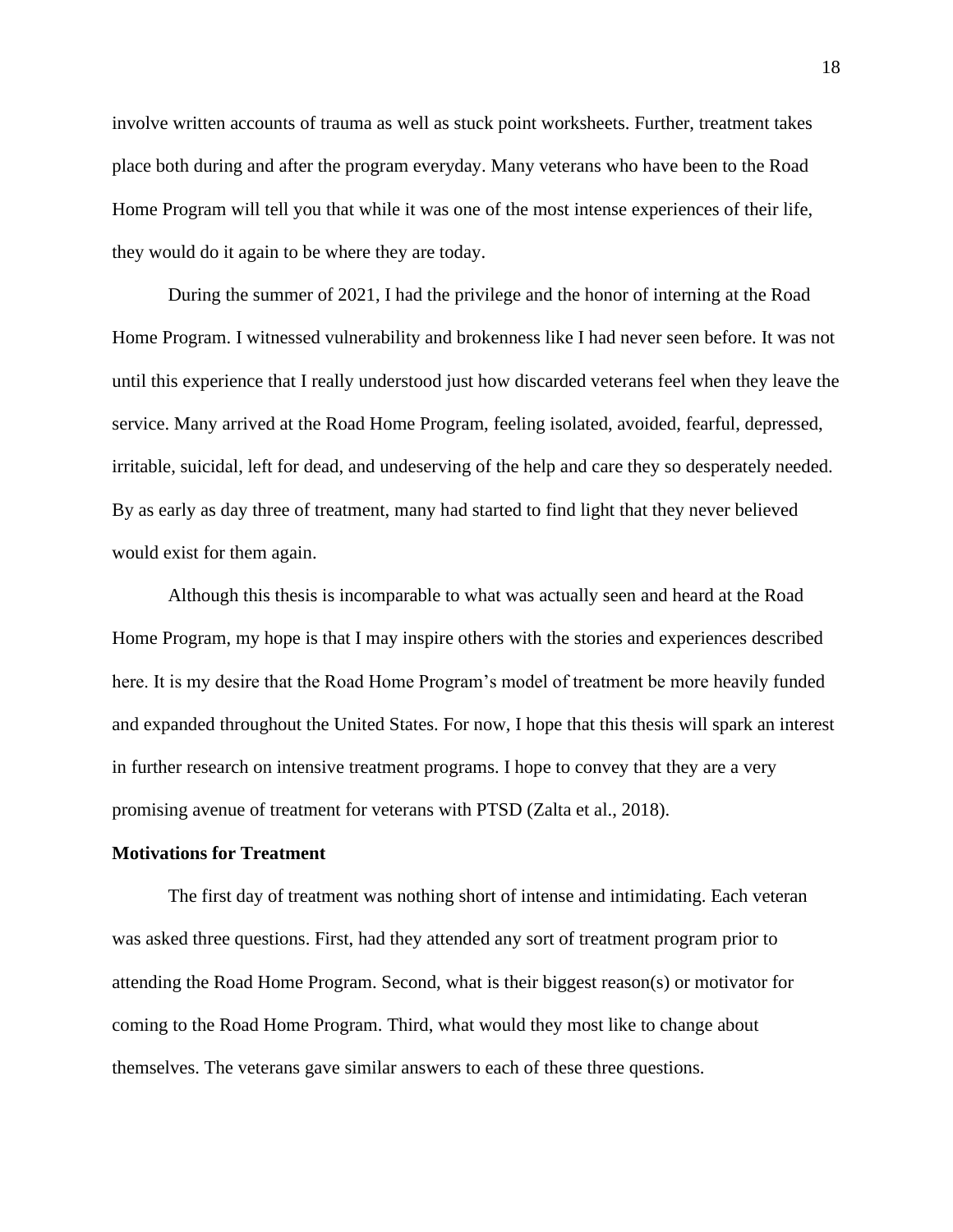Every single veteran had attended psychological treatment prior to attending the Road Home Program. For the majority of them, prior treatment was pursued on and off ranging anywhere from a few years to a few decades. Many noted that they had started and stopped different types of therapy over the course of that time. Some described that they would feel better while attending treatment and then when it was completed, or when they prematurely stopped attending, they would eventually fall back into their PTSD symptoms as well as any symptoms relating to comorbidities they had (anxiety, depression, suicidal ideation, etc.).

The biggest motivator for veterans in getting better was their families. Everyone noted the toll their PTSD and comorbidities took on their relationships with spouses as well as their children. The men and women expressed not wanting to "f\*\*\* up their children" and not wanting to separate or divorce from their spouses. Many also noted that it was their spouses who had pushed them to pursue more treatment, despite that their prior experiences had been unsuccessful. Their lives were typically spent in isolation from others or in constant arguing with those closest to them. Further, these veterans claimed they sought treatment for their family's sake rather than their own. Many, if not all of them, stated they did not deserve to get better, they did not deserve to be happy again, and they did not believe they could. They acknowledged without hesitation that their spouses and children most certainly deserved better. Family, therefore, was the biggest motivator for these veterans.

When asked what they would most like to change about themselves, their answers covered a variety of problems. Depression, anxiety, and suicidal ideation were mentioned by every veteran. They desired to rid themselves of the darkness and sadness that comes with these debilitating diagnoses. Many also acknowledged substance abuse as an unhealthy coping mechanism that they commonly used. They noted, they never really felt better under the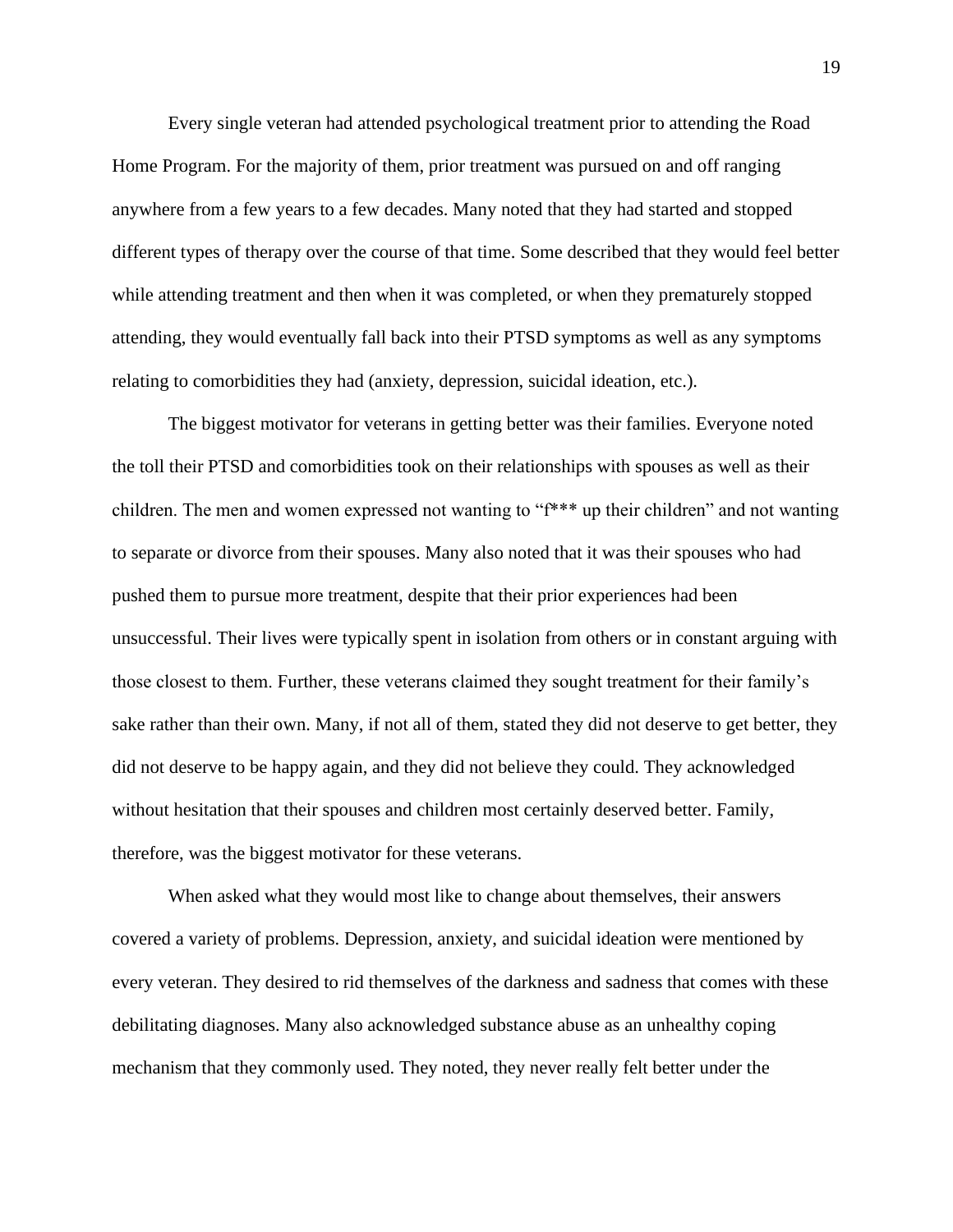influence, rather, they felt nothing which was better than feeling depressed or anxious.

Moreover, they wished to have better control of their emotions and to experience more positive emotions. All of these struggles exacerbated their PTSD as well as their damaged relationships with their families. While the Road Home Program centers itself on PTSD treatment, there have been cited improvements in other comorbid diagnoses at the end of the treatment program. Given that multiple different forms of therapy are offered, many diagnoses are able to be tackled during the two weeks. This ultimately leads to better results and better retention of results after treatment completion.

#### **Therapies and Experiences at Road Home**

The Road Home Program tackles PTSD and its comorbidities so well because they approach the diagnoses from multiple perspectives. Individual and group therapy is used every day, multiple times a day, over the course of the two weeks. Many veterans noted that the use of both types of therapy was helpful for them on their journey. They were able to receive individualized treatment sessions, specifically in CPT or individualized consults with therapists. In addition, they spent the two weeks with other men and women who experienced similar traumas and environments. One chief complaint among veterans with PTSD is that most people cannot understand what has happened to them and how they feel on a daily basis. Group therapy, therefore, was cathartic for these individuals. They found reassurance and comfort in each other, knowing they were going through similar struggles and enduring a most difficult journey back to health together.

There are three main group therapies at the Road Home Program, including: Mindfulness Based Resiliency Training (MBRT), Dialectical Behavioral Therapy (DBT), and Art Therapy. In between individualized CPT sessions, veterans would attend these three therapies. They were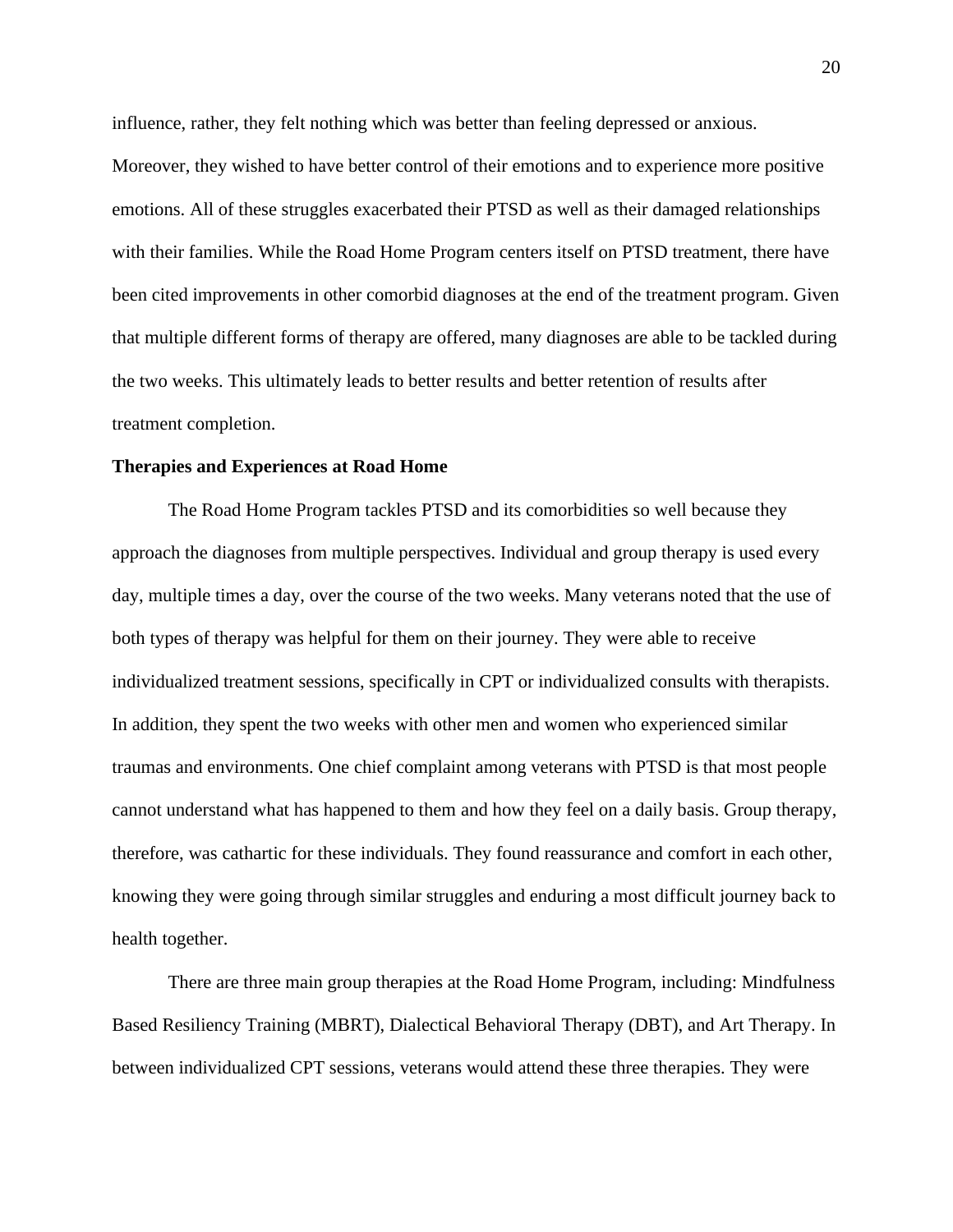each given ninety minutes at a time. MBRT was given every day of the treatment. DBT was given twice a week and Art Therapy was given once the first week and three times the second week. These therapies work together with each other and CPT to elicit the best results possible from the intensive treatment program. Each is evidence based and need not rely on the other therapies to be successful.

#### **Mindfulness Based Resiliency Training**

Mindfulness Based Resiliency Training (MBRT), or Mindfulness, is the practice of noticing thoughts, sensations, and emotions in the present moment, without judgment and without trying to change them (Schure et al., 2018). It is a non-trauma focused therapy that has been proven to reduce "emotional numbing, avoidance behaviors, and hyperarousal" in veteran populations suffering from PTSD. MBRT has been proven to help veterans to improve their ability to stay in the moment, to accept adversity, and to reconcile negative memories and emotions of the past.

Based on my experience at Road Home, PTSD sufferers often judge themselves for having many negative emotions and thoughts. They do their best to avoid distressing thoughts and memories as much as possible. However, in avoiding these thoughts and feelings, they prevent themselves from getting better. They never find peace with themselves or with what has happened to them because they never allow themselves to work through their pain. In MBRT, veterans practice allowing whatever thoughts, sensations, and emotions they have to exist (Schure et al., 2018). They are to notice them, without judging or changing them. The idea is that with practice, Mindfulness will become a more natural practice for them in everyday situations, ultimately helping them to better acknowledge and cope with negative emotions and feelings they may have.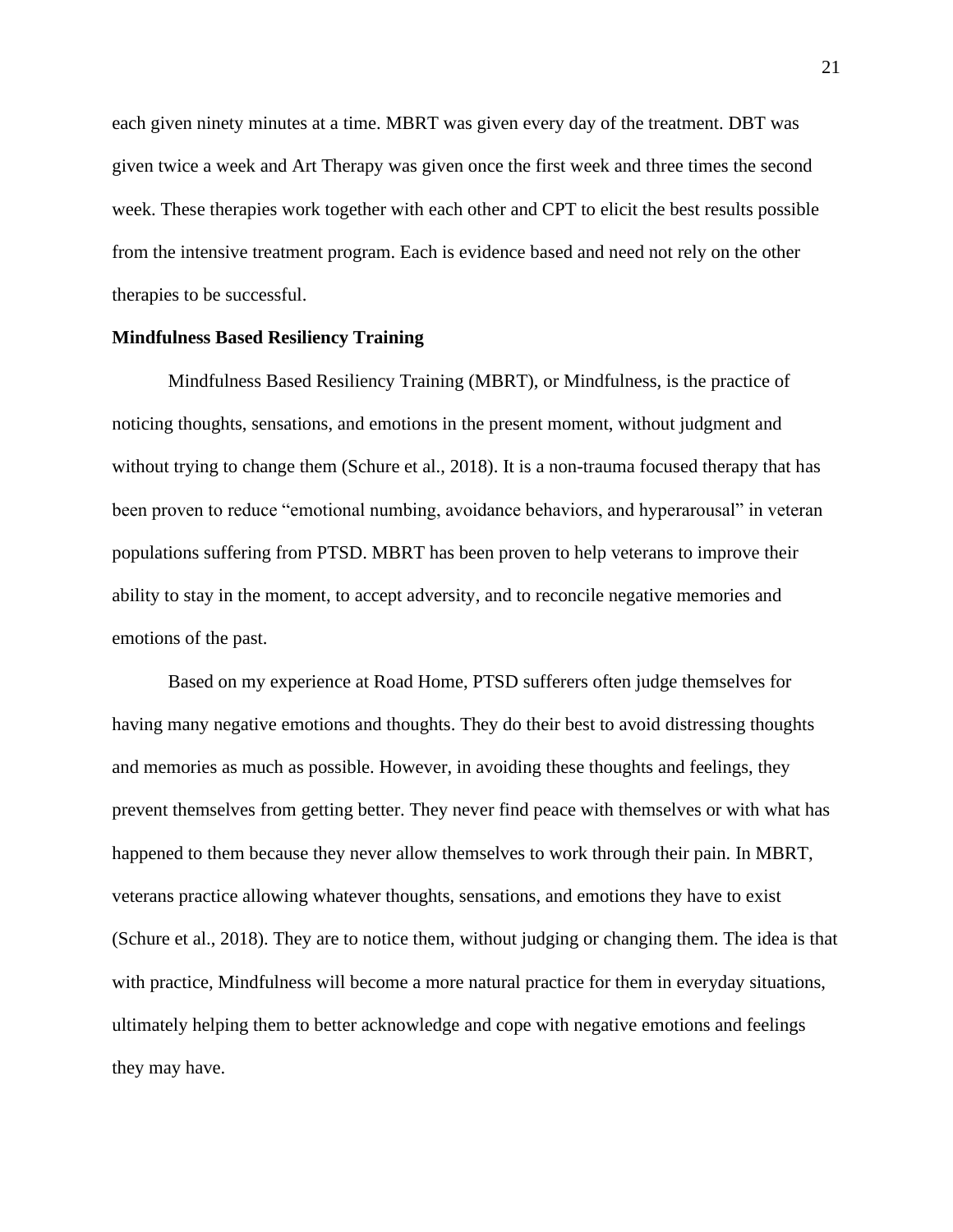Mindfulness practice involves both meditation and mindful movement (yoga). During the session, individuals may choose to sit, stand, or lie down in whatever position is most comfortable for them. At the Road Home Program, an instructor guided the meditation, providing directions for the veterans to follow if they so desired. They had the freedom to focus on any thoughts, sensations, or emotions they were experiencing, whether the instructor mentioned them or not. An example of a direction is, "Focus on your feet, how they feel on the ground, in your shoes, what sensations you are able to detect. Are they clammy or cold? Are they tight in your shoes or loose? What sensations can you feel in your toes? What thoughts and emotions are you experiencing at this moment?". This type of practice would be done for anywhere between five and fifteen minutes at a time. The practice would either be done in complete stillness (mindful meditation) or in controlled movements (mindful movement - yoga).

While being mindful may sound simple and maybe even relaxing, many of the veterans at the Road Home Program experienced great difficulty with this at the beginning of treatment. They had habitually avoided allowing their minds to be complacent up until this point. They avoided negative thoughts, sensations, and emotions that came with sitting in silence, without some other distraction around. During the first few days of MBRT they struggled with thoughts and emotions that revolved around their traumas. In addition, some individuals struggled with injuries which affected their ability to move and to find a comfortable position during mindful movement. This was an exercise which sought to reverse one's tendency to avoid negative thoughts, sensations, and emotions by practicing facing them head on.

Veterans, in addition to practicing MBRT, discuss topics relating to MBRT. For instance, they discuss instances in their life when they have difficulty regulating how they respond and how they can best implement mindfulness in those scenarios. They also discuss practicing self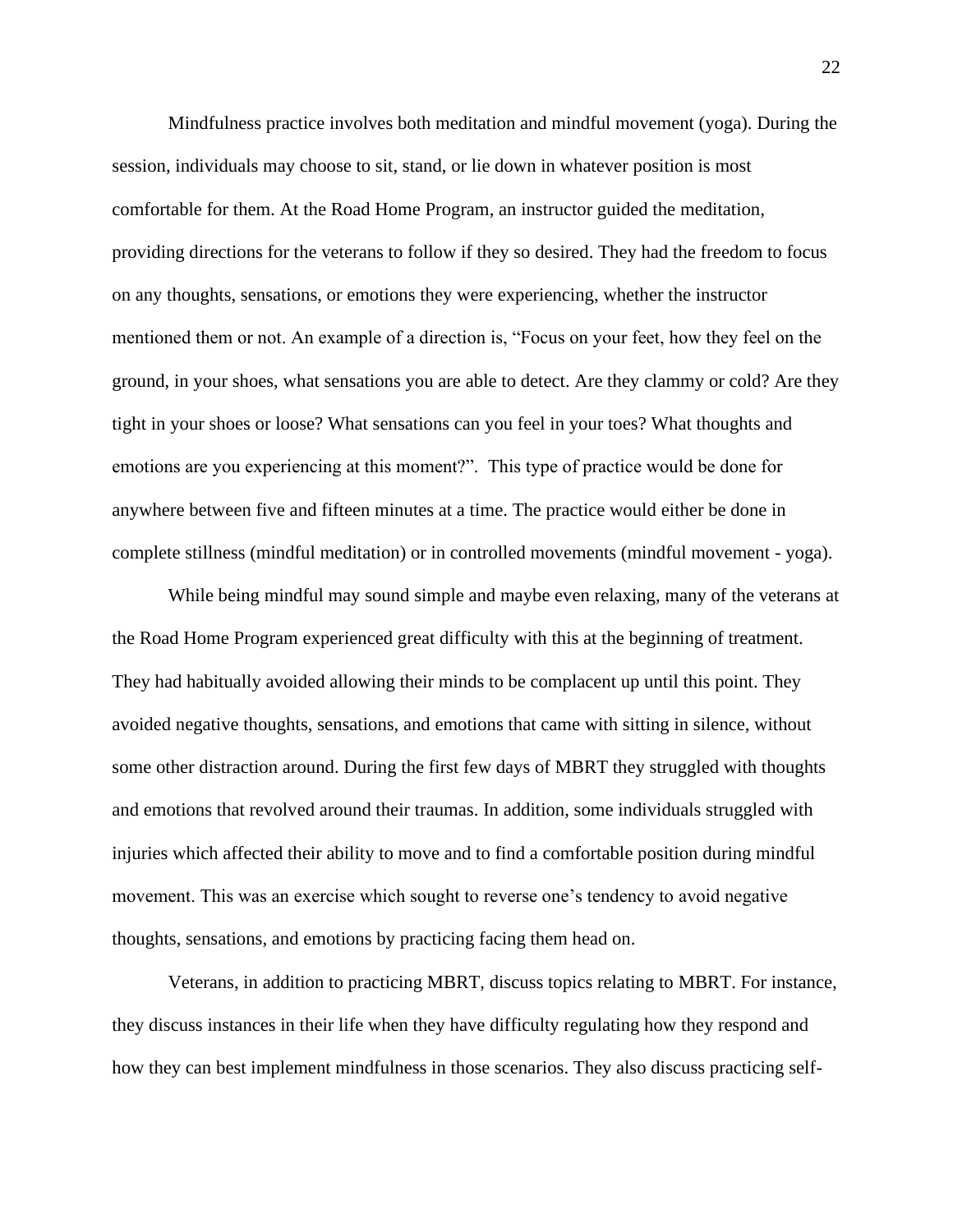care such as exercising, reading a book, or talking with a friend when they feel down. The topic of resilience is heavily discussed, specifically, what it means to be resilient. That is, being able to adapt to stress both in the present and to stress that we have carried with us from previous events. Self-compassion is another big theme, given that many veterans feel they are undeserving of compassion from others, let alone themselves. The impact of MBRT is multi-faceted in that it touches multiple aspects of recovery all in the same practice of stopping, sensing, and noticing one's thoughts and emotions.

Towards the second week of treatment, many veterans expressed that they looked forward to mindfulness and yoga everyday. They stated that it was a nice way to sit without judgment and to just be with themselves, to take note of what thoughts, feelings, and emotions they had and to just notice them. The mindfulness training was not nearly as intense as the CPT and as such, it was a nice sort of break between their two CPT sessions during the day. It provided them with a place and a practice of just being in the moment, just noticing, not judging.

While none of the veterans were experts in Mindfulness when they left the Road Home Program, many noted that they continued to practice Mindfulness when they returned home from treatment. In this sense, the Road Home Program not only treated these individuals while they were there, but it continues to treat them from hundreds of miles away while they are at home.

#### **Dialectical Behavioral Therapy**

Dialectical Behavioral Therapy (DBT) is an evidence-based practice which has been shown to improve emotional dysregulation as well as lessen suicidal ideation in veterans (Landes et al., 2016). At the Road Home Program, DBT introduces a variety of emotion and communication skills to veterans. Veterans built on the skills being learned in other therapies at Road Home during DBT sessions. For instance, Mindfulness provided the practice of noticing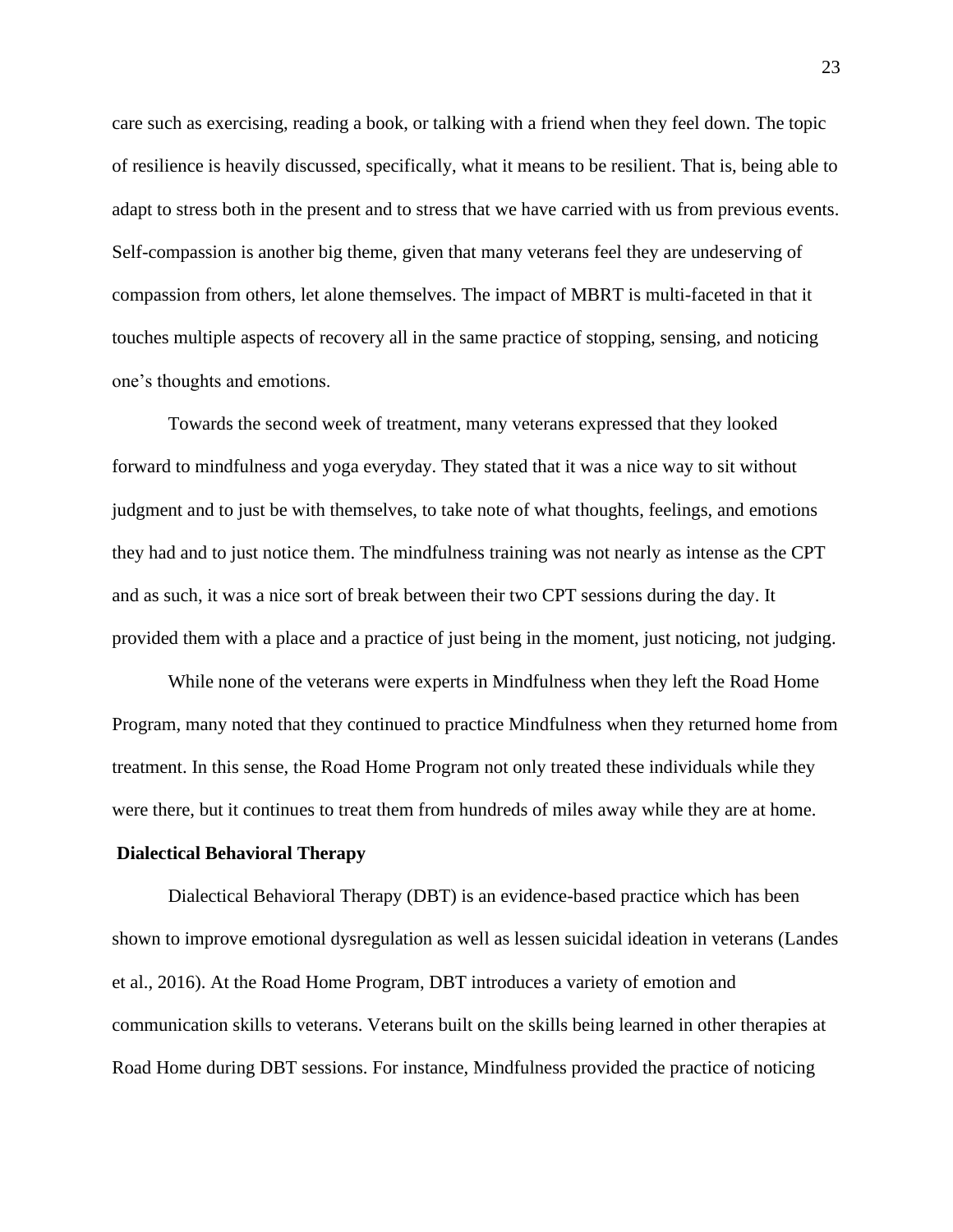one's emotions whereas DBT provided the practice of communicating and regulating those emotions. In the same vein, CPT provided a space for identifying stuck points whereas DBT provided a space for working through stuck points in a group setting. Moreover, DBT allowed for the application and practice of the tools and topics being offered in other therapies at the Road Home Program.

Many veterans benefit from improving their emotional regulation skills (Landes et al., 2016). When asked about how they experienced emotions in the military, many veterans stated they were not allowed to have them. In short, how they felt about a situation never mattered when looking at the end goal of surviving with their fellow troops. If anything, emotions detracted from one's ability to work efficiently and to prevent unnecessary death. It wasn't feasible for them to feel everything they were experiencing. If they became too bogged down in their emotions, they were likely to never make it through their mission. As a result, veterans become excellent at completely suppressing emotions. In doing so, they lost their ability to effectively regulate and communicate their emotions to others. DBT is necessary to improve one's ability to experience, regulate, and communicate their emotions effectively.

During DBT, therapists detailed different skills that veterans could use in a variety of situations. The skills centered around regulating one's emotions in a distressing situation. One of the skills given was called the STOP skill. That is, Stop, Take a step back, Observe, and Proceed mindfully. This skill encourages veterans to notice how their environment impacts their emotions. Further, rather than just reacting instinctually, they should remove themselves from the situation and take note of what is happening inside them as well as around them. Then, when they are ready, they should return to the situation with an action that will help them to achieve whatever their goal is in that specific scenario (something that will make the situation better).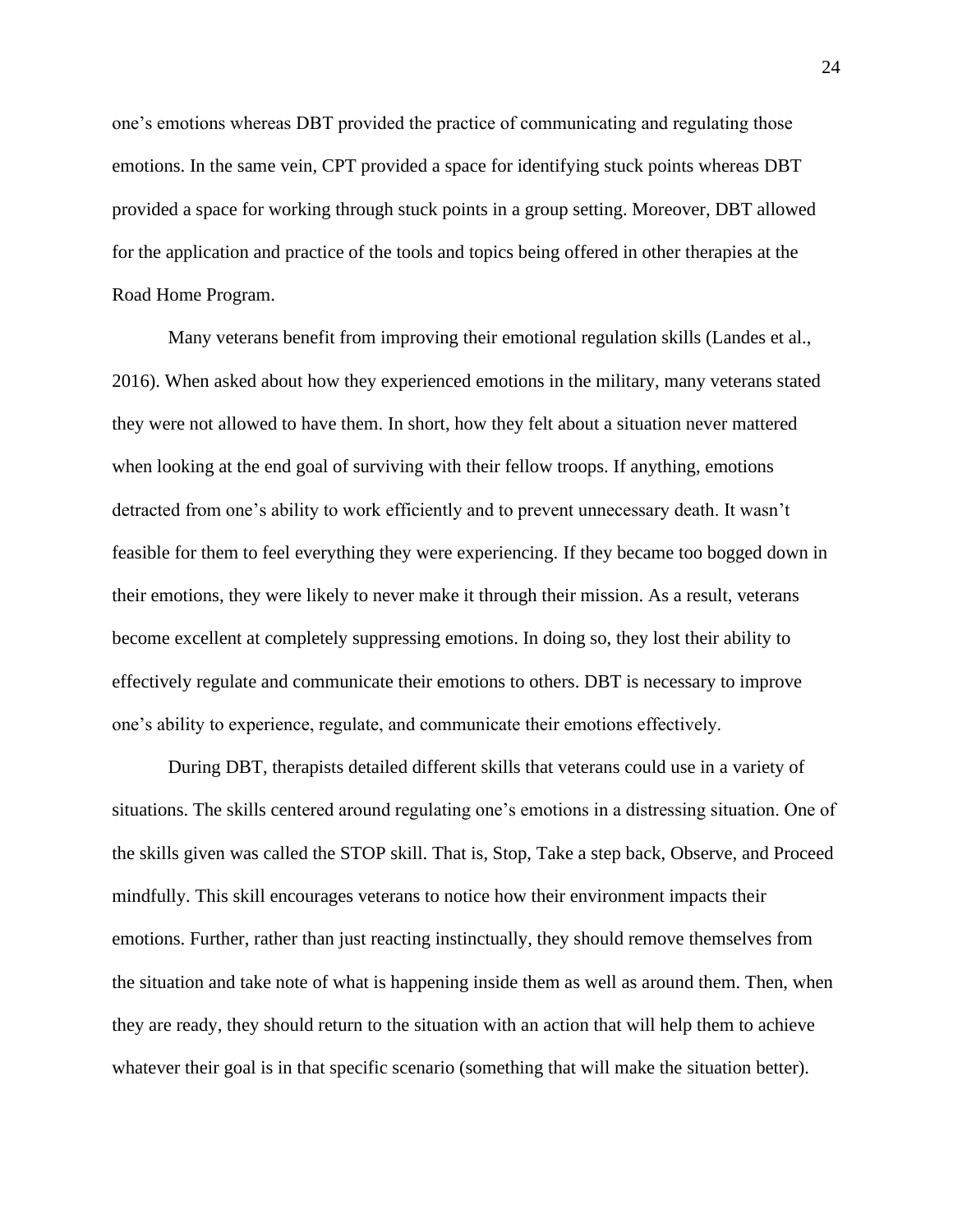Another distress tolerance skill is TIP. That is, Tip your temperature, Intense exercise, Paced breathing and Paired muscle relaxation. These are all different actions that can affect the physical symptoms of distress. Splashing your face with cold water, going for a run, taking deep breaths, and practicing paired muscle relaxation are all effective ways of lowering the stress response of your body. This skill involves physical actions that can help one take control of a stressful situation. At times, it may be easier to go and workout your feelings of stress or anger than to stop and take deep breaths. The best method for stress regulation is different for each person and may also differ for varying scenarios.

In the Road Home Program therapies, emotional regulation skills like STOP and TIP were practiced and discussed in a group setting. Therapists would pose hypothetical situations in which different skills could be applied. Then, as a group, individuals would talk through each step of the skill and what that would look like in real life. These hypothetical situations were accompanied with group discussions about emotions. Many veterans struggled to name positive reasons for having emotions, but one veteran gave a very meaningful answer, stating, "greatness cannot be achieved without emotions". If one was to be completely logical all the time, nothing would ever mean anything. One would never feel any sort of connection to others and would never be able to accomplish or service anyone or anything beyond themself. Further, emotions allow for greatness because they sometimes defy logic.

For instance, it is not logical to run back into an ambush to save your friend who has been deeply wounded. He is unlikely to survive given the severe injury to his chest. Yet, by deciding to run in, you risk your own life for the slight chance that you will save his. This is illogical for you to do due to the increased likelihood and risk of being killed yourself. Yet, emotionally, you cannot resist trying to save your friend. Greatness, by this veteran's definition, is the ability to go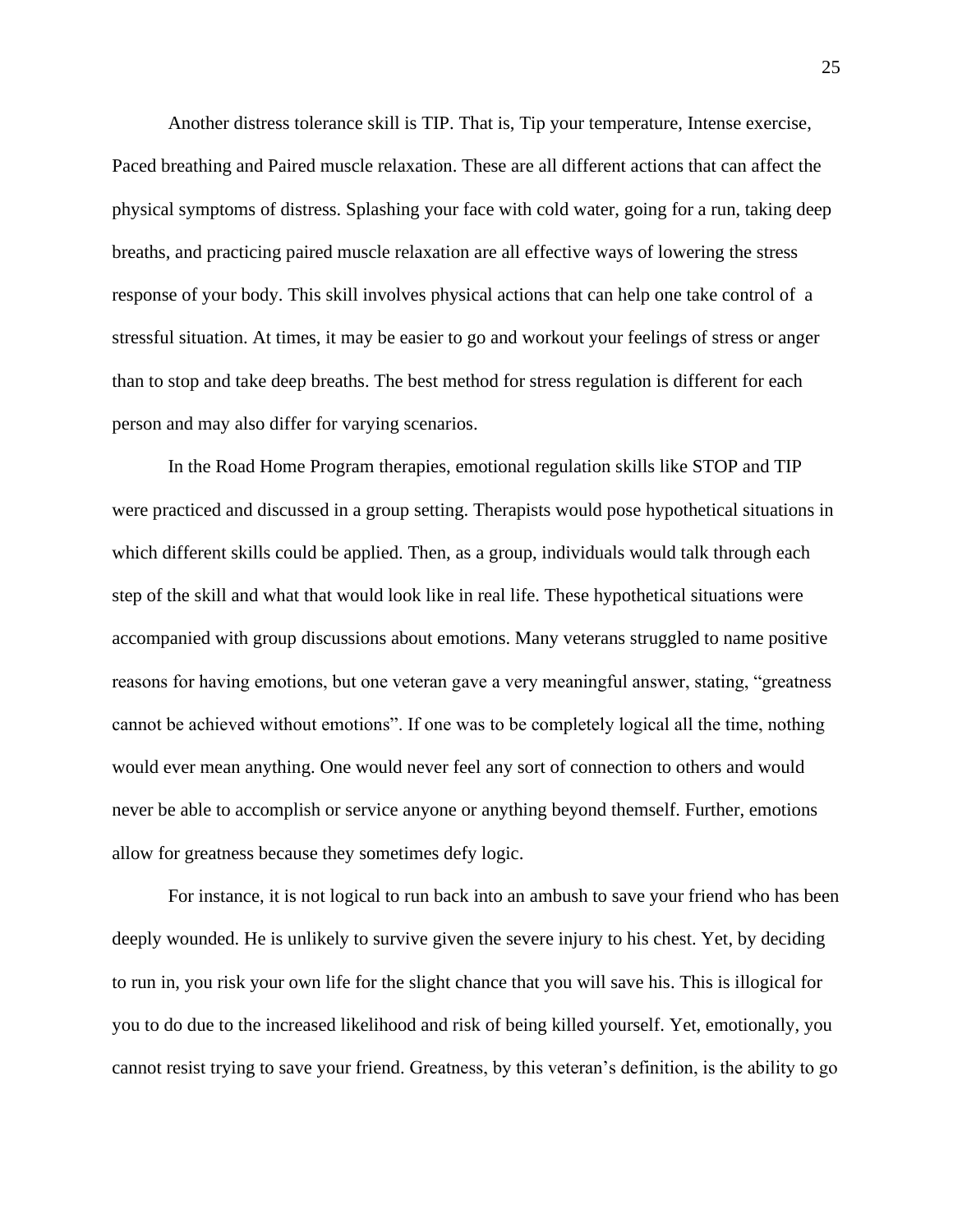above and beyond what is asked of you and to defy what is logical when necessary. Emotions are what prevent us from existing monotonously. A life without emotion would feel meaningless, boring, and without deep connection. A life without emotion is far from greatness.

While this example may have been triggering to some of the other veterans in the room, it was a convincing argument for emotions. The point is, emotions carry great weight and value in our day-to-day lives and we would not be better off without them. In fact, much of who we are would be missing without emotions. Further, with emotional regulation practices, the goal is not to suppress emotions and to never allow ourselves to feel them. Rather, emotional regulation helps one to experience emotions in a healthy way. If one can regulate their response to distressing circumstances no matter how small or large they are, they are better able to face life's many challenges.

Based on the DBT instruction given at Road Home, emotional regulation is a stepping stone to improving communication. The foundation lies in recognizing one's emotions and applying the necessary skills to experience them in a healthy way. In order to resolve conflict or whatever is causing distressing emotions, it is imperative to be able to effectively communicate. People need to be able to explain to others in a constructive and acceptable way how they feel in a certain situation. This also means learning to listen in a more effective way to better respond to what someone else may need or feel. For veterans, effective communication skills are extremely important given that how they experience communication now may be starkly different from the type of communication experienced in the service.

When asked about communication norms in the military, all veterans stated they were starkly different from what they now experienced at home. Members in the military are told what to do, how to do it, and when to do it. Orders are given and there are no options for questions or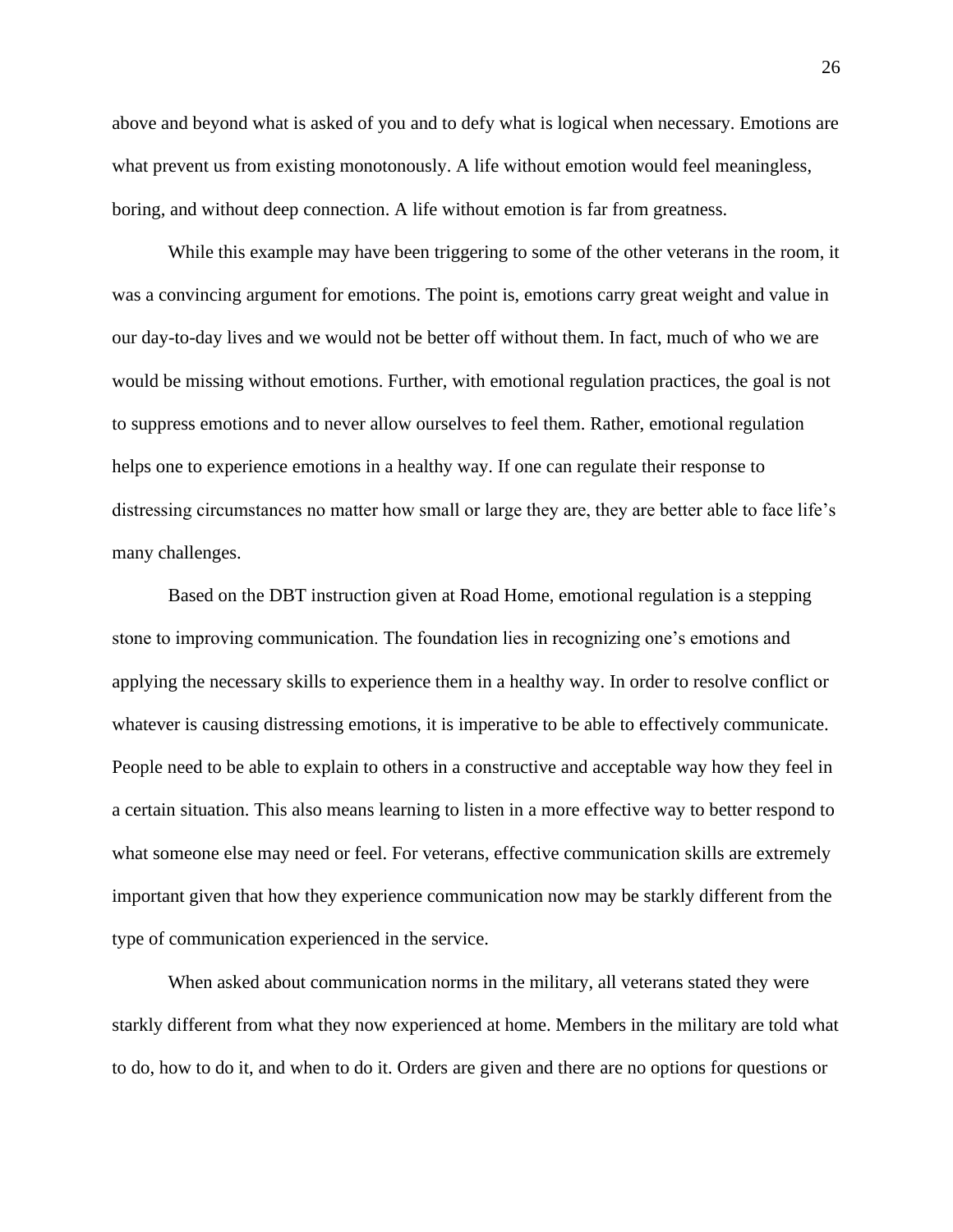comments. While this is effective in the military and in getting individuals to follow your authority, outside of the military, this often drives people away. At home they noted their family members did not take well to this kind of communication style. Oftentimes, it caused a divide between them and their spouses as well as strained relationships between them and their children. Coworkers found them to be dominating and arrogant. Generally, most people avoided interacting with them because of how they communicated with others. Further, effective communication methods were necessary to lessen much of the distress they experienced in everyday interactions with others.

A significant amount of DBT was dedicated toward learning how to establish boundaries in relationships, referred to here as, interpersonal effectiveness. According to therapists at Road Home, the goal of establishing healthy boundaries is to be able to effectively communicate what you want or need from others. As a result, individuals are better able to build strong and healthy relationships and to eliminate destructive ones. During the session, stuck points related to interpersonal effectiveness were addressed as a group. Individuals checked off whatever statements they believed to be true for them from a handout given in class (see Appendix A). The most commonly shared stuck points were then discussed among the group. Then, a new skill, DEAR MAN, was introduced as a way of effectively setting boundaries with others. DEAR MAN stands for the following: Describe the current situation, Express your feelings and opinions about the situation, Assert yourself by asking for what you want or clearly stating what you do not want, Reinforce the person ahead of time by explaining positive effects of getting what you want or negative effects of not getting what you want, be Mindful and focus on your own goals, Appear confident, and be willing to Negotiate. Hypothetical situations were worked through as a group, implementing this new skill.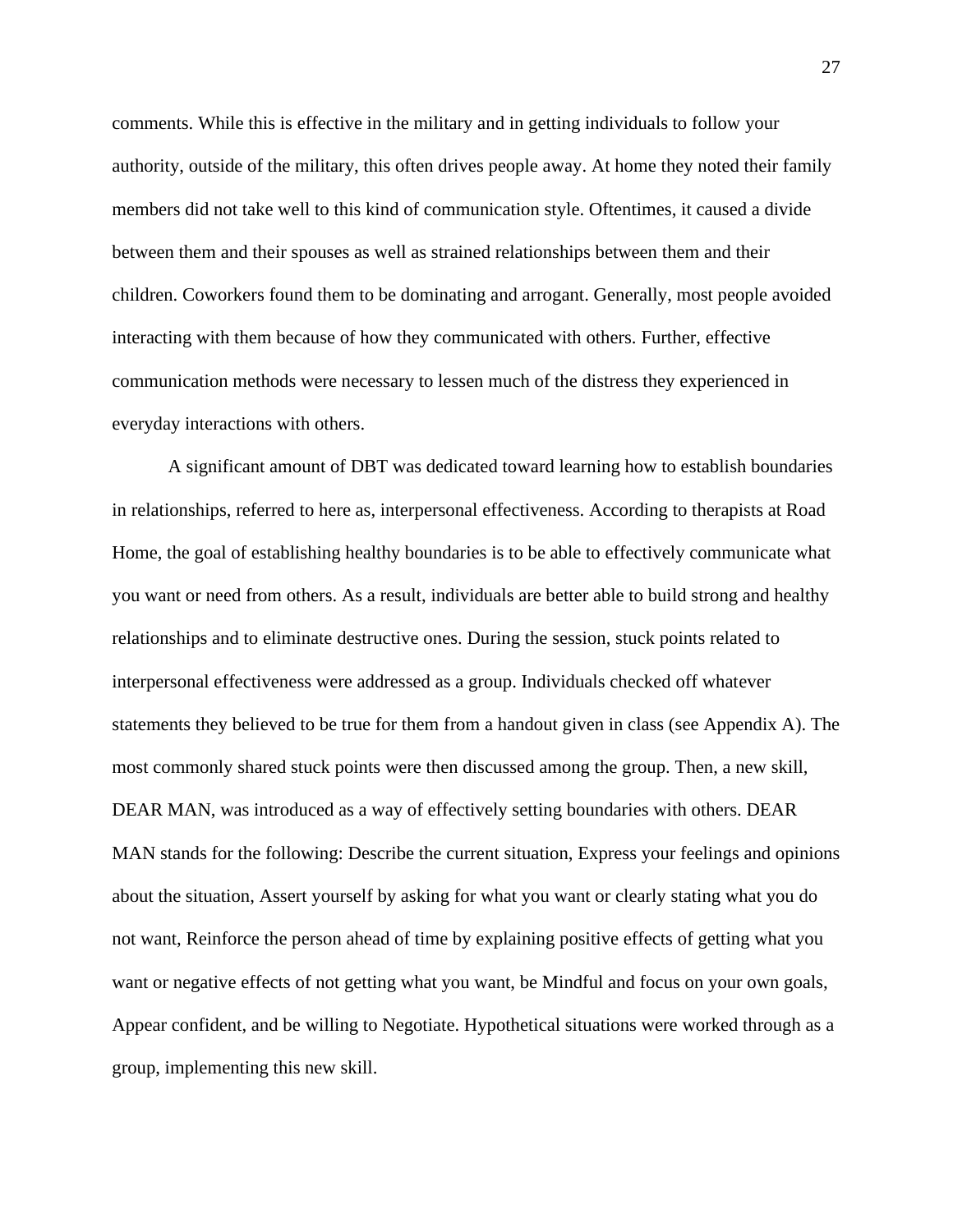The third component of DBT involved working through stuck points as a group. While no veteran revealed any of his personal stuck points, hypotheticals were given to work through together as a group so that each individual would have more opportunities to practice dealing with stuck points. Following the group practice sessions, it became easier for the veterans to correctly work through stuck points on their own. In class, individuals would complete an ABC Worksheet while working through stuck points (see Appendix B). They would first describe the event that elicited the stuck point (A - activating event), then they would describe the stuck point (B - belief/stuck point), and finally they would describe the consequence of this stuck point (C consequence/how they feel). After identifying these three things, the group would discuss whether the stuck point was realistic or helpful to the individual. Then, they would come up with thoughts they could use in the future to replace the stuck point with when it came up.

DBT ultimately provided a safe and controlled environment in which different skills such as Mindfulness could be built upon and where new skills such as STOP, TIP, and DEAR MAN could be introduced. It served as a cooperative therapy with CPT as well in that it provided more practice on working through stuck points. It was collaborative in that it was group therapy where individuals could share what they struggled with and even learn from their peers in how to better utilize skills and work through stuck points. DBT provided the tools and practice necessary to foster strong emotional regulation and communication skills. These skills learned here would be useful for the rest of their life, as they provided instruction and guidance on how to re-acclimate to a civilian lifestyle.

#### **Art Therapy**

It can sometimes be difficult for veterans to verbalize to others the emotions connected to a specific trauma, as well as during the journey that follows (American Art Therapy Association,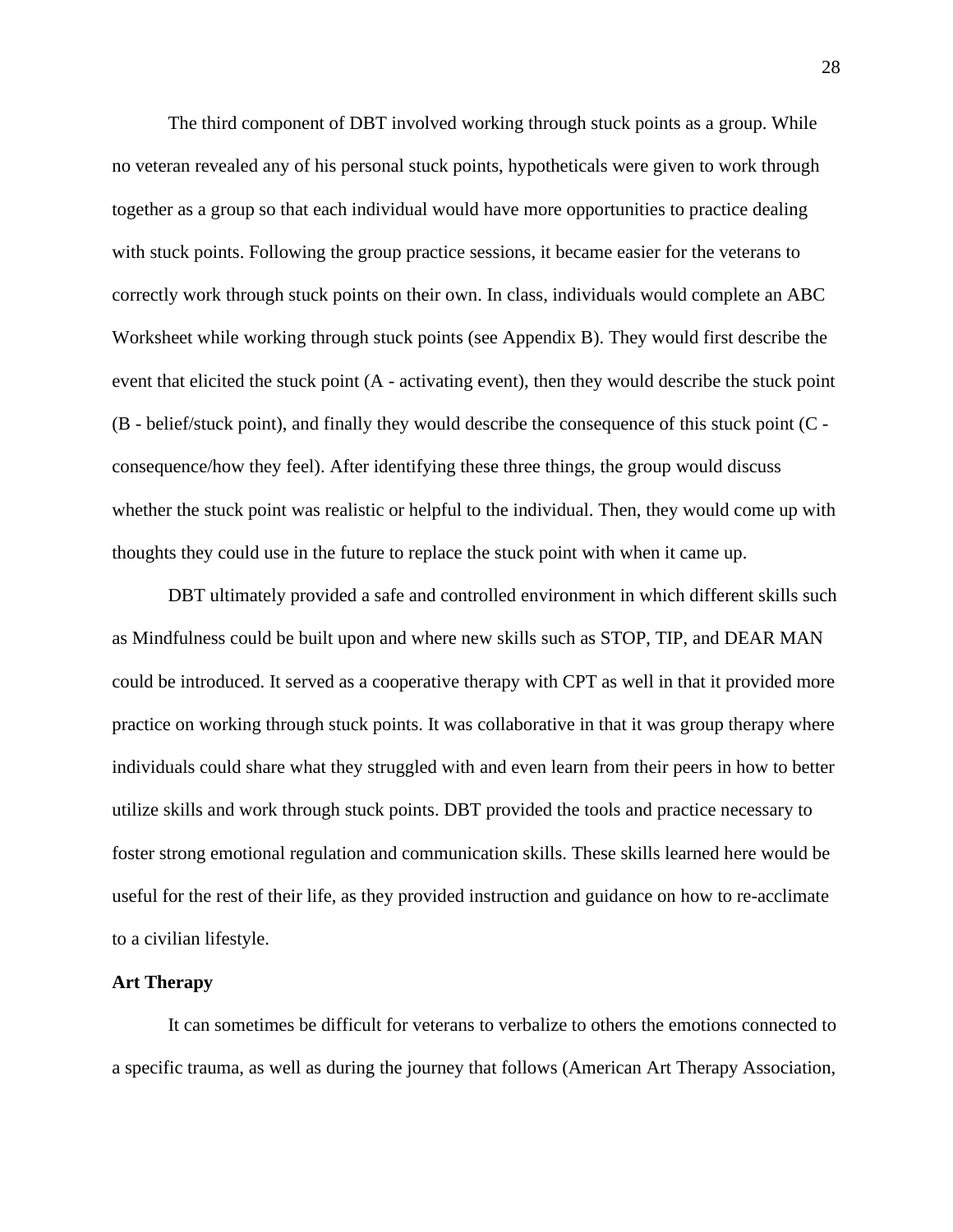2010). This can arise from being surrounded by civilians who have no military experience or any idea what military life is like. It can also arise from simply not having words to describe the intense feelings of pain and suffering that they have endured and even continue to endure on a daily basis. Understanding this, the Road Home Program implements Art Therapy which requires no words, just expression. The goal of Art Therapy is not to create an amazing looking product, but rather, to overcome obstacles that come with creating the product. Art involves areas of the brain not necessarily having to do with language, and as such, Art Therapy helps to reorganize thoughts and feelings that may not be easily verbalized. This is a more holistic approach to negative thoughts, given they might not always be words. Many individuals experience traumatic images and as such, this sort of symbolic expression of trauma helps individuals to visually face these thoughts, ridding themselves of more avoidance tendencies.

Most of the veterans I met at the Road Home Program had previous hobbies in art or music prior to their traumatic event. After their event occurred, they stopped pursuing the hobby given they found little enjoyment in it anymore. Many argued they didn't believe that they deserved to enjoy things anymore and never picked up the hobby again because of it. For many, Art Therapy was the first time in decades that they had returned to some form of art since their traumatic event.

At the first Art Therapy session, veterans were given a white paper mask to do with whatever they wanted. The front of the mask would represent what they showed to the world. That is, how they thought the world saw them. The inside of the mask would be what they hid from the world. That is, how they felt about themselves. They were not restricted to taking the piece in this direction, however, this is the framework that was presented to them to help them start. Art Therapy provided a space where the veterans could really bond with and get to know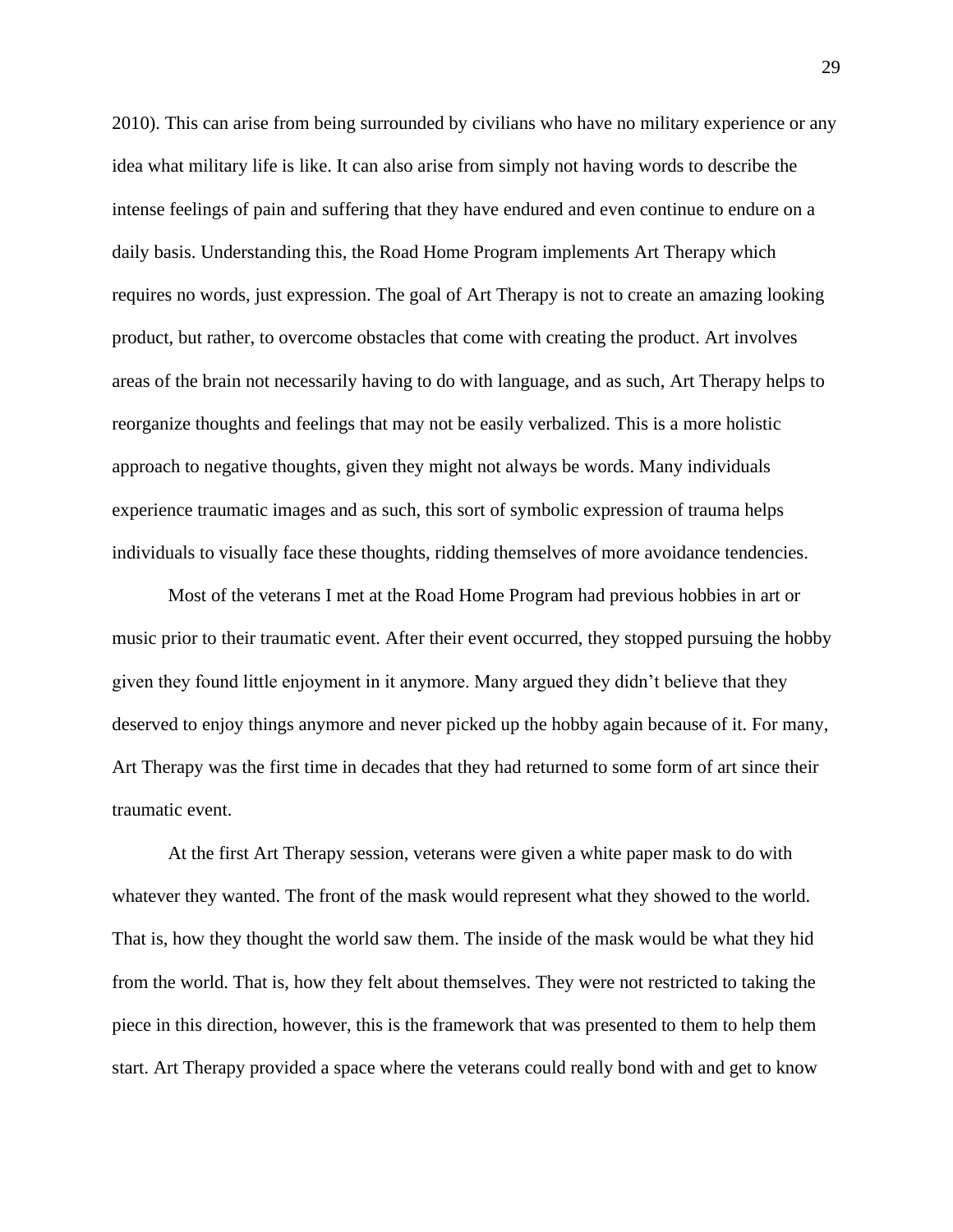one another. It was a lowkey environment where individuals were able to process their thoughts and emotions in a more symbolic manner. They talked to each other as friends and bonded over many things, especially the difficult journey they were enduring together at the Road Home Program.

The last day of therapy revealed how close the veterans had become to one another during the intensive therapy sessions. Each veteran presented their artwork to the rest of the group and described what the inside and outside represented. Veterans did this on their own account with the understanding that they did not have to share anything that they did not want to share. Everyone gave a short description of their art and what it revealed about them. The group members supported each other when struggles were shared and discussed. Not only that, some of the veterans said they had never felt more understood by someone else. They could relate to each other on a level that was not possible with others who had (i) not been diagnosed with PTSD and (ii) who had never endured military culture and norms.

While each mask was beautiful and meaningful, I have limited myself to only speaking about a general theme that was portrayed amongst multiple masks during my time at the Road Home Program. This is to help maintain the privacy of all the veterans who participated. Given that multiple people created similar masks, it only makes sense to use the following description so as to prevent the identity of any particular individual as being easily recognizable.

A number of individuals painted their mask to look like the Joker, from Batman. I was astounded by the number of veterans who cited this character as someone they strongly related to because of his darkness, bitterness, his dark humor, and the smile he carved into his face. Be assured that none of them wished for mass destruction as the character portrayed in the movie. Rather, they related to his struggle with mental health more than anything. These veterans, like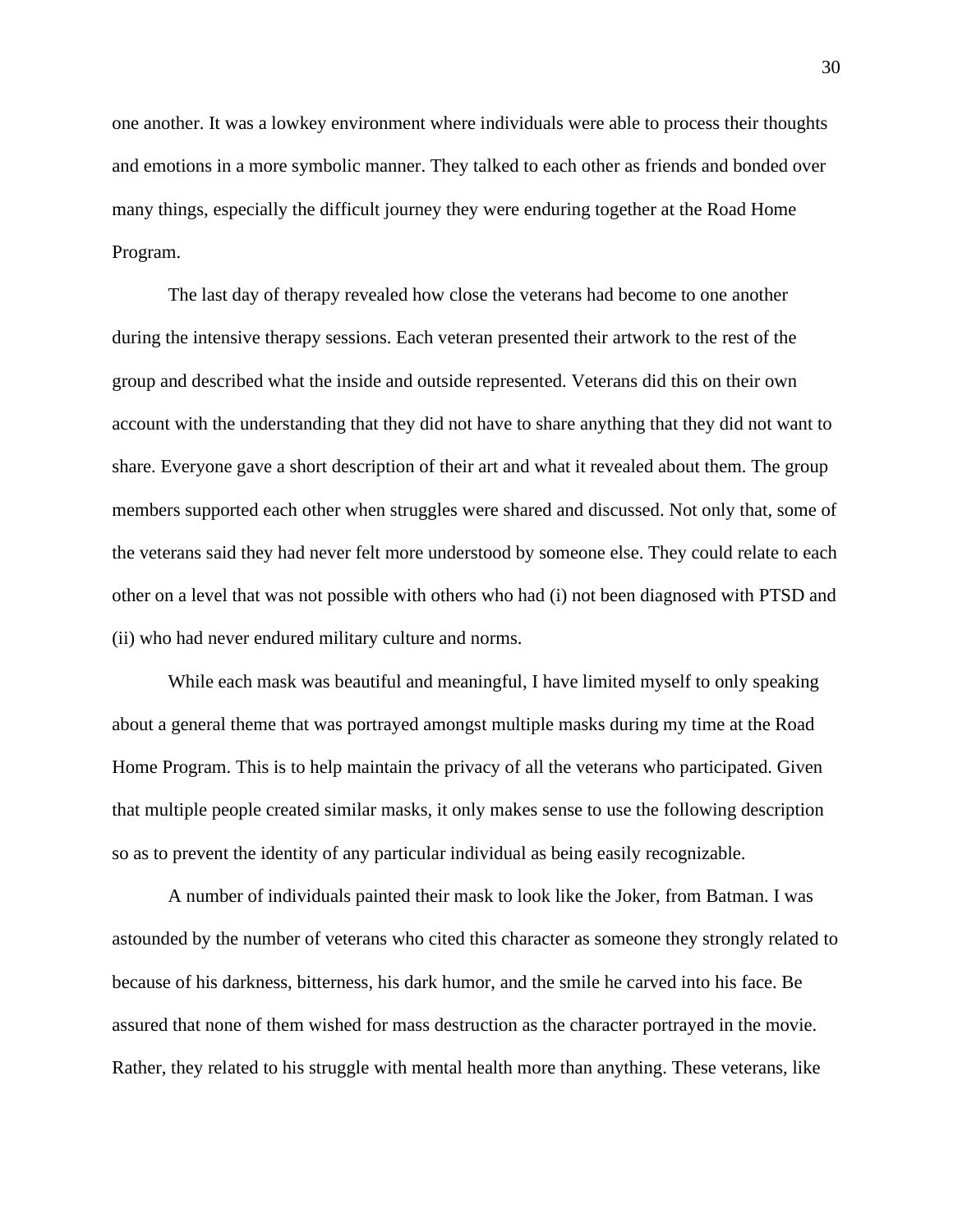the Joker, have been beaten and bruised physically and psychologically. Eventually, their hearts became darkened by the terrible things that happened to them. Like the Joker, they felt as if they were incapable of climbing out of the hole of despair in which they were so deeply entrenched.

The veterans highlighted a few quotes from the Joker as descriptive of how they felt about themselves and the world around them. They felt dark and alone and like no one could understand them. They believed they were unworthy and undeserving of anything good. The smile they showed the world was far from sincere, it was a mask they used to avoid burdening others with the darkness they carried around inside of them. They were ashamed of this darkness and they believed it would never leave them. Below are some of the quotes they cited when presenting their masks:

Smile because it's easier than explaining what's killing you on the inside.

Why so serious?

Let's put a smile on that face.

They need you right now, but when they don't, they'll cast you out like a leper. The worst part of having a mental illness is people expect you to behave as if you don't. All I have are negative thoughts.

I'm only laughing on the outside. My smile is just skin deep. If you could see inside, I'm really crying, you might join me for a weep.

No matter the situation, always wear a smile. (Sager, 2021)

For these men and women, their masks represented how they felt before coming to the Road Home Program. They felt better on the last day of treatment than they had in years. Many noted that for the first time in years, they had stopped experiencing suicidal thoughts. Others said they were nervous about the transition back home, but were hopeful for their future. They were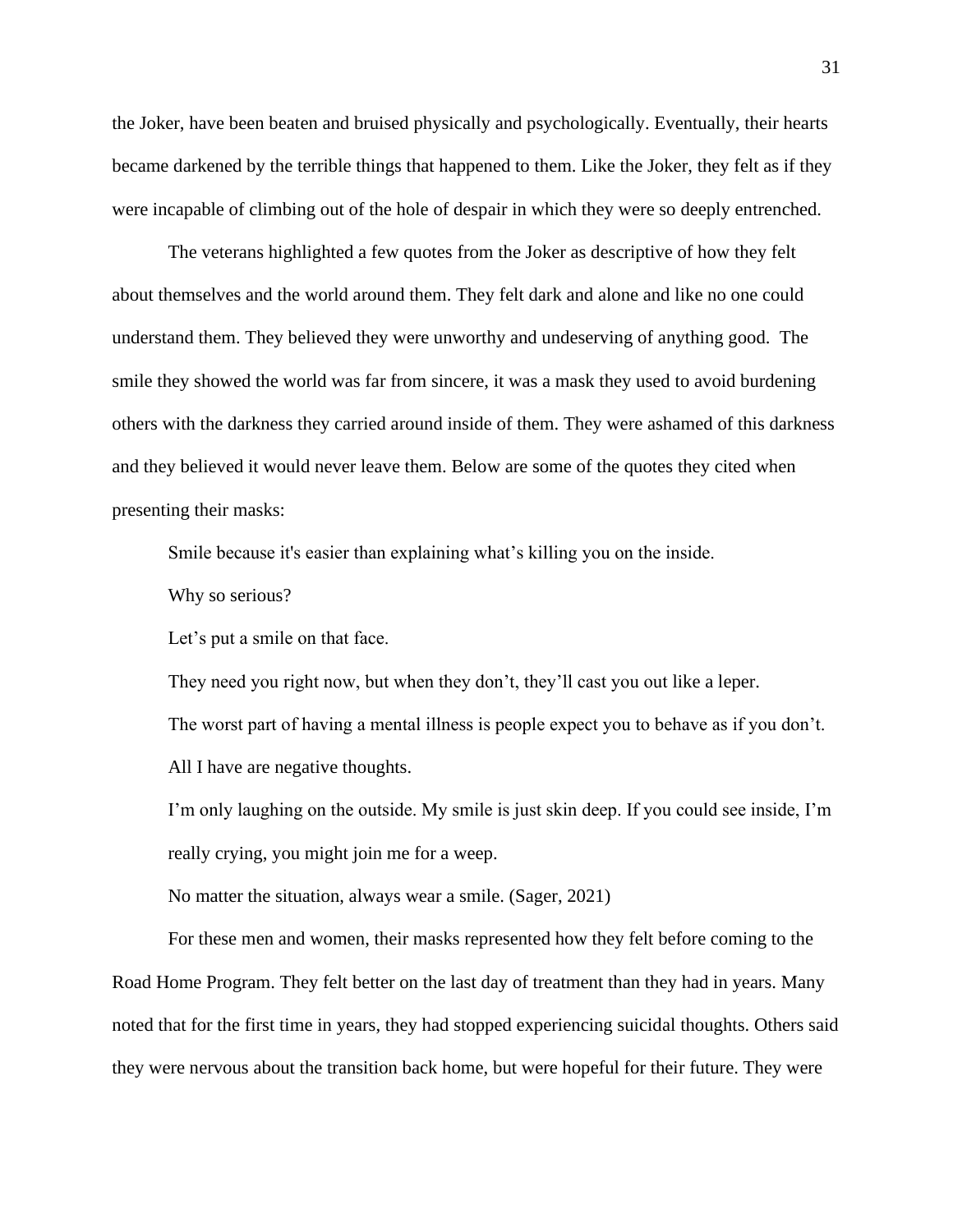still learning to have compassion toward themselves and were by no means in perfect condition when they left the Road Home Program. They did, however, possess new skills and tools necessary to maintain and even improve how they felt when they returned home.

#### **Cognitive Seminars, Acupuncture, and Individual Consults**

Two cognitive seminars are given at the Road Home Program centering on sleep hygiene and cognitive health. Both of these were given in order to help veterans better understand how to improve sleep habits as well as memory among other cognitive abilities . This was important to them given that many veterans experience insomnia or irregular sleep cycles as well as memory issues (APA, 2013). This may be a result of their trauma and the symptoms associated with PTSD that affect sleep and memory: flashbacks, recurring nightmares, and avoidance of thoughts associated with the trauma. These difficulties may also be associated with traumatic brain injuries acquired during their time in the military. Veterans were instructed about how to improve one's sleep habits and cognitive abilities. This was not therapy, rather, it was education on how to sleep better and work better upon returning home.

In addition to cognitive seminars, other non-therapy services were offered to veterans. During the last hour of the day, veterans could choose to pursue acupuncture or individual consultations with psychologists about skills or areas where they felt they needed more help. If they did not wish to pursue acupuncture or individual consults, they had this extra time to work on writing assignments given to them during CPT. Many opted for acupuncture which is heavily supported in literature as being effective in lowering the symptoms of PTSD. A 2020 meta analysis of acupuncture for PTSD treatment asserts, "...acupuncture can affect the autonomic nervous system, and the prefrontal as well as limbic brain structures, making it able to relieve the symptoms of PTSD." (Ding, Li, Song, Huang, & Zhang, 2020). Moreover, the Road Home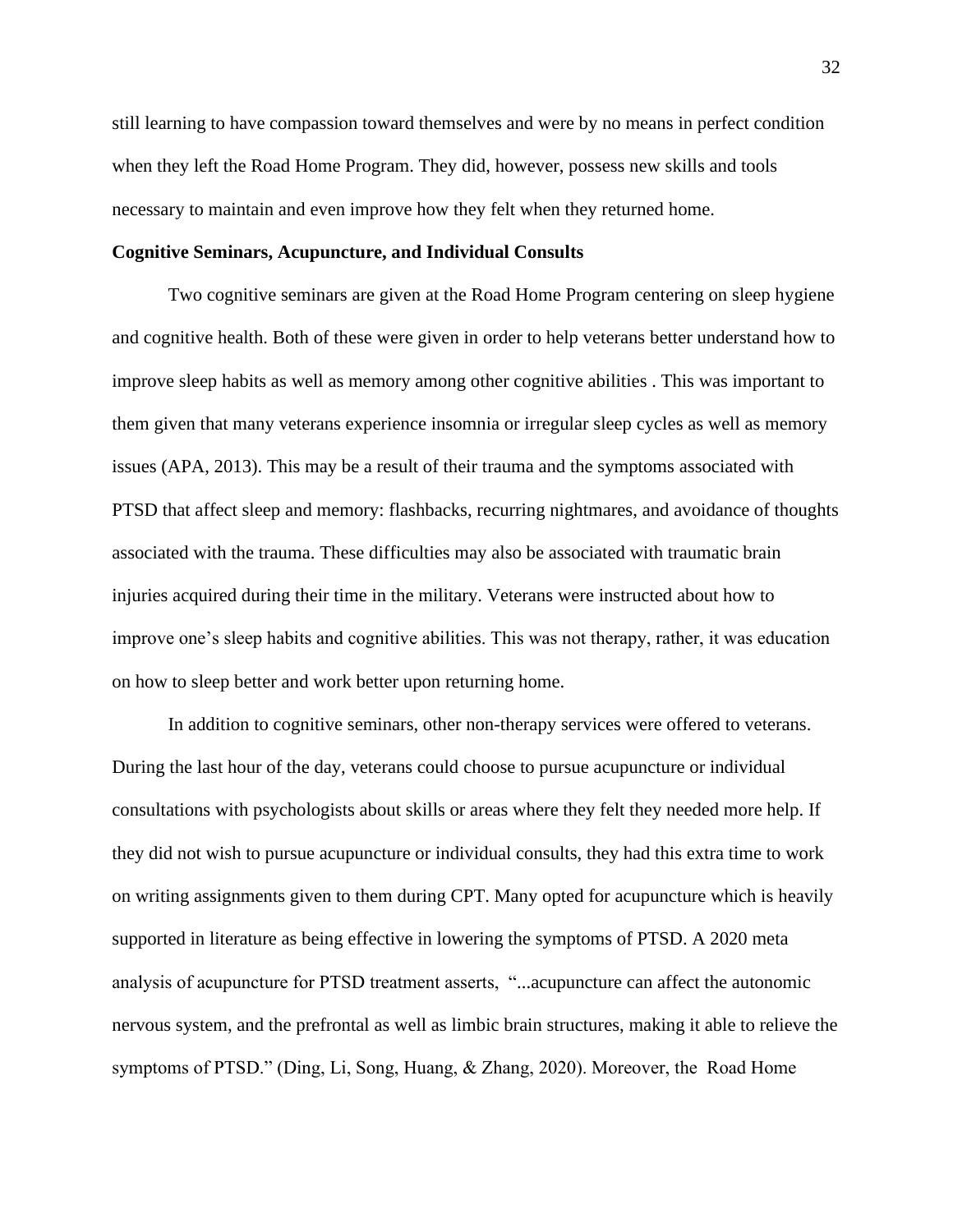Program offered more than just a therapeutic approach to PTSD treatment. The problem was approached from multiple angles. It was all encompassing in that it provided education and other well supported forms of medicine to provide these veterans with the best chance at overcoming their PTSD.

#### **Road Home Program - A Comprehensive Model of Treatment**

The Road Home Program is unique in that it combines multiple types of therapies and supplemental approaches in treating its patients. This allows for a more holistic treatment of each individual. This multi-faceted approach goes above and beyond what is expected when delivering Cognitive Processing Therapy to clients by providing them with various skills, practice, and discussion about what they are learning at the Road Home Program. This is a likely contributor to the high efficacy therapy achieved by the Road Home Program, even after patients have left the treatment center. While every component of the Road Home Program is able to stand well on its own, when combined into a comprehensive model of treatment, individuals seem to have a much greater chance at overcoming their PTSD symptoms (Zalta et al., 2018; Held et al., 2019).

The practice of Mindfulness allows for individuals to learn how to identify and notice how they are feeling (Schure et al., 2018). This is extremely important for veterans given that many of them have suppressed their emotions and feelings since their time in the military. They must relearn how to identify what emotion they are experiencing and even more so, they must learn how to accept negative thoughts and feelings that they will inevitably experience. Mindfulness lays the groundwork for Dialectical Behavioral Therapy in that it provides the foundation to emotional regulation and communication skills. Once the individual has identified what they are feeling, they must learn how to manage their feelings in an appropriate and healthy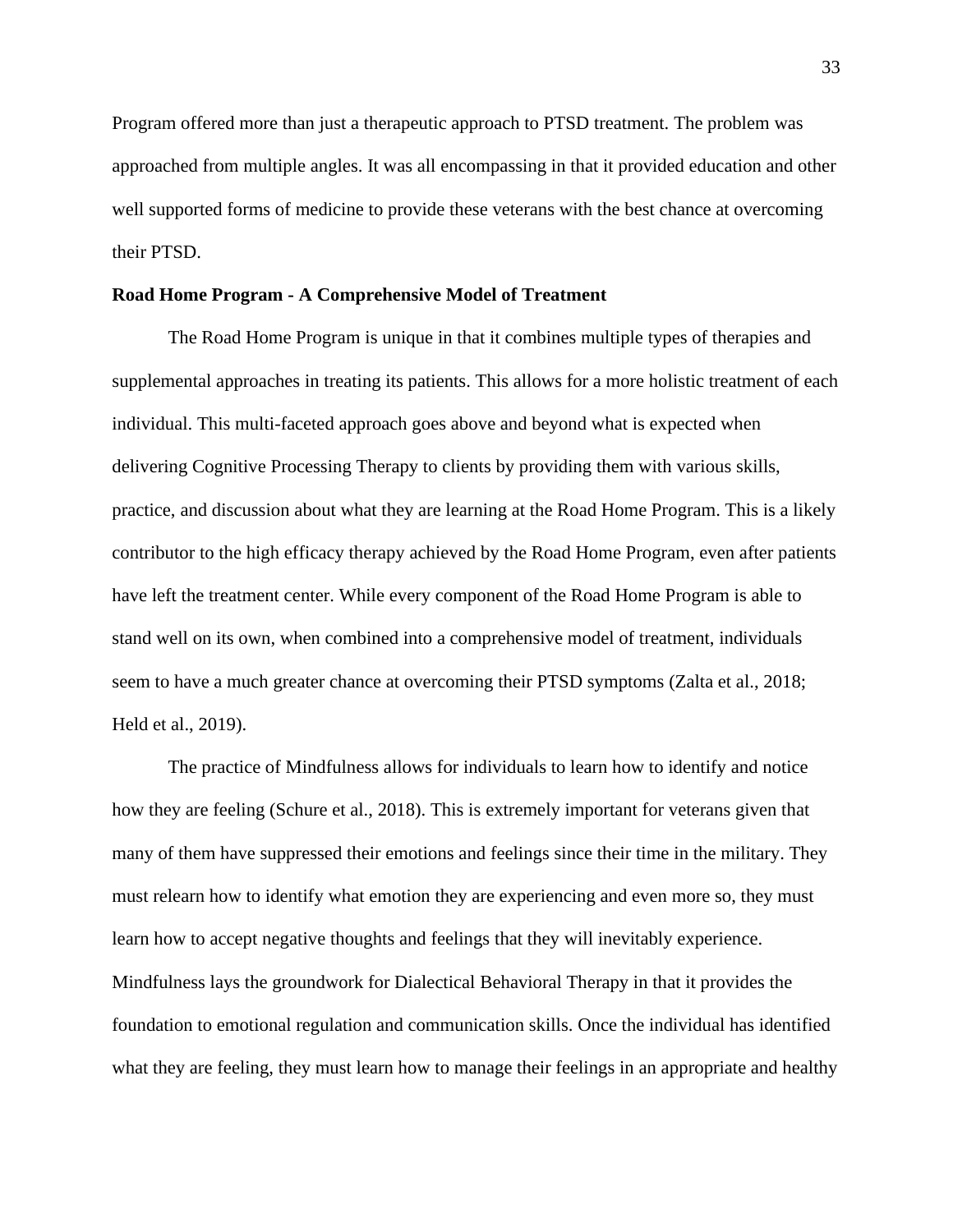way. This means practicing skills like STOP and TIP as well as learning how to effectively communicate how they feel to others.

Art Therapy provides a different approach to PTSD treatment in that it allows for the individual to work through their trauma without having to use words. This therapy fills in the holes that Mindfulness and DBT cannot account for in doing so. Many veterans experience negative images or memories that they may have difficulty expressing through language. Art Therapy is like Mindfulness in that it is teaching the individual to accept the thoughts and feelings they are having and to work through them (like in DBT).

The cognitive seminars, acupuncture, and individual consults all serve as supplemental to the other therapies offered at the Road Home Program. They provide an education on how to improve memory and sleep (cognitive seminars) which are both necessary to working through emotions and regulating emotions well. They also offer acupuncture which is a supported practice for the treatment of PTSD. In addition, the individual consults are always available for any individual looking to gain more practice on skills or guidance on anything they are struggling with.

All of these therapies and supplemental treatments complement the bulk of the treatment at the Road Home Program which is Cognitive Processing Therapy. The ultimate goal of this treatment is to improve cognitive flexibility and to help activate the logical area of the brain (Prefrontal Cortex). One can argue that treatments such as Mindfulness, DBT, and Art Therapy are rewiring the brain similarly to how CPT does. Moreover, they are group therapies that allow for the practice and discussion of what is being done during CPT sessions, creating a very comprehensive and strong model of treatment.

## **Road Home Program - An Efficient Model of Treatment**

34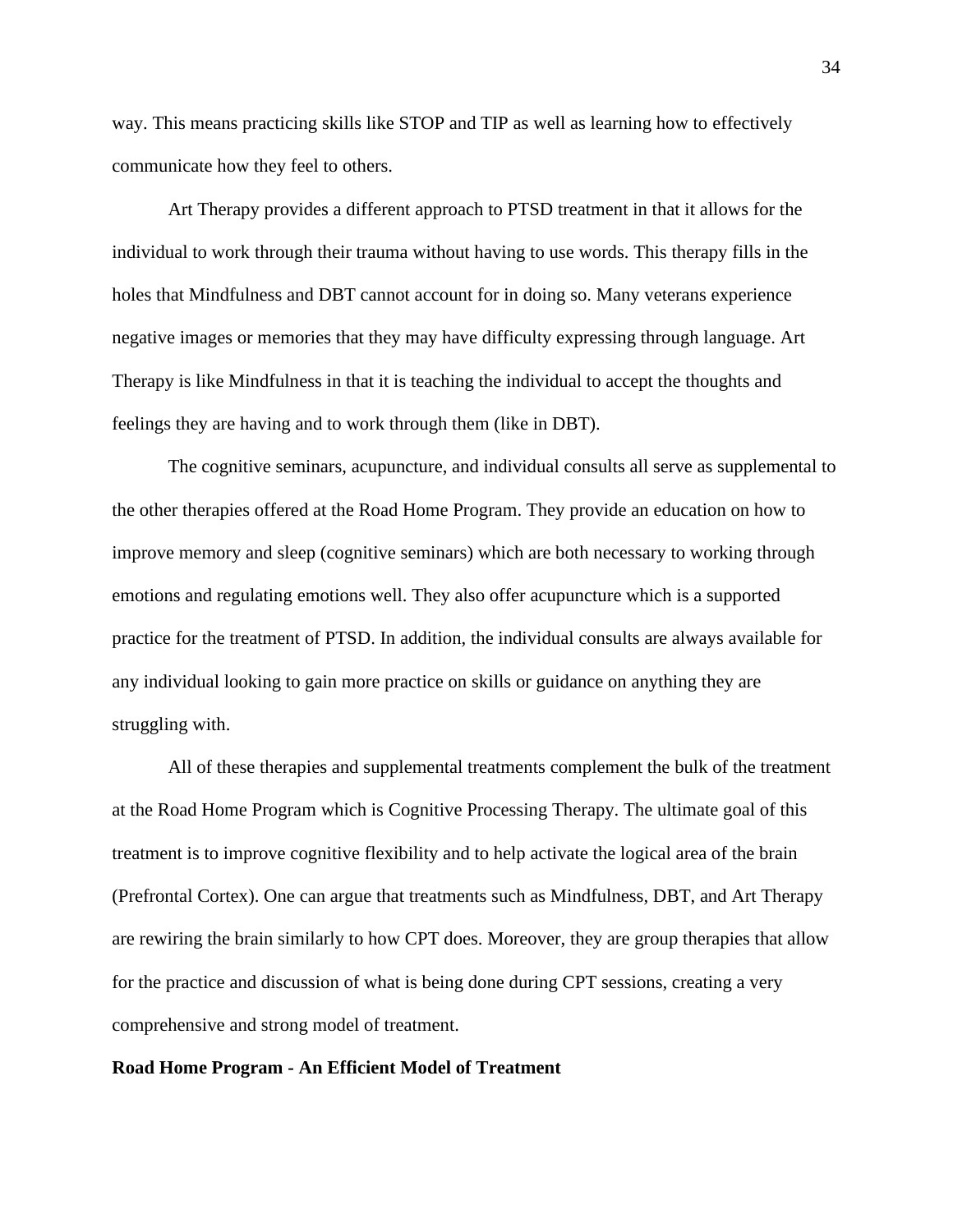Current intensive treatment programs, such as the Road Home Program, have been able to lower dropout rates, maintain large effect sizes and high retention rates seen with CPT in a shorter amount of time, and obtain high patient satisfaction rates (Zalta et al., 2018; Held et al., 2019). The Road Home Program has also been successful in removing any financial responsibility from participants as well as in providing easier access to the treatment program in doing so (The Road Home Program, n.d.). In short, intensive treatment programs like The Road Home Program posit an evidence based model to improving treatment of PTSD in veterans (Zalta et al., 2018; Held et al., 2019).

According to the 2015 meta-analysis done by Fernandez, Salem, Swift, and Ramtahal, dropout from CBT treatment is more common among (i) individuals suffering from depression, (ii) individuals attending outpatient programs rather than inpatient programs, and (iii) individuals who have completed less sessions of CBT than those who have completed more. This metaanalysis was done on traditional and non-traditional approaches to Cognitive Behavioral Therapy. For the purposes of this thesis, traditional delivery of Cognitive Behavioral Therapy will be in reference to outpatient programs where treatment is delivered once or twice a week for a number of weeks or months. Non-traditional delivery of CBT will be in reference to intensive outpatient programs, whether it be Road Home specifically or other programs delivered similarly to Road Home.

Traditional CBT can look differently given different practitioners and individuals undergoing therapy (Held et al., 2019). It is common for individuals to attend traditional CBT therapy sessions once a week for about an hour. Treatment may take anywhere from weeks to months before yielding significant improvements in symptoms. Depending on where the individual is going for treatment, traditional CBT can be given in an individual setting, a group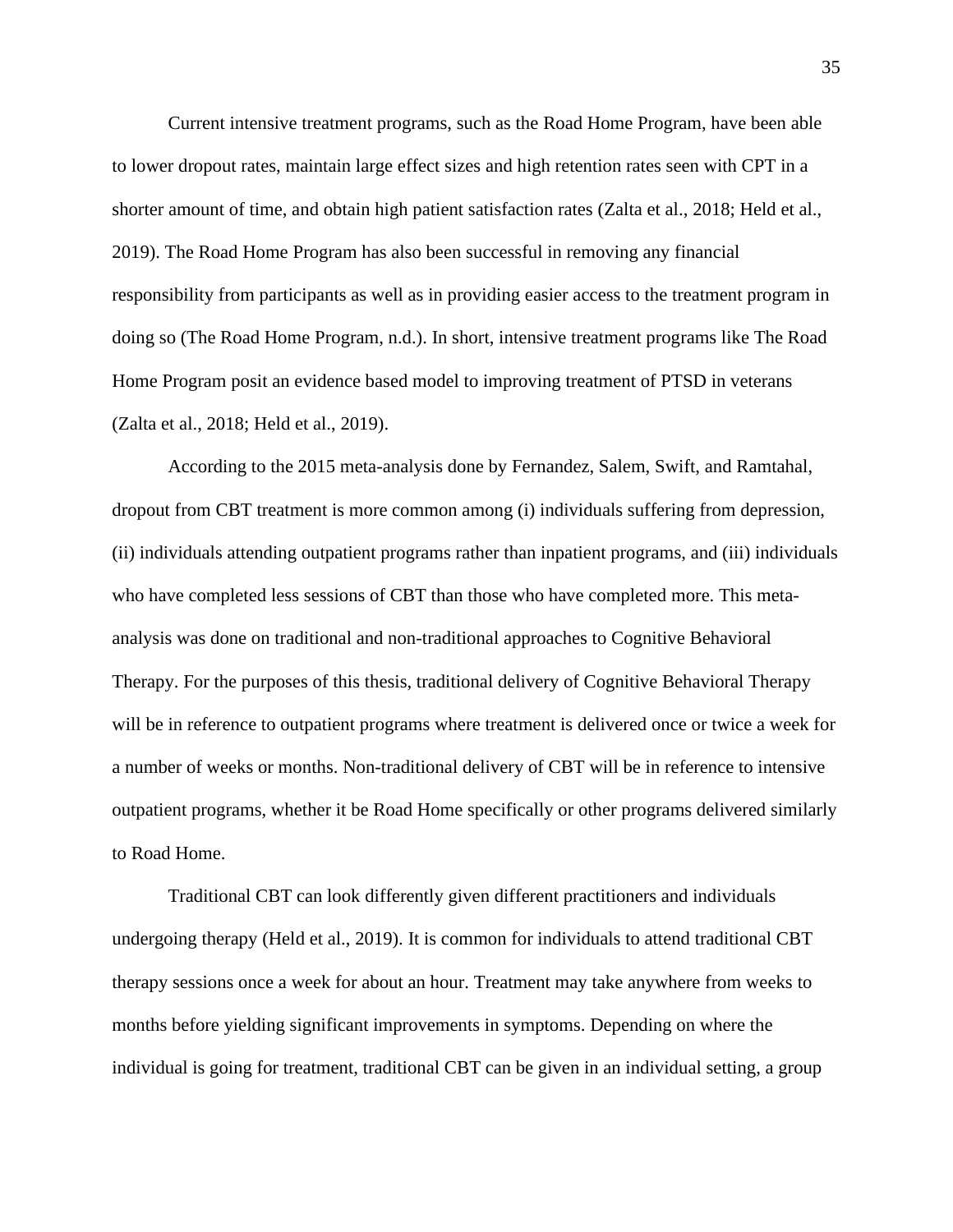setting, or both. In addition, traditional CBT does not necessarily include the supplemental therapies like those that are offered at Road Home (MBRT, DBT, Art Therapy, Cognitive Seminars, Acupuncture). Moreover, individuals attending traditional CBT therapy do not stay at the treatment center for a prolonged period of time. This is all in stark contrast to the Road Home Program as it is an intensive outpatient program where individuals receive all of their treatment in two weeks and they do not leave the program until they are finished.

According to researchers at Road Home, although The Road Home Program is much shorter (two weeks) than traditional CBT treatment (10-12 weeks), it yields comparable effect sizes to traditional CBT treatment (Zalta et al., 2018). Moreover, compared to outpatient settings, where therapy is often delivered once a week for multiple weeks or months, intensive treatment programs, like Road Home, have lower dropout rates (Zalta et al., 2018; Held et al., 2019). Approximately 8% of veterans dropped out of the Road Home Program in 2018. This is well above the average dropout rate of approximately 40% of veterans in traditional PTSD outpatient programs such as traditional CBT (Zalta et al., 2018).

There are numerous reasons why veterans stop treatment before completion (Held et al., 2019). For example, with traditional CBT, individuals may have difficulty scheduling therapy with work and family needs in combination with the ability of their provider. In addition, it is understood that individuals with PTSD struggle with avoidance and may not pursue therapy every week. Given that in traditional CBT, therapy sessions are only given once or twice a week, the results of treatment are slowly revealed over longer periods of time, increasing the likelihood of dropout. Conversely, intensive treatments, like Road Home, are able to alleviate the difficulties associated with scheduling therapy every week by delivering the entire program over the course of two weeks. In addition, avoidance tendencies are better managed given that the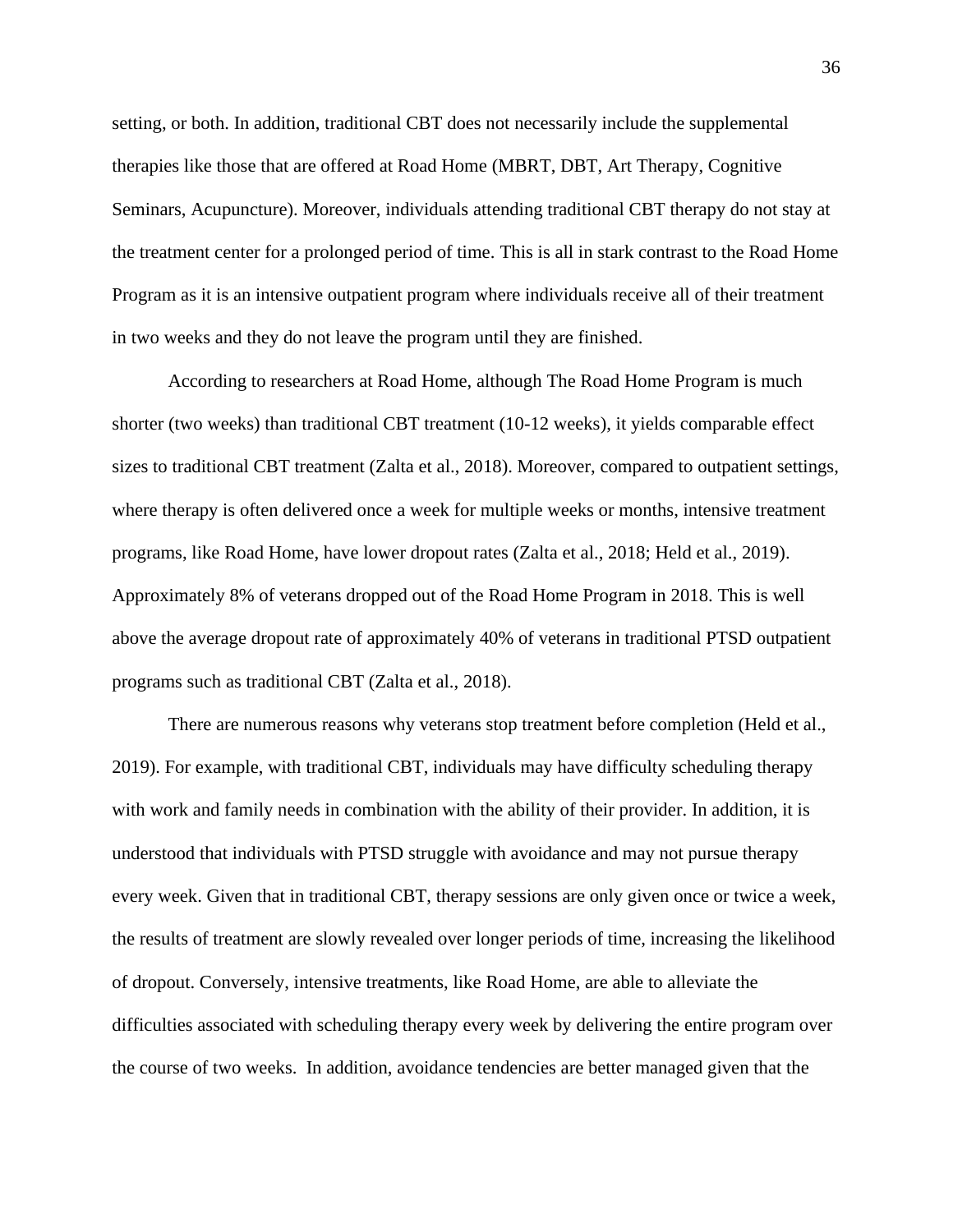individual resides at the intensive for a two week time period and that the individual experiences results in a shorter amount of time.

It has been demonstrated that great success is achieved through the Road Home Program (Zalta et al., 2018). Road Home has reported large reductions in PTSD symptoms and retention of these effects for up to one year after treatment (Held et al., 2020). At the three month followup veterans have noted a slight increase in their PTSD symptoms, however, researchers at Road Home hypothesize that this is due to difficulties that come with re-acclimating to home life after treatment. Despite this, individuals seemingly return to the level of symptoms experienced upon leaving the treatment center at both the six month and twelve month follow ups. The Road Home Program also reports a great reduction in suicidal ideation among veterans despite the fact that suicidal ideation is never directly targeted during the program (Post et al., 2021). In their 2018 effectiveness study, the Road Home Program noted that symptom reduction never plateaus during the intensive (Zalta et al., 2018). Further, they hypothesize that a longer intensive treatment program may be even more beneficial, yet less feasible for veterans in reducing symptoms of PTSD and depression (Zalta et al., 2018).

The Road Home Program takes a multi-faceted approach to PTSD treatment and in doing so, makes it difficult to determine the most necessary and beneficial components of the program (Zalta et al., 2018). They note that CPT directly targets negative cognitions and as such is an integral component to the program. Nonetheless, it is not necessary to understand the exact benefit of every therapy or psychoeducational service offered at the Road Home Program to recognize that it is a promising program, especially given its brevity. Approximately 53% of individuals who attended the intensive no longer met the criteria necessary to be diagnosed with PTSD.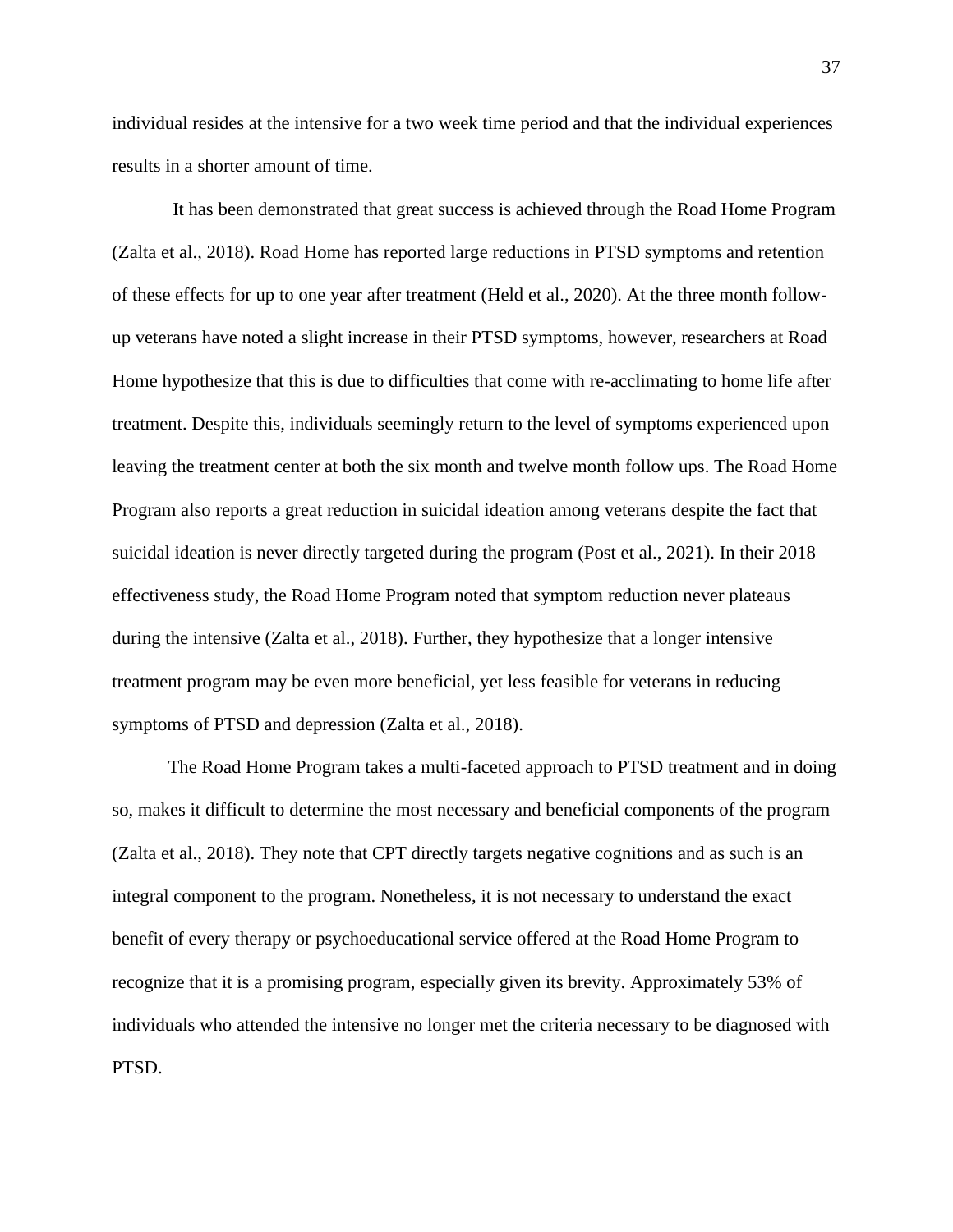Research supports that Road Home is a promising avenue of treatment for veterans with PTSD yielding lower dropout rates, and high patient satisfaction and retention (Zalta et al., 2018; Held et al., 2019).The Road Home Program also eliminates the common barrier of cost of treatment completely (The Road Home Program, n.d.). While large scale studies are scarce among intensive outpatient programs, the results of small scale studies on the Road Home Program and other intensive outpatient programs speak clearly about the benefits and success of choosing to give a shorter and faster version of treatment (Zalta et al., 2018; Held et al., 2019). Further attention should be given to the idea of intensive treatment programs for veterans suffering from PTSD as the Road Home Program has changed the lives of many.

#### **Conclusion**

Before the Road Home Program, these many veterans had been tremendously suffering from PTSD. They isolated themselves from the world, ashamed of what they had experienced or witnessed. Distressing circumstances followed them everywhere. They had no escape from the darkness that had been created inside their minds. Suicide often seemed like the easiest answer. Their families and loved ones suffered alongside them, watching them struggle and enduring their never-ending irritability and then grief. They were in need of rescuing; they were falling hard and fast down a bottomless pit.

Many different therapies and medications were used. For the majority, they worked as well as a silk parachute. A sound and outdated idea that in practice lacked the characteristics necessary to ensure a safe landing. Silk parachutes are easily tangled and warped out of shape by winds, something that is inevitable when falling from the sky. The fabric itself is lacking in elasticity. It requires idyllic conditions to perform appropriately, and there is not much give and take there. In addition, mildew easily embeds itself in the minute fibers, making it impossible to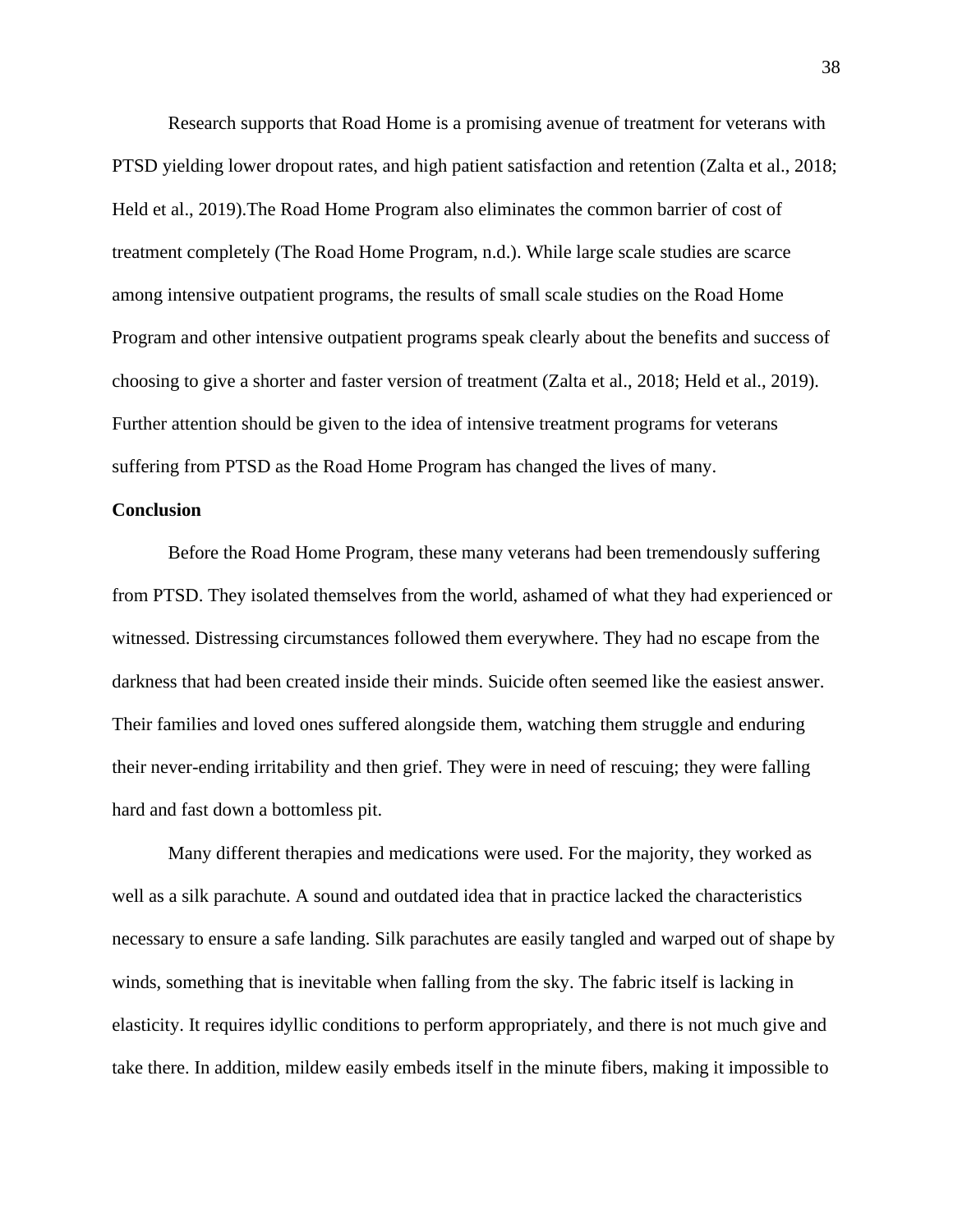remove the weight it adds to the fabric, rendering the process ineffective. The therapies and medications pursued by veterans prior to the Road Home Program were not made to withstand heavy winds, to bend and adapt under difficult conditions, and to prevent the festering of mold that is anxiety, depression, and suicidal ideation.

The veterans I met arrived at the Road Home Program with outdated, torn, and moldy parachutes in their hands. Throughout the intensive treatment therapy, these men and women stitched and sewed together a new PTSD parachute made from nylon. This fabric is common in newer parachute models and has been successful for others in recent years. It can withstand even the heaviest of winds, as it is equipped with the tools necessary to do so (Mindfulness, DBT). The fabric possessed more elasticity than did the silk, allowing for adaptation given different elements and conditions (CPT - Stuck Points). Best of all, it was water resistant, preventing the buildup of mildew so that nothing could weigh them down (improvement of comorbidities alongside PTSD). Many participants would go on to say their nylon parachute was the best thing they had ever made. It was their lifeline, and it helped them to land safely on their feet. It grounded them during their time at the Road Home Program and it continued to ground them upon their return home.

The Road Home Program offers a life changing treatment for veterans suffering from PTSD. The impact this treatment can have on them and their families cannot be understated. Multiple veterans claim the Road Home Program to be what saved them from suicide. They have called it the light they never thought they would see again. Every individual who I met agreed that they had never experienced mental health care like what they experienced at the Road Home Program. Many participants started to feel better by day three and continued to get better and better every day thereafter. Not only that, they maintained their progress after treatment as well.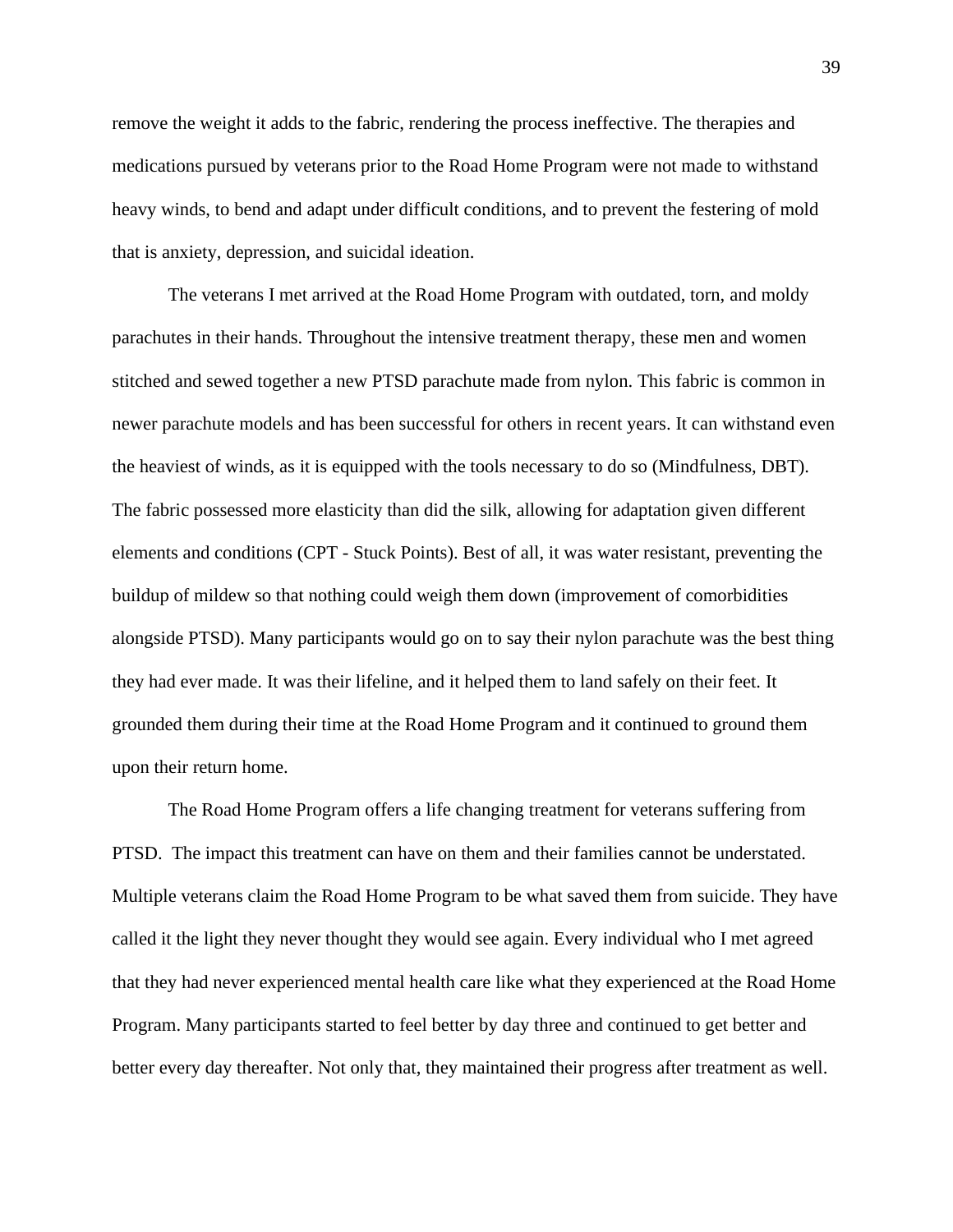I hope this thesis reaches the hands of someone very important who has the ability to make the Road Home Program more widely accessible across the country. This means more resources, more treatment centers, more psychologists and clinicians, and more lives saved from PTSD. The goal of those treating veterans should be to remove the bright red button from the top right corner of the VA's website. The goal should be to alleviate the psychological needs of veterans so efficiently that psychological dysfunction is no longer so prevalent among them as to merit a crisis line front and center on the Veterans Affairs page. The red button screams of the injustice done to our fellow brothers and sisters, it screams of the many men and women that have been left behind by the United States military, despite the oath taken by every member to never leave a fallen comrade behind. The battlefield is not limited to the confines of a warzone. For many who suffer from PTSD and comorbidities such as anxiety, depression, and suicidal ideation, the battlefield continues into civilian life.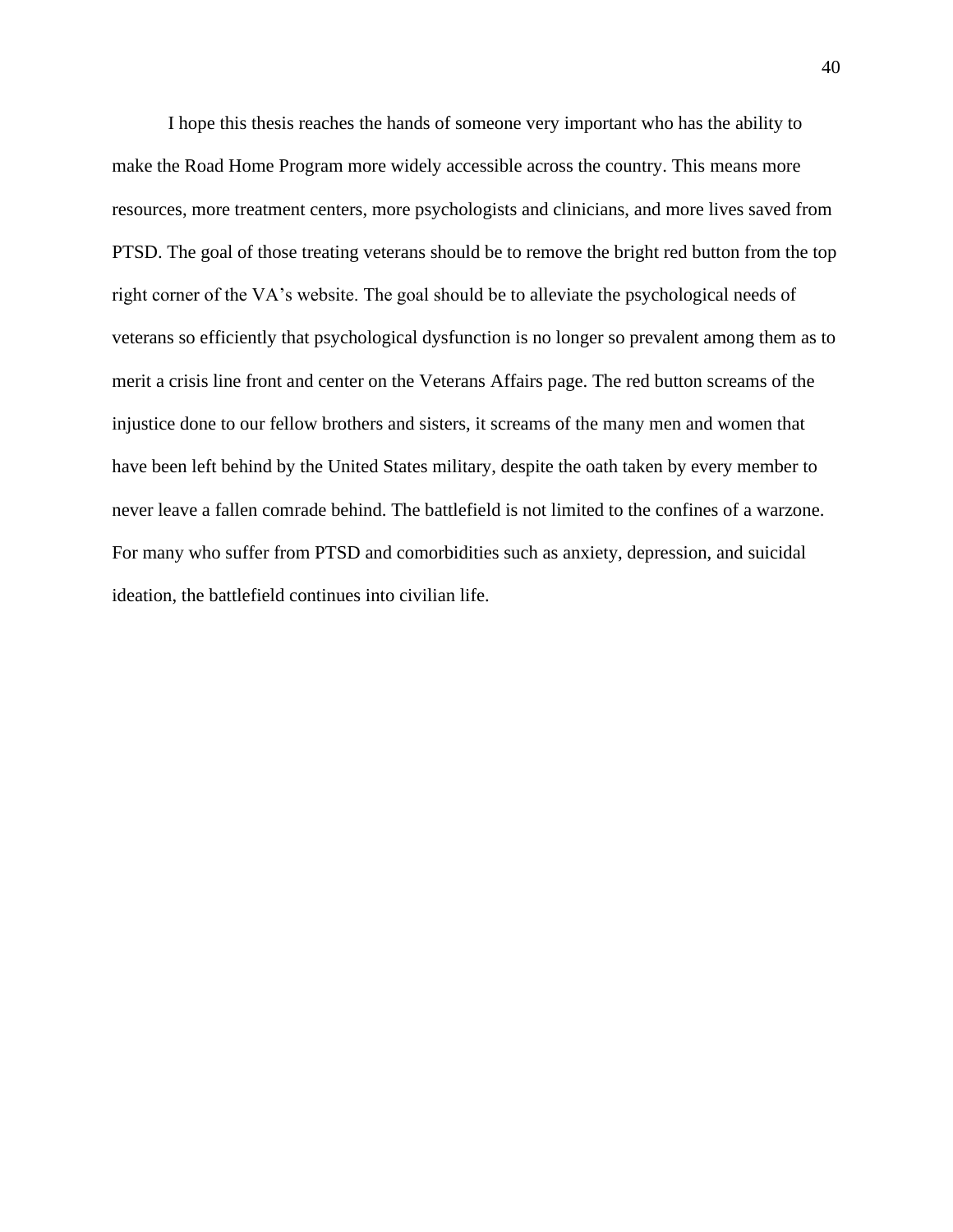#### **References**

- American Art Therapy Association. (2010). Use of Art Therapy in the Treatment of Veterans. *American Art Therapy Association*. [www.arttherapy.org](http://www.arttherapy.org/)
- American Psychiatric Association. (2013). PTSD. *Diagnostic and Statistical Manual of Mental Disorders 5th Edition. 271-280*.<https://doi.org/10.1176/appi.books.9780890425596>

Anxiety and Depression Association of America. n.d. Understanding PTSD.

*ADAA*[.https://adaa.org/understanding-anxiety/posttraumatic-stress-disorder-ptsd](https://adaa.org/understanding-anxiety/posttraumatic-stress-disorder-ptsd)

- Bass, J.K., Annan, J., McIvor Murray, S., Kaysen, D., Griffiths, S., Cetinoglu, T., Wachter, K., Murray, L.K., Bolton, P.A. (2013). Controlled trial of psychotherapy for Congolese survivors of sexual violence. *New England Journal of Medicine*, *368(23), 2182-2191.*
- Ding, N., Li, L., Song, K., Huang, A., & Zhang, H. (2020). Efficacy and safety of acupuncture in treating post-traumatic stress disorder: A protocol for systematic review and metaanalysis. *Medicine*, *99*(*26*).<https://doi.org/10.1097/MD.0000000000020700>
- Elbogen, E. B., Johnson, S. C., Wagner, H. R., Newton, V. M., & Beckham, J. C. (2012). Financial well-being and postdeployment adjustment among Iraq and Afghanistan war veterans*. Military medicine, 177*(6), 669–675. [https://doi.org/10.7205/milmed-d-11-](https://doi.org/10.7205/milmed-d-11-00388) [00388](https://doi.org/10.7205/milmed-d-11-00388)
- Fernandez, E., Salem, D., Swift, JK., Ramtahal, N. (2015). Meta-analysis of dropout from cognitive behavioral therapy: Magnitude, timing, and moderators. *Journal of Consulting and Clinical Psychology Dec;83(6):1108-22*. doi: 10.1037/ccp0000044. PMID: 26302248.
- Gallagher, M., & Resick, P.A. (2012). Mechanisms of change in cognitive processing therapy and prolonged exposure therapy for posttraumatic stress disorder: Preliminary evidence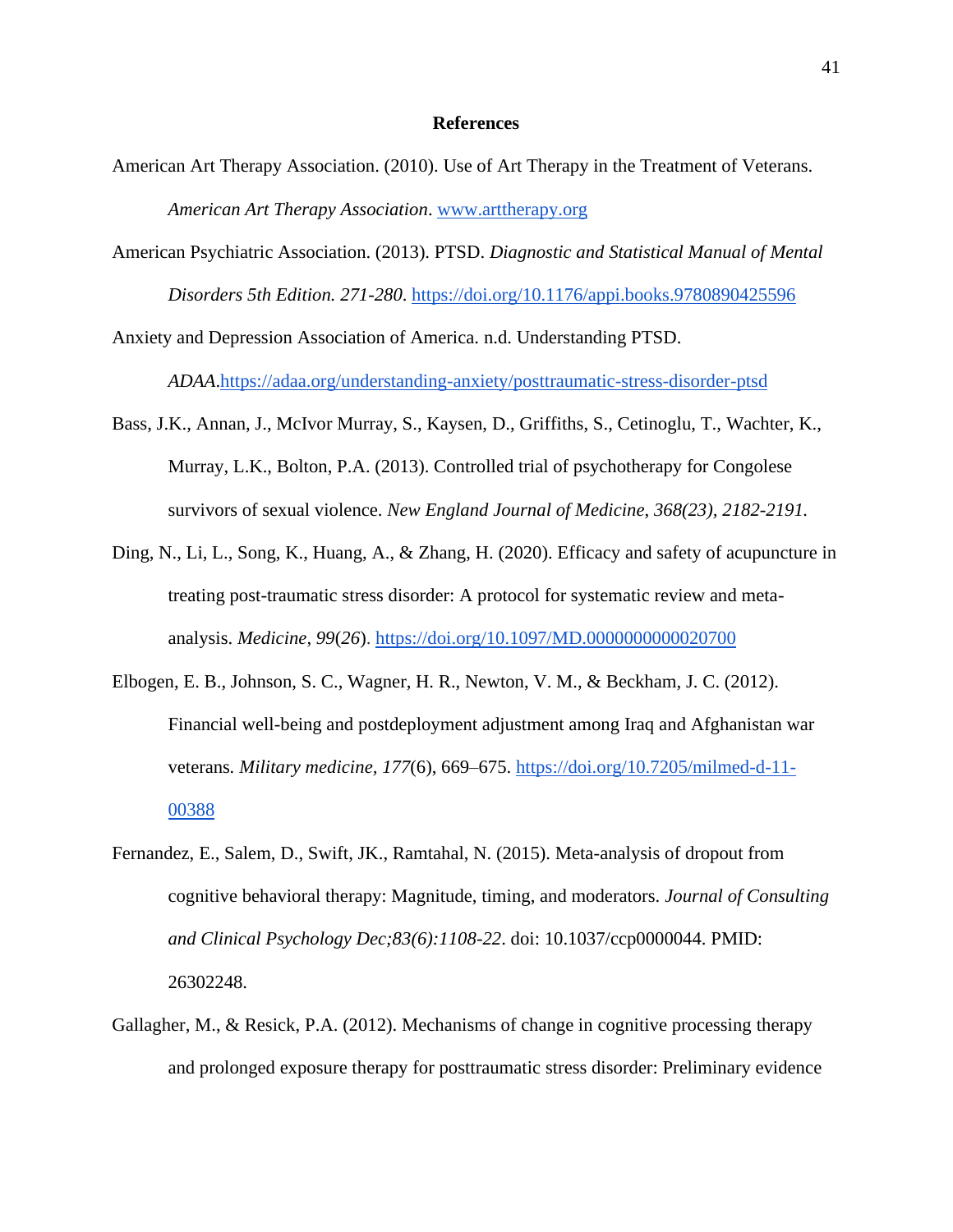for the differential effects of hopelessness and habituation. *Cognitive Therapy and Research*, *36(6), 750-755*.

- Gradus, J.L., Suvak, M.K., Wisco, B.E., Marx, B.P., & Resick, P.A. (2013). Treatment of posttraumatic stress disorder reduces suicidal ideation. *Depression and Anxiety, 30, 1046- 1053.*
- Haagen, J.F.G., Smid, G.E., Knipscheer, J.W., & Kleber, R.J. (2015). The efficacy of recommended treatments for veterans with PTSD: A metaregression analysis. *Clinical Psychology Review, 40, 184-194*.
- Hariri, A.R., Bookheimer, S.y., & Mazziotta, J.C. (2000). Modulating emotional responses: Effects of a neocortical network on the limbic system*. NeuroReport, 11(1), 43-48.*
- Hariri, A.R., Mattay, V.S., Tessitore, A., Fera, F., & Weinberger D.R. (2003). Neocortical modulation of the amygdala response to fearful stimuli. *Biological Psychiatry, 53(6), 494-501*
- Hart, N. (2015). Veterans Battling PTSD: Know the Triggers Recognize the Symptoms. *North Carolina Medical Journal*. <https://www.ncmedicaljournal.com/content/76/5/308.short>
- Held, P., Bagely, J., Klassen, B.J., & Pollack, M.H. (2019). Intensively Delivered Cognitive Behavioral Therapies: An Overview of a Promising Treatment Delivery Format for PTSD and Other Mental Health Disorders. *Journal of Occupational and Environmental Medicine*.<https://doi.org/10.1080/20008198.2020.1789324>
- Held, P., Klassen, B. J., Boley, R. A., Wiltsey Stirman, S., Smith, D. L., Brennan, M. B., Van Horn, R., Pollack, M. H., Karnik, N. S., & Zalta, A. K. (2020). Feasibility of a 3-week intensive treatment program for service members and veterans with PTSD*. Psychological Trauma: Theory, Research, Practice, and Policy, 12(4), 422-430.*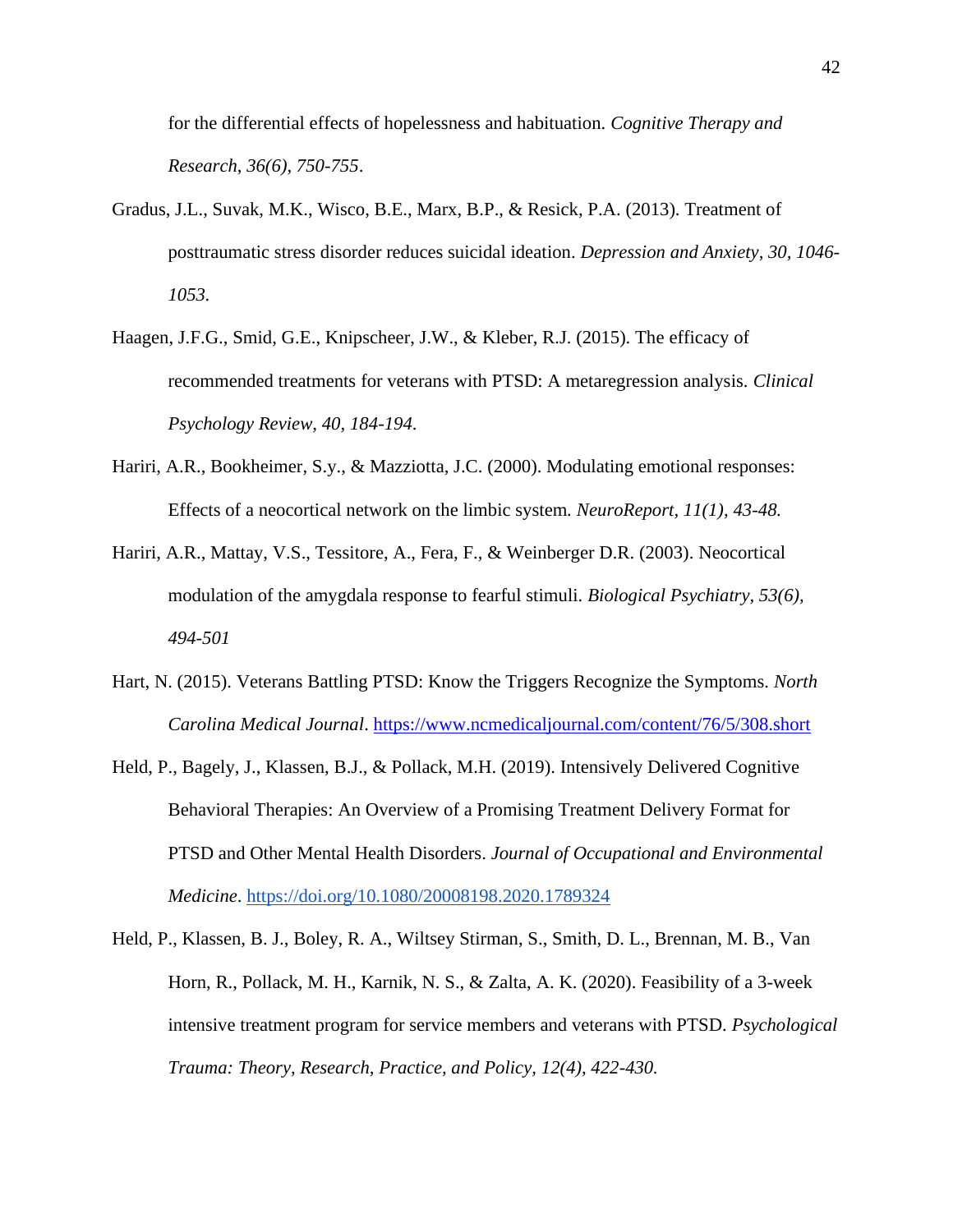<https://doi.org/10.1037/tra0000485>

- Held, P., Zalta, A.K., Smith, D.L., Bagley, J.M., Steigerwald, V.L., Boley, R.A., Miller, M., Brennan, M.B., Van Horn, R., & Pollack, M.H. (2020). Maintenance of treatment gains up to 12-months following a three-week cognitive processing therapy-based intensive PTSD treatment programme for veterans. *European Journal of Psychotraumatology, 11(1),* doi: [10.1080/20008198.2020.1789324](https://doi.org/10.1080/20008198.2020.1789324)
- Landes, S.J. PhD, Matthieu, M.M. PhD, LCSW, Smith, B.N. BA, Trent, L.R. PhD, Rodriguez, A.L. BA, Kemp, J. PhD, RN, Thompson, C. PhD. (2016). Dialectical Behavior Therapy Training and Desired Resources for Implementation: Results From a National Program Evaluation in the Veterans Health Administration. *Military Medicine. Volume 181, Issue 8, 747–752*.<https://doi.org/10.7205/MILMED-D-15-00267>
- Maieritsch, K.P., Smith, T.L., Hessinger, J.D., Ahearn, E.P., Eickhoff, J.C., & Zhao, Q. (2016). Randomized controlled equivalence trial comparing videoconference and in person delivery of cognitive processing therapy for PTSD. *Journal of Telemedicine and Telecare, 22(4), 238-243.*
- Monson, C.M., Schnurr, P.P., Resick, P.A., Friedman, M.J., Young-Xu, Y., & Stevens, S.P. (2006). Cognitive processing therapy for veterans with military related posttraumatic stress disorder. *Journal of Consulting and Clinical Psychology, 74(5), 898-907.*
- Morland, L.A., Hynes, A.K., Mackintosh, M., Resick, P.A., & Chard, K.M. (2011). Group cognitive processing therapy delivered to veterans via telehealth: A pilot cohort. *Journal of Traumatic Stress, 24(4), 465-469.*
- Morland, L.A., Mackintosh, M.A., Rosen, C.S., Willis, E., Resick, P.A., Chard, K.M., & Frueh, B.C. (2015). Telemedicine versus in-person delivery of cognitive processing therapy for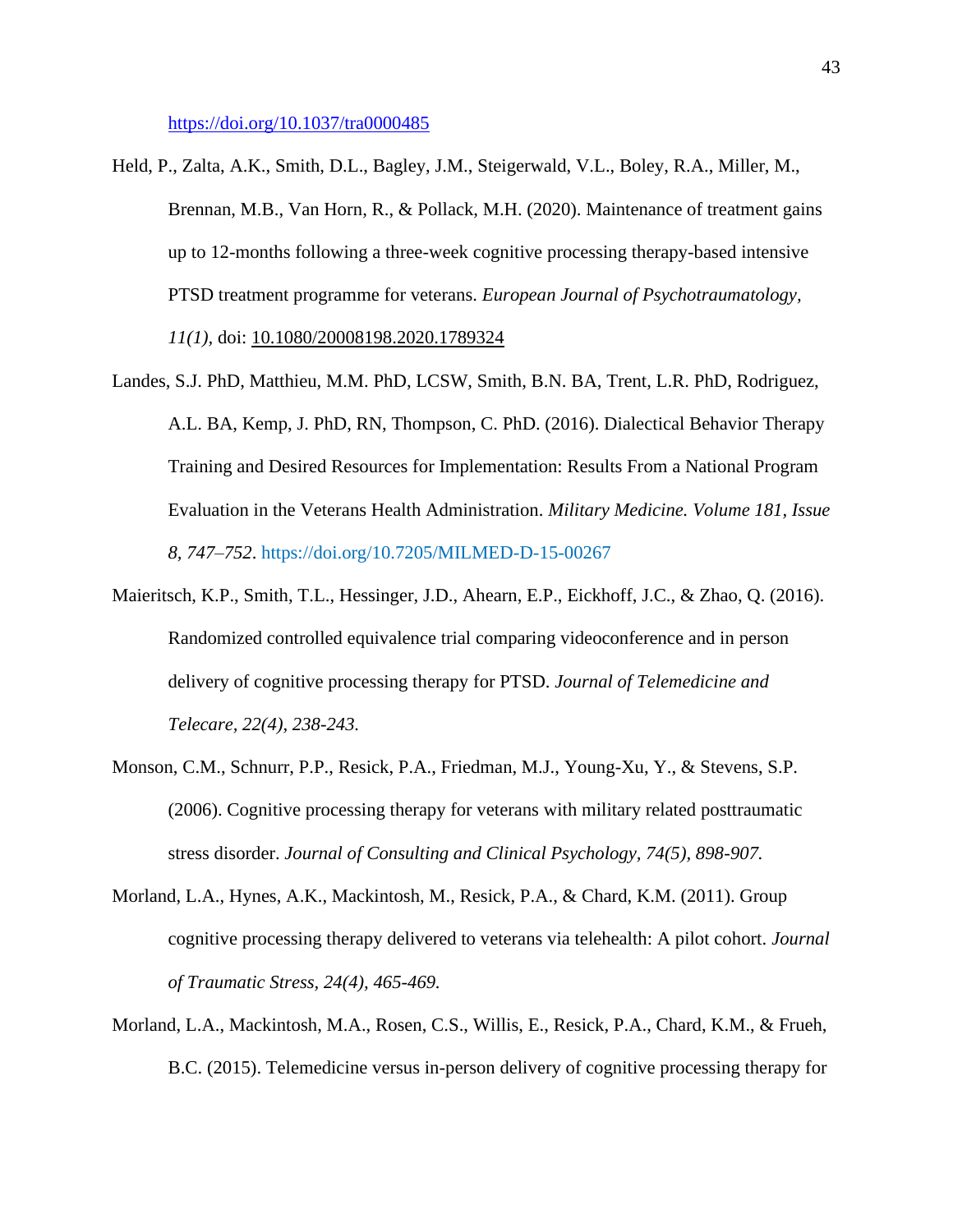women with posttraumatic stress disorder: A randomized noninferiority trial. *Depression and Anxiety, 32(11), 811-820.*

- Post, L. M., Held, P., Smith, D. L., Black, K., Van Horn, R., Pollack, M. H., Rothbaum, B. O., & Rauch, S. A. M. (2021). Impact of intensive treatment programs for posttraumatic stress disorder on suicidal ideation in veterans and service members. *Psychological Services. 18(4), 671–678.* [https://doi.org/10.1037/ser0000518](https://doi.apa.org/doi/10.1037/ser0000518)
- Reisman M. (2016). PTSD Treatment for Veterans: What's Working, What's New, and What's Next. *P & T : a peer-reviewed journal for formulary management, 41(10), 623–634*. <https://www.ncbi.nlm.nih.gov/pmc/articles/PMC5047000/>
- Resick, P.A., Monson, C.M., Chard, K.M. (2017). Cognitive Processing Therapy for PTSD: A Comprehensive Manual. *The Guilford Press. 1-19, 33, 102-105.*
- Resick, P.A., Nishith, P., Weaver, T.L., Astin, M.C., & Feuer, C.A. (2002). A comparison of cognitive processing therapy, prolonged exposure and a waiting condition for the treatment of posttraumatic stress disorder in female rape victims. *Journal of Consulting and Clinical Psychology, 70(4), 867-879.*
- Resick, P.A., Williams, L.F., Suvak, M.K., Monson, C.M., & Gradus, J.L. (2012). Long-term outcomes of cognitive-behavioral treatments for posttraumatic stress disorder among female rape survivors. *Journal of Consulting and Clinical Psychology, 80(2), 201-210.*
- Sager, J. (2021). 150 Joker Quotes To Make You Appreciate The Madness and Put a Smile on That Face. *Parade.* <https://parade.com/1231125/jessicasager/joker-quotes/>
- Schure, M. B., Simpson, T. L., Martinez, M., Sayre, G., & Kearney, D. J. (2018). Mindfulness-Based Processes of Healing for Veterans with Post-Traumatic Stress Disorder. *Journal of alternative and complementary medicine (New York, N.Y.), 24(11), 1063–1068.*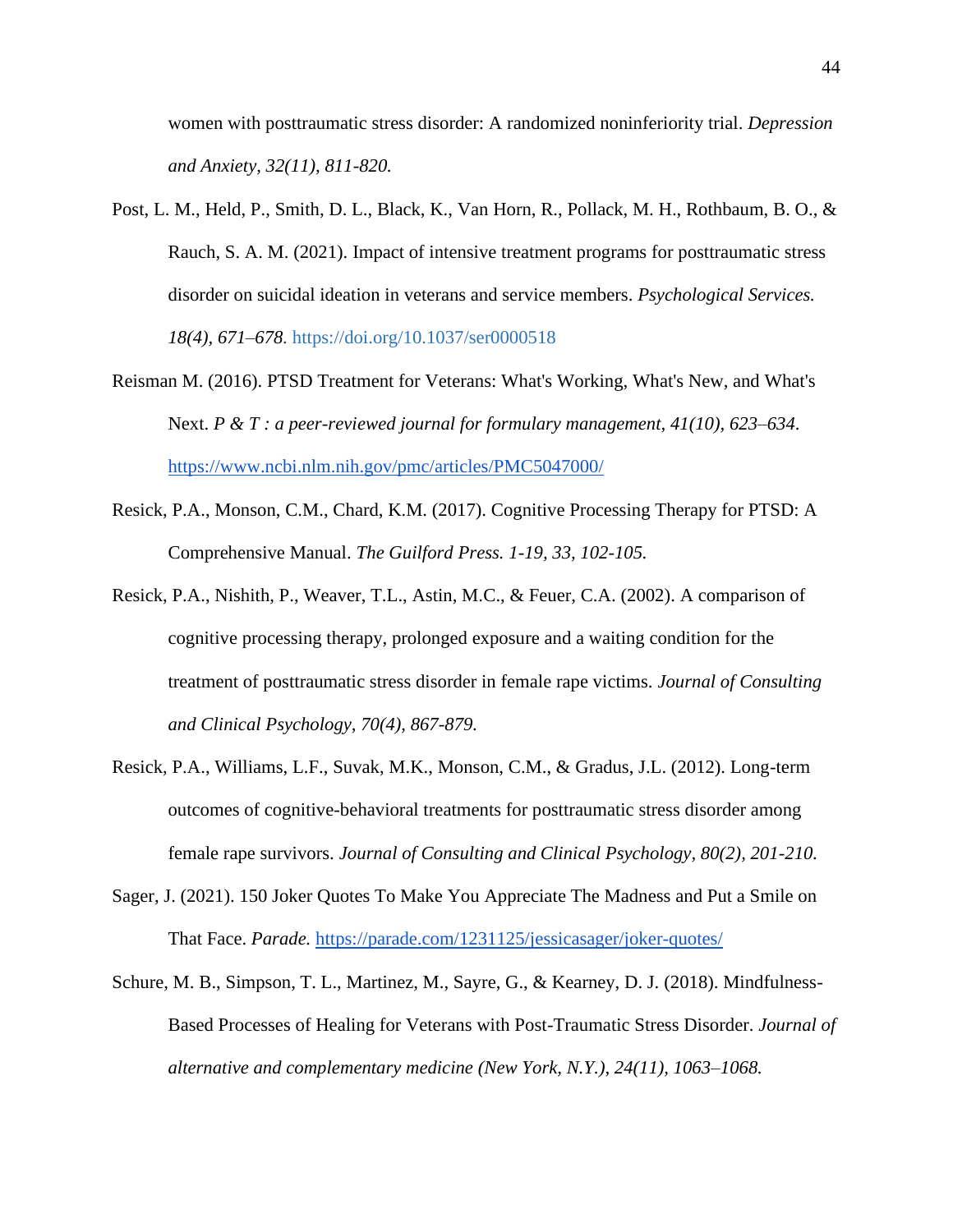<https://doi.org/10.1089/acm.2017.0404>

Stecker T, Shiner B, Watts BV, Jones M, Conner KR. (2013). Treatment-seeking barriers for veterans of the Iraq and Afghanistan conflicts who screen positive for PTSD. *Psychiatr Serv.1;64(3):280-3.* doi: 10.1176/appi.ps.001372012

The Road Home Program. (n.d.). Intensive Outpatient Program. *Road Home Program*[.https://roadhomeprogram.org/intensive-outpatient-program/](https://roadhomeprogram.org/intensive-outpatient-program/)

The Road Home Program. (n.d.) Our Corporate Partners. *Road Home Program.*  <https://roadhomeprogram.org/corporate-donations/>

- The Road Home Program. n.d. Welcome To The Road Home Program. *The National Center Of Excellence For Veterans And Their Families At Rush*.<https://roadhomeprogram.org/>
- U.S. Department of Veterans Affairs. n.d. Access and manage your VA benefits and healthcare. *VA Benefits and Healthcare*.<https://www.va.gov/>
- U.S. Department of Veterans Affairs. (2018, September). How Common is PTSD in Veterans?. *PTSD:National Center for PTSD*.

[https://www.ptsd.va.gov/understand/common/common\\_veterans.asp](https://www.ptsd.va.gov/understand/common/common_veterans.asp)

- Watts, B.V., Schurr, P.P., Mayo, L., Young-Xu, Y., Weeks, W.B., & Friedman, M.J. (2013). Meta-analysis of the efficacy of treatments for posttraumatic stress disorder. *Journal of Clinical Psychiatry, 74, 541-550.*
- Wiltsey Stirman FAST Lab. (2019, December 19). Recovery and Fight or Flight [Video]. *Youtube*. <https://www.youtube.com/watch?v=7IEqnlnDSAE>
- Zalta, A.K., Held, P., Smith, D.L., Klassen, B.J., Lofgreen, A.M., Normand, P.S., Brennan, M.B., Rydberg, T.S., Boley, R.A., Pollack, M.H., Karnik, N.S. (2018)*.* Evaluating patterns and predictors of symptom change during a three-week intensive outpatient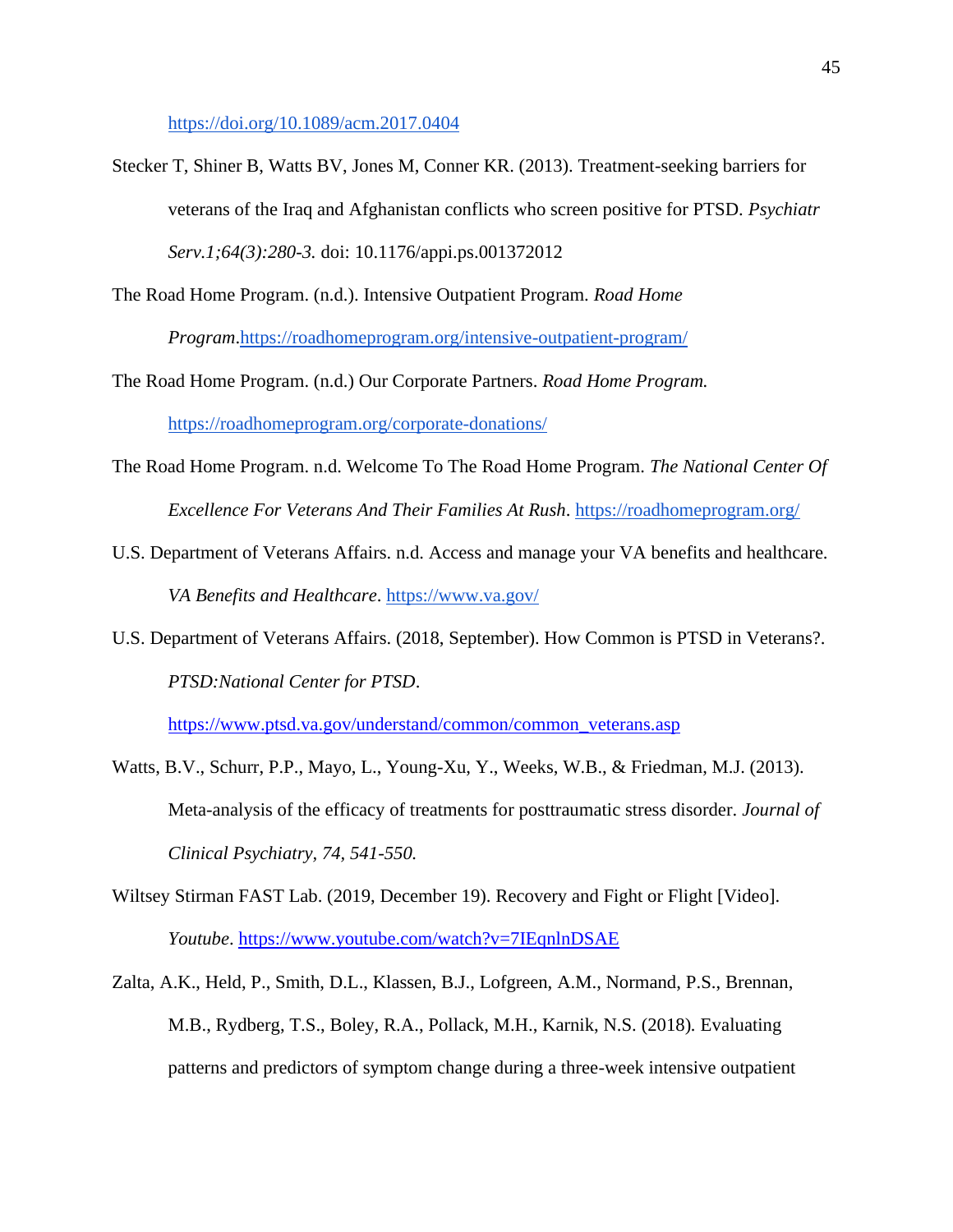treatment for veterans with PTSD. *BMC Psychiatry 18*, 242.

<https://doi.org/10.1186/s12888-018-1816-6>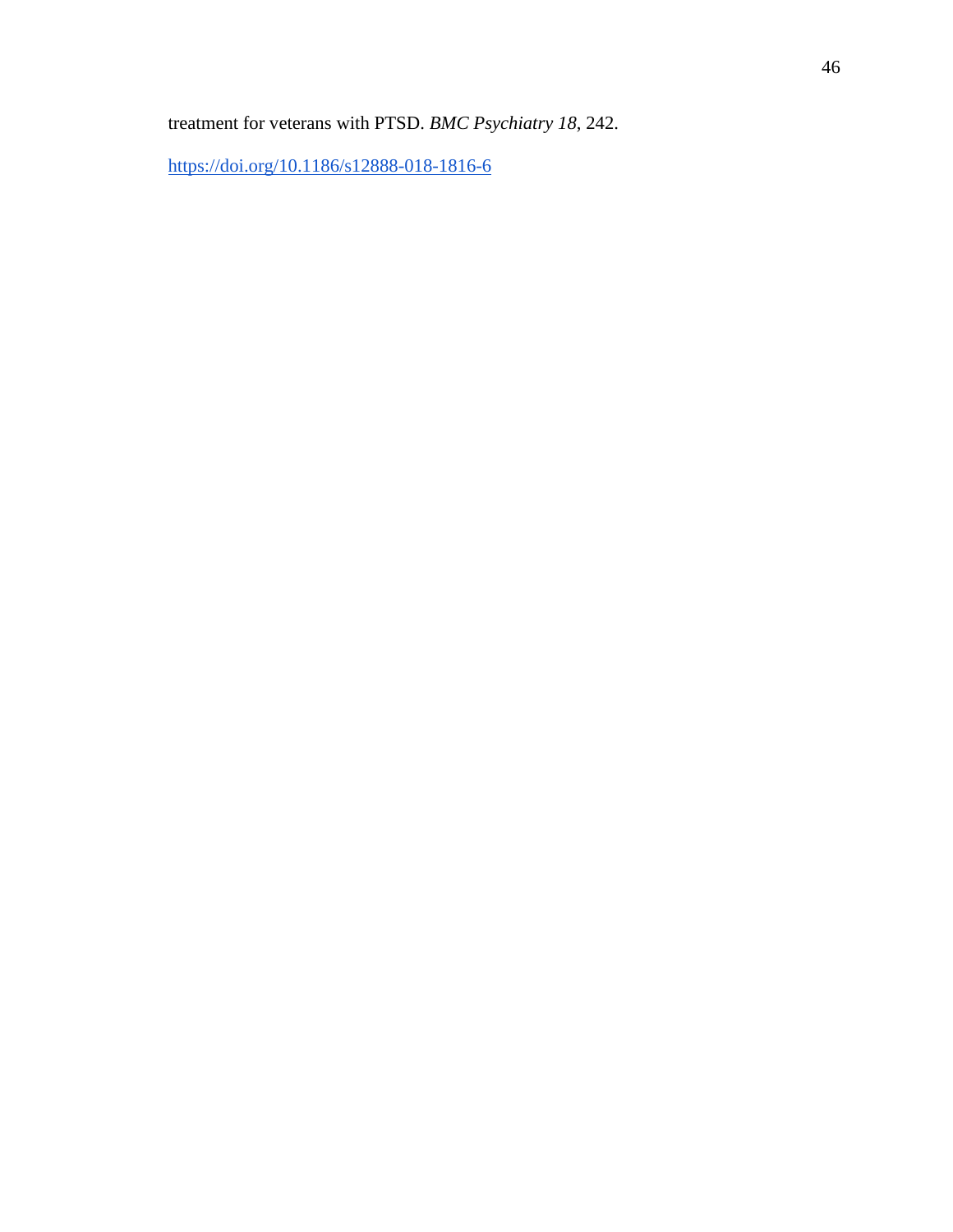# **Appendix**

# INTERPERSONAL EFFECTIVENESS HANDOUT 2

# **Stuck Points Related to Interpersonal Effectiveness**

- □ 1.1 don't deserve to get what I want or need.
- $\square$  2. If I make a request, this will show that I am a very weak person.
- □ 3. I have to know whether a person is going to say yes before I make a request.
- □ 4. If I ask for something or say no, I can't stand it if someone gets upset with me.
- $\Box$  5. If they say no, it will kill me.
- □ 6. Making requests is a really pushy (bad, self-centered, selfish, etc.) thing to do.
- □ 7. Saying no to a request is always a selfish thing todo.
- □ 8.1 should be willing to sacrifice my own needs for others.
- $\square$  9. I must be really inadequate if I can't fix this myself.
- □ 10. I shouldn't have to ask (say no); they should know what I want (and do it).
- □ 11. They should have known that their behavior would hurt my feelings; I shouldn't have to tell them.
- □ 12. I shouldn't have to negotiate or work at getting what I want.
- □ 13. Other people should be willing to do more for my needs.
- □ 14. Other people should like, approve of, and support me.
- □ 15. They don't deserve my being skillful or treating them well.
- □ 16. Getting what I want when I want it is most important.
- □ 17. I shouldn't be fair, kind, courteous, or respectful if others are not so toward me.
- □ 18. Revenge will feel so good; it will be worth any negative consequences.
- □ 19. Only wimps have values.

From DBT Skills Training Handouts and Worksheets, Second Edition<br>to photocopy or download and print this handout is granted to pure

- □ 20. Everybody lies.
- □ 21. Getting what I want is more important than how I get it.

rsha M. Linehan, Copyright 2015 by Marsha M. Linehan, Permission<br>St this book for personal use or for use with clients.